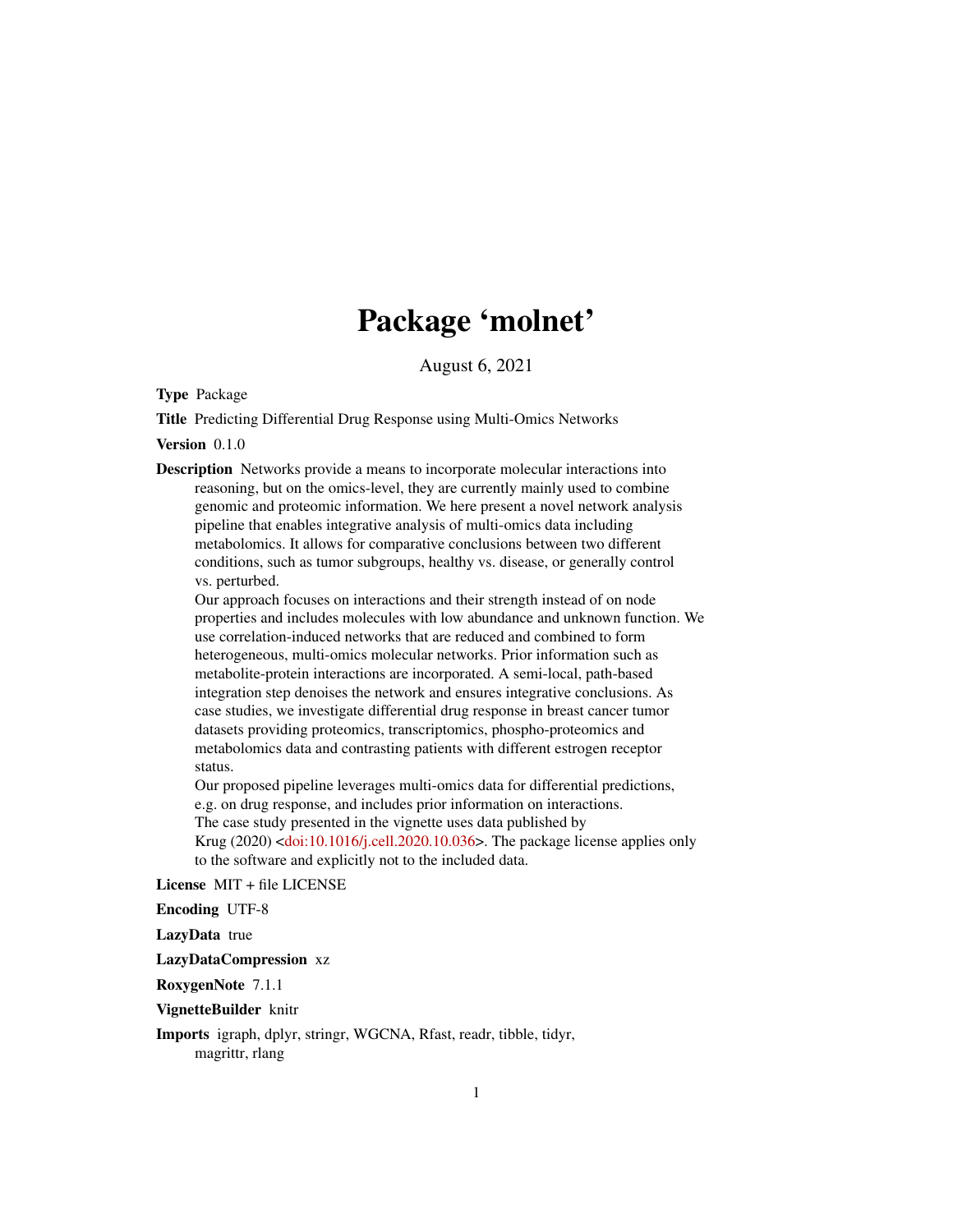Suggests rmarkdown, knitr

**Depends** R  $(>= 3.5.0)$ 

# NeedsCompilation no

Author Katharina Baum [cre] (<<https://orcid.org/0000-0001-7256-0566>>), Julian Hugo [aut] (<<https://orcid.org/0000-0003-3355-1071>>), Spoorthi Kashyap [aut], Nataniel Müller [aut] (<<https://orcid.org/0000-0002-0275-3992>>), Justus Zeinert [aut] (<<https://orcid.org/0000-0003-3918-0507>>)

Maintainer Katharina Baum <katharina.baum@hpi.de>

Repository CRAN

Date/Publication 2021-08-06 08:30:02 UTC

# R topics documented:

|    | 3              |
|----|----------------|
|    | $\overline{4}$ |
|    | $\overline{5}$ |
|    | 6              |
|    | 6              |
|    | $\overline{7}$ |
|    | 8              |
|    | 9              |
|    | 9              |
| 10 |                |
| 10 |                |
| 11 |                |
| 11 |                |
| 12 |                |
| 13 |                |
| 14 |                |
| 14 |                |
| 15 |                |
| 16 |                |
| 16 |                |
| 17 |                |
| 18 |                |
| 19 |                |
| 20 |                |
| 22 |                |
| 23 |                |
| 23 |                |
| 24 |                |
| 24 |                |
| 25 |                |
| 26 |                |
| 27 |                |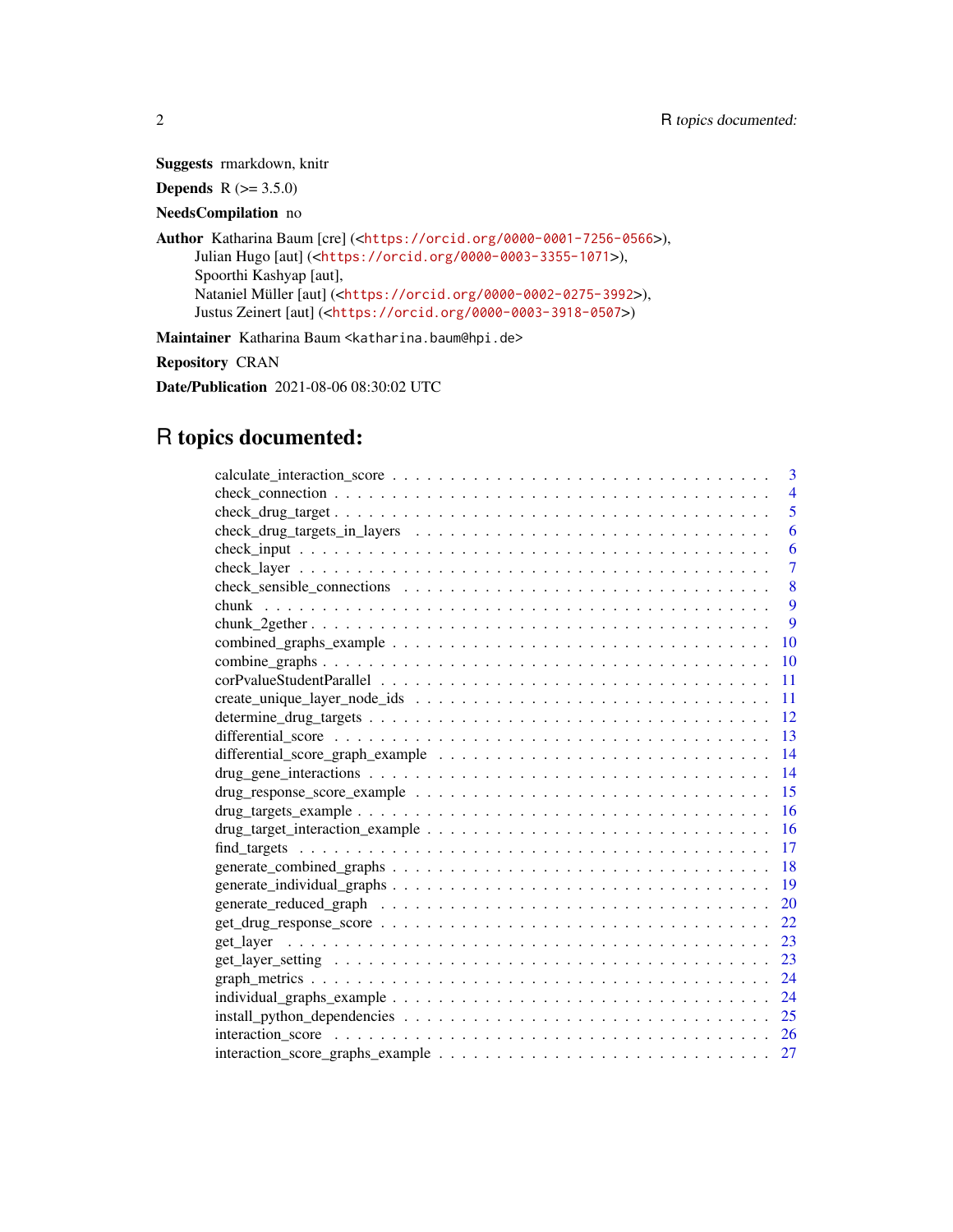<span id="page-2-0"></span>

| Index | 49 |
|-------|----|

<span id="page-2-1"></span>calculate\_interaction\_score

*Calls a python script to calculate interaction score for combined graphs*

# Description

(INTERNAL) The interaction score is computed and replaces the edge weight. This function expects the combined graphs for both groups along with their corresponding drug target and node lists to be present at 'loading\_path'. Graphs and drug targets should be weighted edge lists in tsv format. Node files should contain one node id per line. The script for calculating the interaction score is called with 'python\_executable'. An alternate script can be specified with 'script\_path'. The score for an edge is computed as the sum of the average product of weights along all simple paths of length l (over all path lengths up to 'max\_path\_length') between the source and target node of the edge.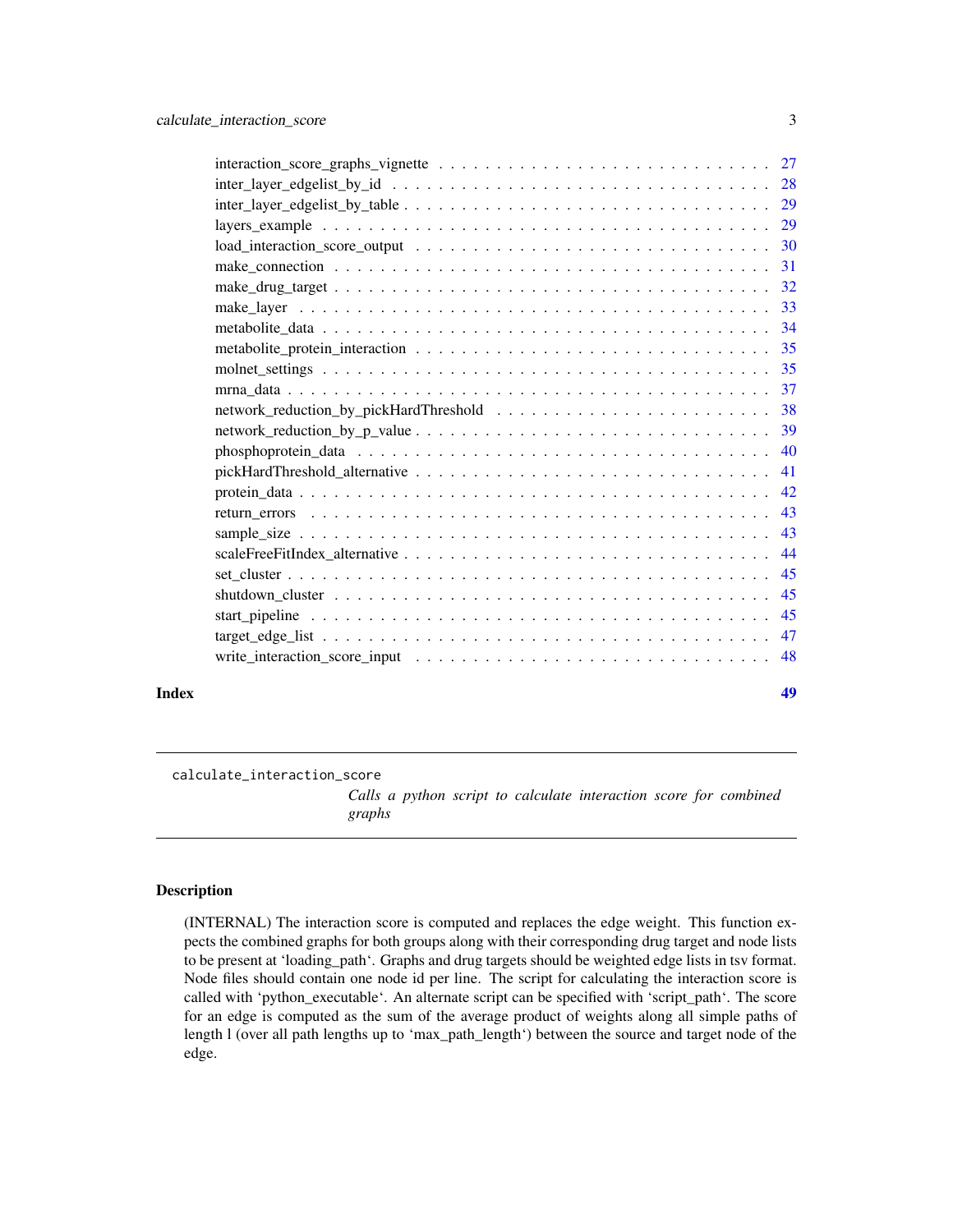# Usage

```
calculate_interaction_score(
 max_path_length,
  total_edges,
  loading_path,
 python_executable = "python3",
  script_path = NULL,
  int_score_mode = "auto"
)
```
# Arguments

| max_path_length   |                                                                                                                                                                                                      |  |
|-------------------|------------------------------------------------------------------------------------------------------------------------------------------------------------------------------------------------------|--|
|                   | The maximum length of simple paths to consider when computing the interac-<br>tion score                                                                                                             |  |
| total_edges       | vector with total edges in each group                                                                                                                                                                |  |
| loading_path      | Directory to use for writing intermediate data when passing input and output<br>between Python and R                                                                                                 |  |
| python_executable |                                                                                                                                                                                                      |  |
|                   | Python command or path to Python executable to use                                                                                                                                                   |  |
| script_path       | Path to the interaction score Python script. Set NULL to use package internal<br>script (default).                                                                                                   |  |
|                   | int_score_mode One of 'auto', 'sequential' or 'ray'. Whether to compute interaction score in<br>parallel using the Ray python library or sequentially. When 'auto' it depends on<br>the graph sizes. |  |

# Value

Does not return anything, instead calls Python script which outputs .gml files

check\_connection *Checks connection*

# Description

(INTERNAL) Checks if the data given to create an inter-layer connection is valid and has the right input format

# Usage

check\_connection(connection)

# Arguments

connection Connection to check. Created by [make\\_connection](#page-30-1)

<span id="page-3-0"></span>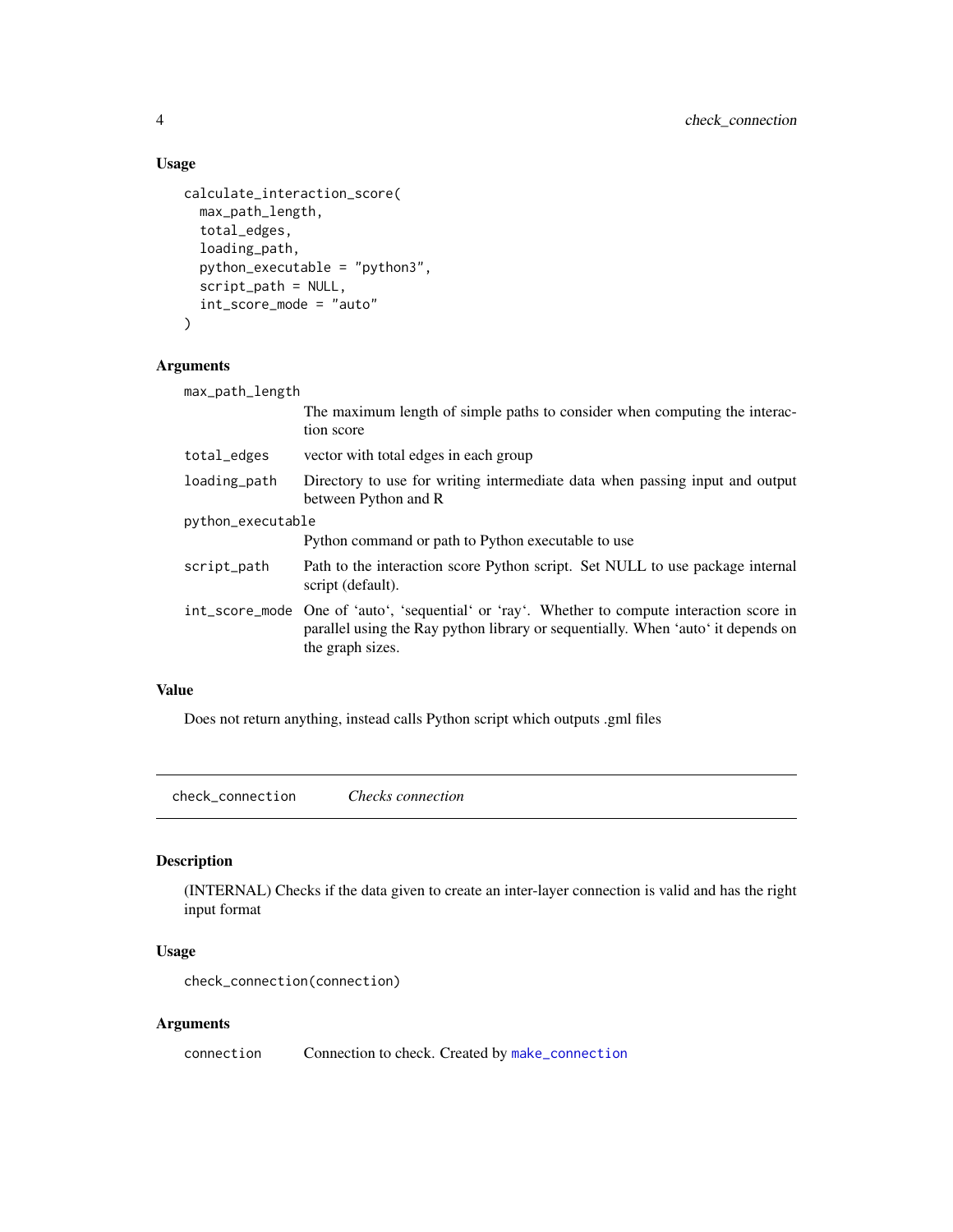<span id="page-4-0"></span>check\_drug\_target 5

# Value

Character string vector containing error messages.

# Examples

```
con = make_connection("mrna", "protein", connect_on="gene_name")
return_errors(check_connection(con))
```
check\_drug\_target *Check drug target interaction data*

# Description

(INTERNAL) Checks if the data used to define interaction between drugs and targets is valid and formatted correctly.

#### Usage

check\_drug\_target(drug\_target\_interaction)

# Arguments

drug\_target\_interaction A named list of the drug interaction data. Created by [make\\_drug\\_target](#page-31-1)

# Value

Character string vector containing error messages.

# Examples

```
data(drug_gene_interactions)
drug_target_interaction <- make_drug_target(target_molecules='protein',
interaction_table=drug_gene_interactions,
match_on='gene_name')
return_errors(check_drug_target(drug_target_interaction))
```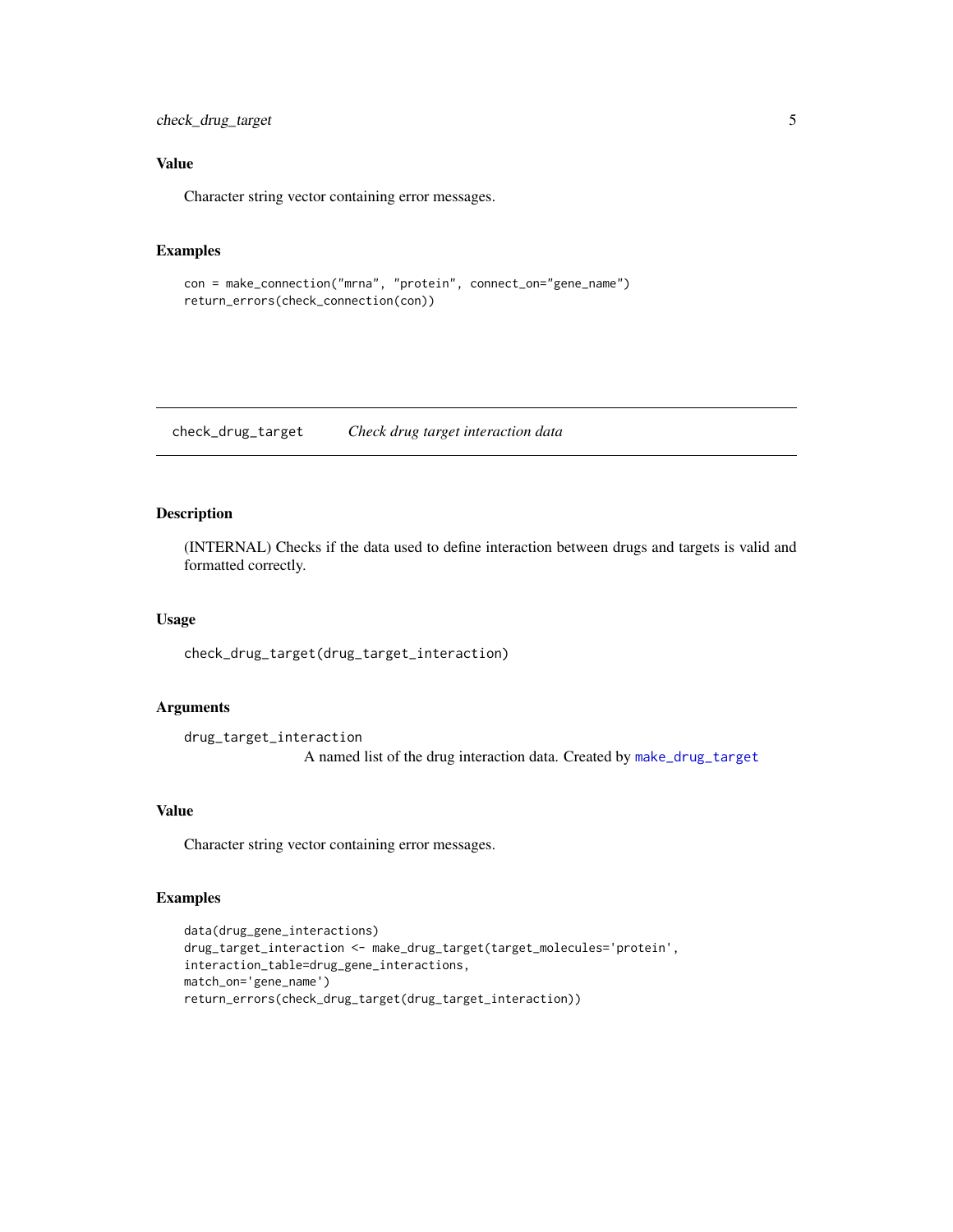<span id="page-5-0"></span>check\_drug\_targets\_in\_layers

*Check drug target and layer data*

# Description

(INTERNAL) Checks if the parameters supplied in 'drug\_target\_interaction' makes sense in the context of the defined layers.

# Usage

check\_drug\_targets\_in\_layers(drug\_target\_interaction, layers)

# Arguments

| drug_target_interaction |                                                                                                           |
|-------------------------|-----------------------------------------------------------------------------------------------------------|
|                         | A named list of the drug interaction data. Created by make_drug_target                                    |
| lavers                  | List of layers to check. Individual layers are created by make layer and need<br>to be wrapped in a list. |

# Value

Character string vector containing error messages.

#### Examples

```
data(layers_example)
layers <- layers_example
data(drug_gene_interactions)
drug_target_interaction <- make_drug_target(target_molecules='protein',
interaction_table=drug_gene_interactions,
match_on='gene_name')
return_errors(check_drug_targets_in_layers(drug_target_interaction, layers))
```
check\_input *Check pipeline input data for required format*

# Description

Checks if input data is valid and formatted correctly. This function is a wrapper for other check functions to be executed as first step of the molnet pipeline.

# Usage

```
check_input(layers, inter_layer_connections, drug_target_interaction)
```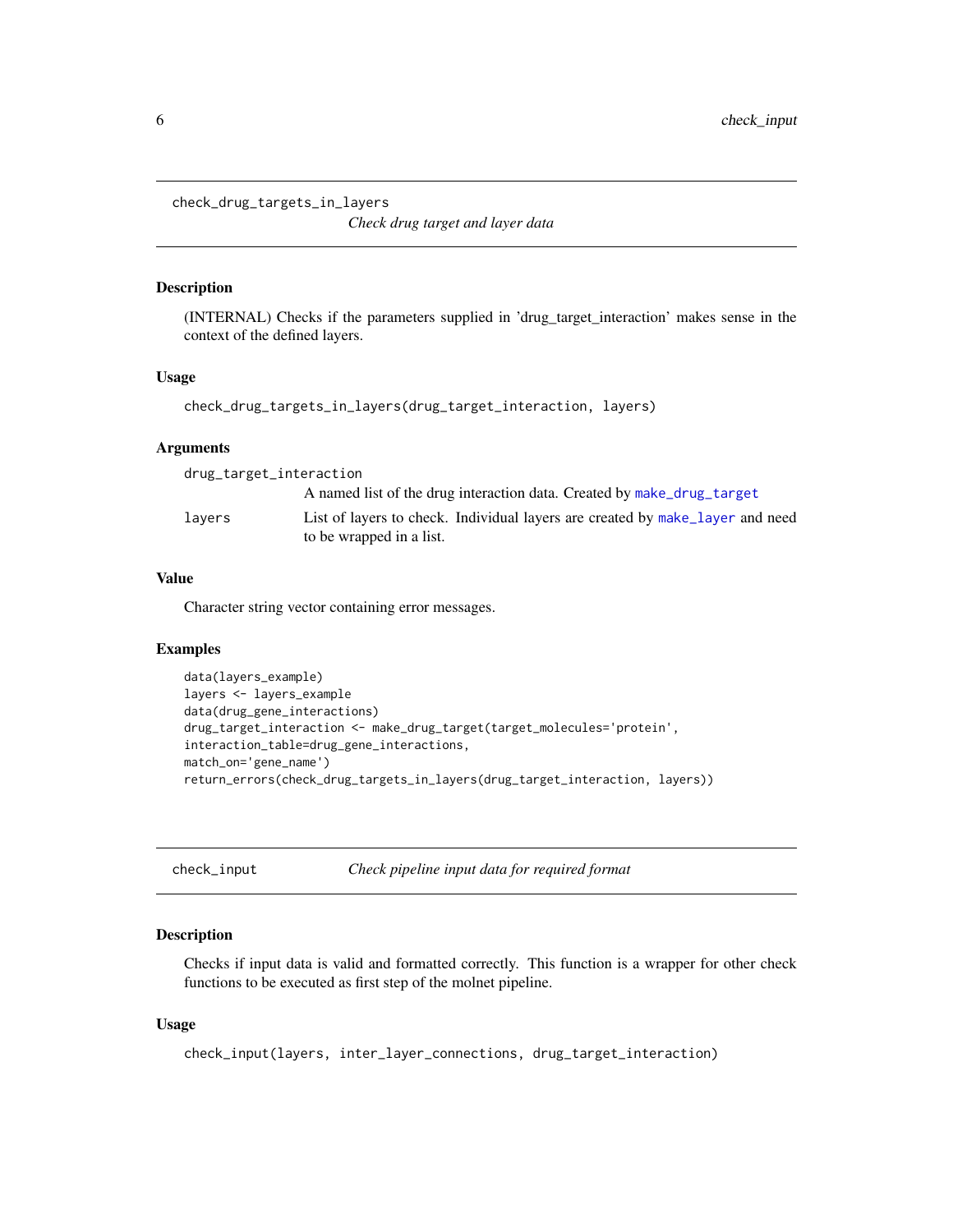# <span id="page-6-0"></span>check\_layer 7

# Arguments

| layers | List of layers to check. Individual layers were created by make_layer and need<br>to be wrapped in a list.             |
|--------|------------------------------------------------------------------------------------------------------------------------|
|        | inter_layer_connections                                                                                                |
|        | A list containing connections between layers. Each connection was created by<br>make_connection and wrapped in a list. |
|        | drug_target_interaction                                                                                                |
|        | A named list of the drug interaction data. Created by make_drug_target                                                 |

#### Value

Character string vector containing error messages.

check\_layer *Check layer input*

# Description

(INTERNAL) Checks if the data used to create a network layer is valid and has the right format

# Usage

check\_layer(layer)

# Arguments

layer layer to check. Created by [make\\_layer](#page-32-1)

# Value

Character string vector containing error messages.

# Examples

```
data(metabolite_data)
metabolite_layer = make_layer(name="metabolite",
metabolite_data$group1$data,
metabolite_data$group2$data,
metabolite_data$group1$identifiers,
metabolite_data$group2$identifiers)
return_errors(check_layer(metabolite_layer))
```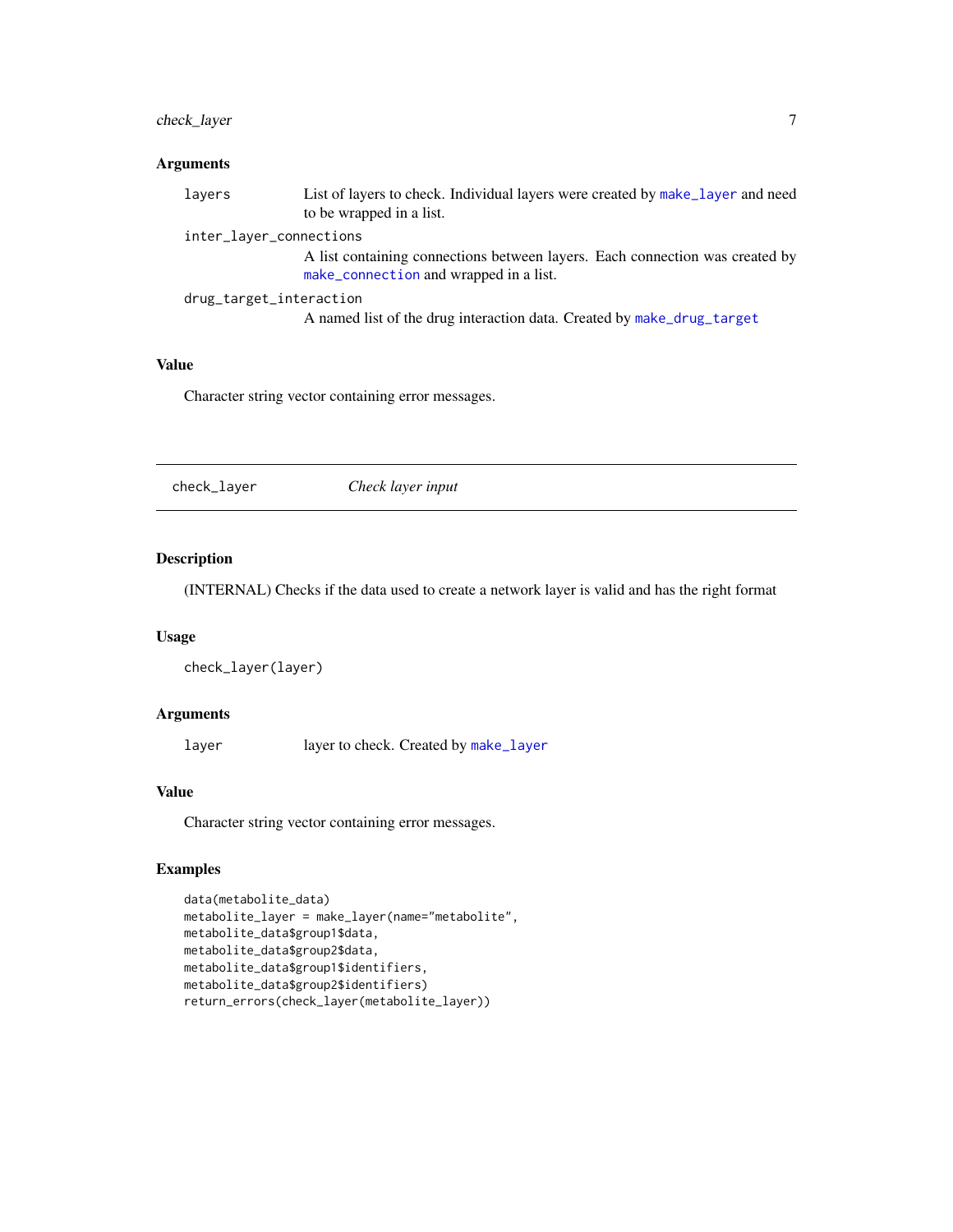<span id="page-7-0"></span>check\_sensible\_connections

*Check connection and layer data*

# Description

(INTERNAL) Checks if the connection defined in 'connection' makes sense in context of the defined layers.

#### Usage

check\_sensible\_connections(connection, layers)

# Arguments

| connection | Connection to check. Created by make_connection                                                           |
|------------|-----------------------------------------------------------------------------------------------------------|
| lavers     | List of layers to check. Individual layers are created by make layer and need<br>to be wrapped in a list. |

# Value

Character string vector containing error messages.

# Examples

```
data(mrna_data)
mrna_layer = make_layer(name="mrna",
mrna_data$group1$data, mrna_data$group2$data,
mrna_data$group1$identifiers,
mrna_data$group2$identifiers)
data(protein_data)
protein_layer = make_layer(name="protein",
protein_data$group1$data,
protein_data$group2$data,
protein_data$group1$identifiers,
protein_data$group2$identifiers)
con = make_connection("mrna", "protein", connect_on="gene_name")
return_errors(check_sensible_connections(con, layers=list(mrna_layer, protein_layer)))
```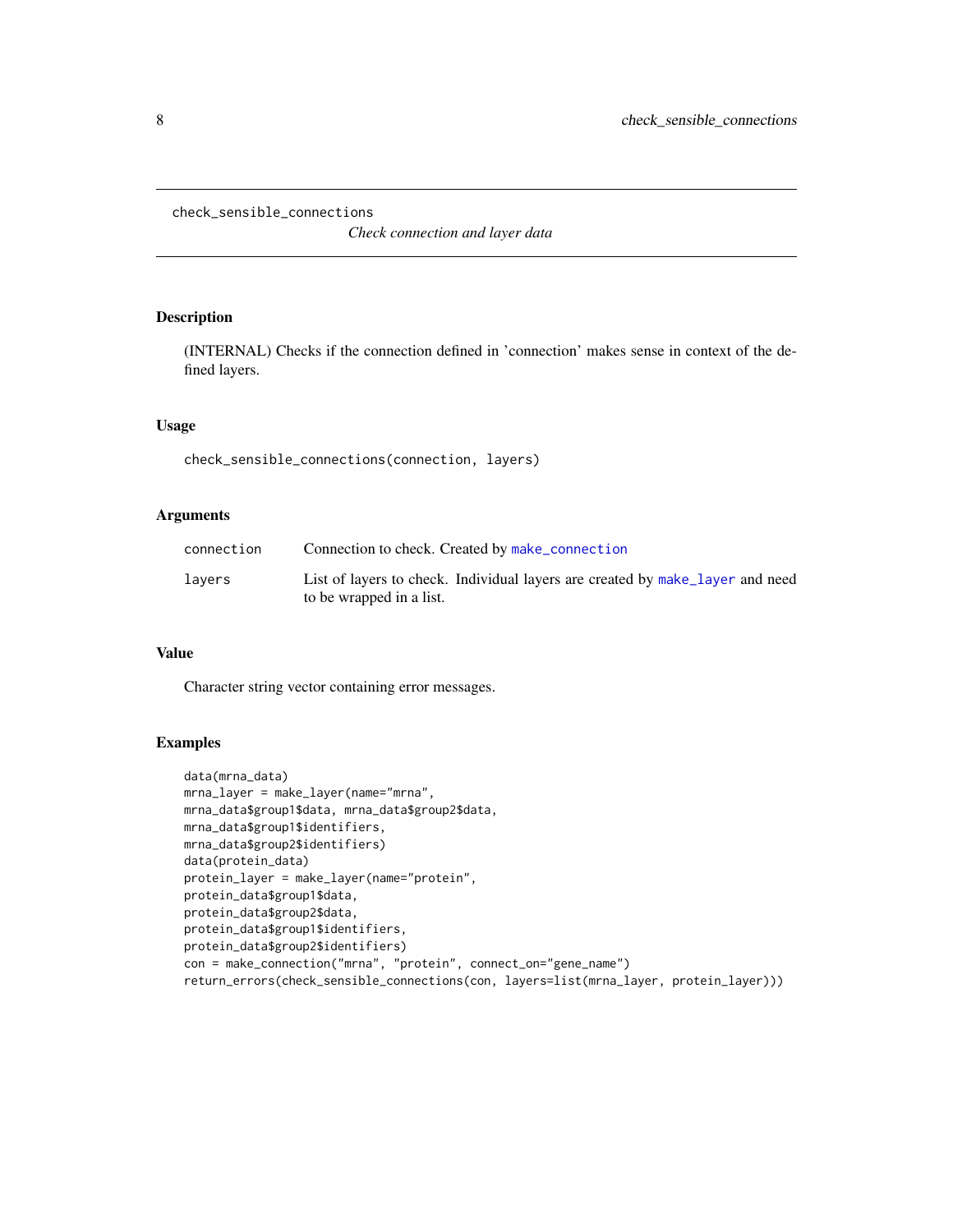<span id="page-8-0"></span>

# Description

(INTERNAL)

# Usage

chunk(x, n)

#### Arguments

| X | vector           |
|---|------------------|
| n | length of chunks |

# Value

a list of chunks of length n

# Source

https://stackoverflow.com/questions/3318333/split-a-vector-into-chunks

chunk\_2gether *Create chunks from two vectors for parallel computing*

# Description

(INTERNAL)

# Usage

chunk\_2gether(x, y, n)

# Arguments

| x, y | vectors          |
|------|------------------|
| n    | length of chunks |

# Value

A list of lists. Each second level list contains a list of chunks of length n of each input vector.

# Source

modified from: https://stackoverflow.com/questions/3318333/split-a-vector-into-chunks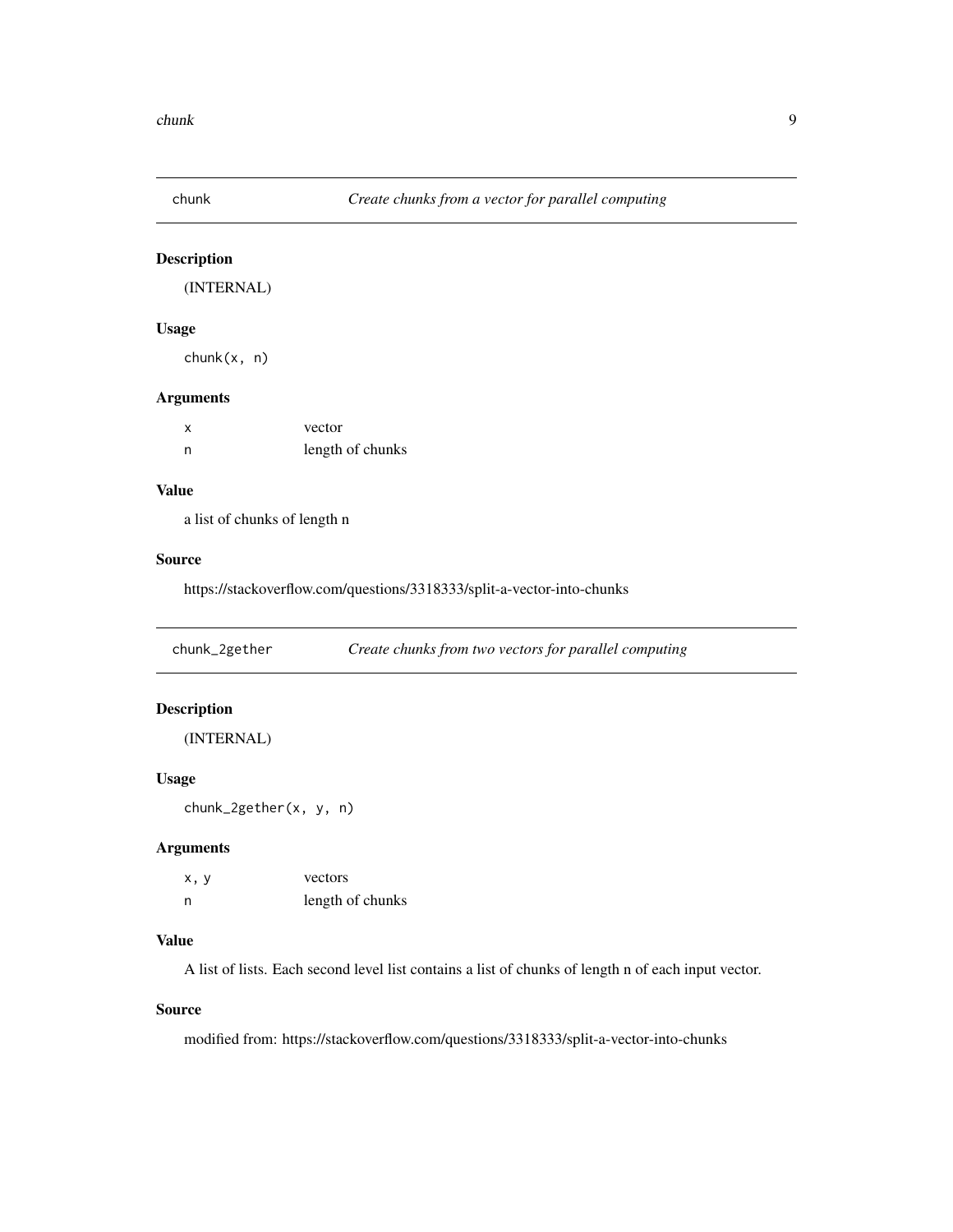<span id="page-9-0"></span>combined\_graphs\_example

*Combined graphs*

#### Description

Exemplary intermediate pipeline output: Combined graphs example data built by [generate\\_combined\\_graphs](#page-17-1). Graphs were created with default settings of [molnet\\_settings](#page-34-1). A subset of the original data by Krug et al., 2020 and randomly sampled metabolite data was used to generate graphs [layers\\_example](#page-28-1). They were created from data stratified by estrogen receptor (ER) status: group1 contains data of ER+ patients and group2 of ER- patients.

# Usage

combined\_graphs\_example

# Format

A named list with 2 items.

graphs A named list with two groups.

group1 Graph associated with group1

group2 Graph associated with group2

annotations A named list containing data frames of mappings of assigned node IDs to the userprovided component identifiers for nodes in group1 or group2 and all nodes

group1 group2 all

#### Source

Krug, Karsten et al. "Proteogenomic Landscape of Breast Cancer Tumorigenesis and Targeted Therapy." Cell vol. 183,5 (2020): 1436-1456.e31. doi:10.1016/j.cell.2020.10.036

combine\_graphs *Combining graphs by adding inter-layer edges*

# Description

Creates the union of all graphs and adds the inter-layer edges.

#### Usage

combine\_graphs(graphs, inter\_layer\_edgelists)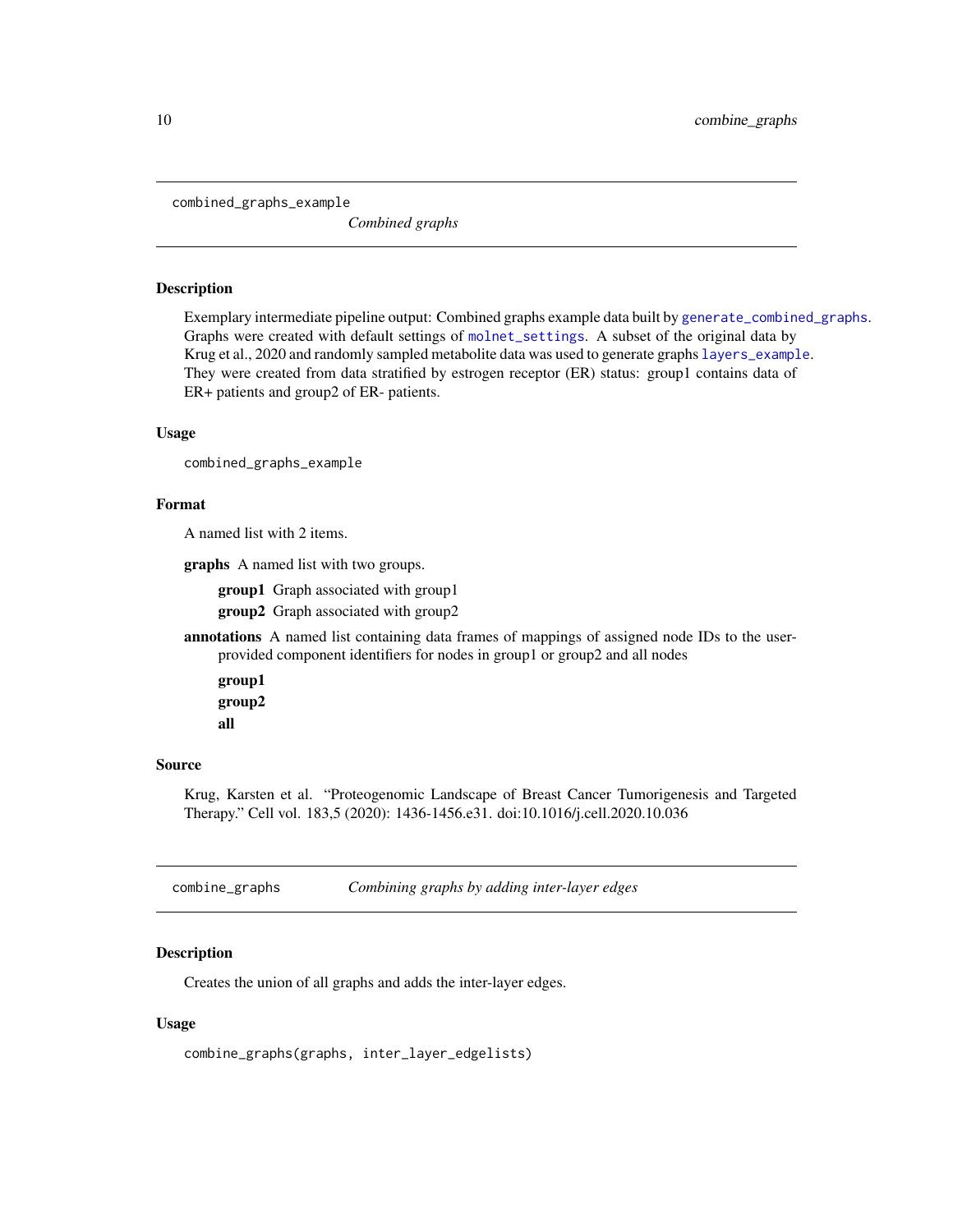# <span id="page-10-0"></span>Arguments

graphs List of iGraph objects inter\_layer\_edgelists List of data frames containing inter-layer edges

# Value

iGraph object which is the union of the input graphs with isolated nodes removed.

```
corPvalueStudentParallel
```
*Compute p-values for upper triangle of correlation matrix in parallel*

#### **Description**

(INTERNAL)

#### Usage

corPvalueStudentParallel(correlation, n\_samples, chunk\_size)

#### **Arguments**

| correlation | matrix of correlation values                                                  |
|-------------|-------------------------------------------------------------------------------|
| n_samples   | matrix of number of samples used in computation of each correlation value     |
| chunk size  | smallest unit of work in parallel computation (number of p-values to compute) |

# Value

vector of p-values for upper triangle

<span id="page-10-1"></span>create\_unique\_layer\_node\_ids *Assigns node IDs to the biological identifiers across a graph layer*

#### Description

(INTERNAL) This function takes two data frames of (biological) identifiers of nodes. Each data frame corresponds to the identifiers of the components contained in the single-layer network of a sample group. This function outputs the same data frames, with an added column ('node\_id') that contains node IDs which can later be used as 'name' parameter for an iGraph graph. Node IDs begin with the defined 'prefix' and an underscore. If a molecule is present in both groups, the node ID will be the same across the whole layer, allowing to easily combine the graphs of both groups in 'differential\_score()' to calculate differential scores of identical nodes in both sample groups. The function is used by the high-level wrapper [generate\\_individual\\_graphs](#page-18-1) to create annotations, which uniquely define nodes across the network layer.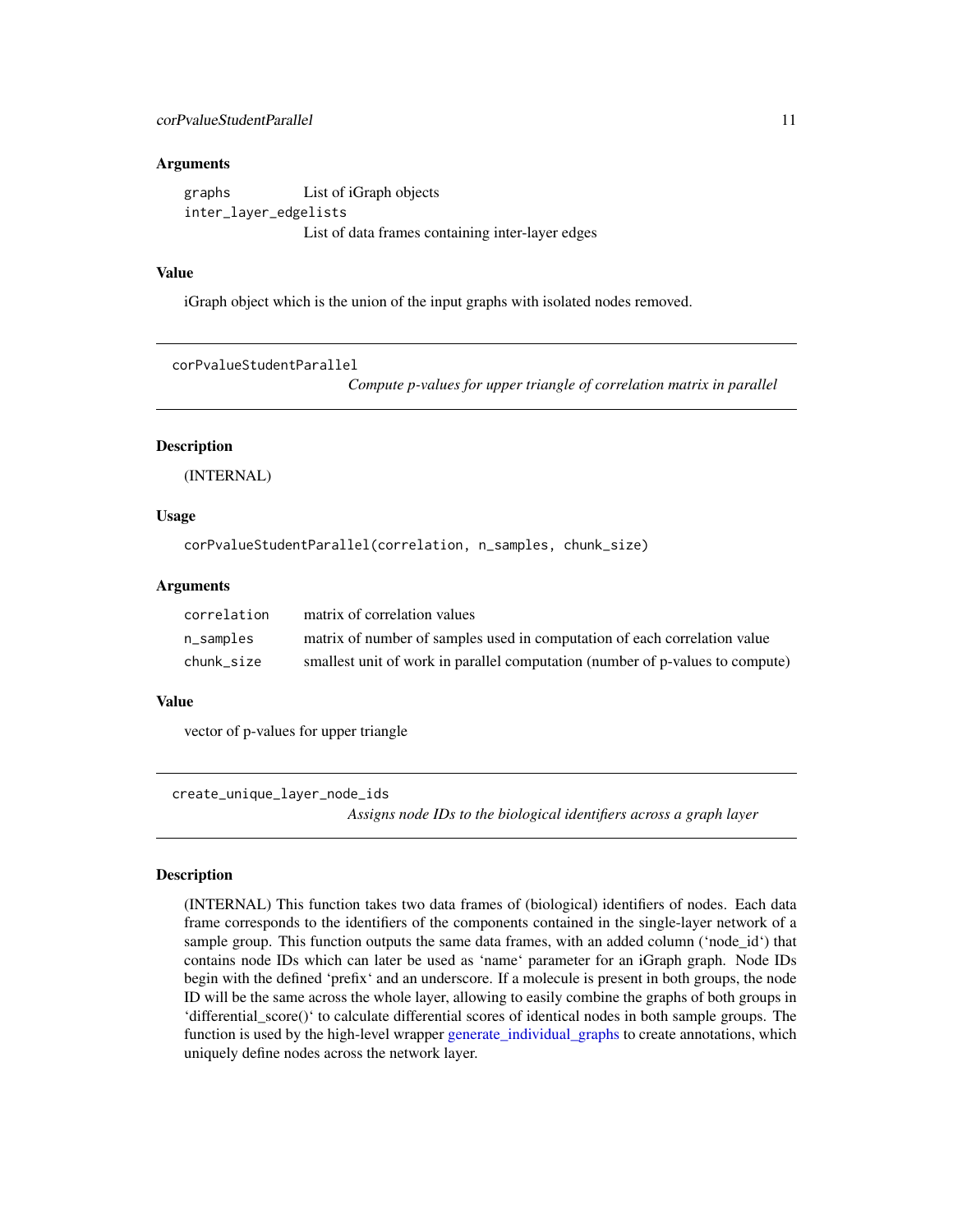# <span id="page-11-0"></span>Usage

```
create_unique_layer_node_ids(identifiers1, identifiers2, layer_name)
```
#### Arguments

| identifiers1, identifiers2 |                                                                                                 |
|----------------------------|-------------------------------------------------------------------------------------------------|
|                            | Data frames containing the biological identifiers of each group of the same net-<br>work layer. |
| laver_name                 | Name of layer node ids are created for                                                          |

# Value

Returns an named list. Elements 'identifiers1' and 'identifiers2' contain the input data frames with an additional column 'node\_id'. 'all' contains all unique node IDs assigned across the network layer.

<span id="page-11-1"></span>determine\_drug\_targets

*Determine drug target nodes in network*

# Description

Finds node IDs of network nodes in 'graphs' that are targeted by a drug in 'drug\_target\_interaction'. Returns list of node ids and list of adjacent edges.

# Usage

determine\_drug\_targets(graphs, annotations, drug\_target\_interaction, settings)

# Arguments

| graphs                  | A named list with elements 'group1' and 'group2' containing the combined<br>graphs of each group as iGraph object.                                                                               |
|-------------------------|--------------------------------------------------------------------------------------------------------------------------------------------------------------------------------------------------|
| annotations             | List of data frames that map node IDs to identifiers. Contains 'all' (unique iden-<br>tifiers across the whole data) and 'group1' and 'group2' containing identifiers<br>specific to the strata. |
| drug_target_interaction | Named list specifying drug target interactions for drug response score computa-<br>tion                                                                                                          |
| settings                | A named list containing pipeline settings                                                                                                                                                        |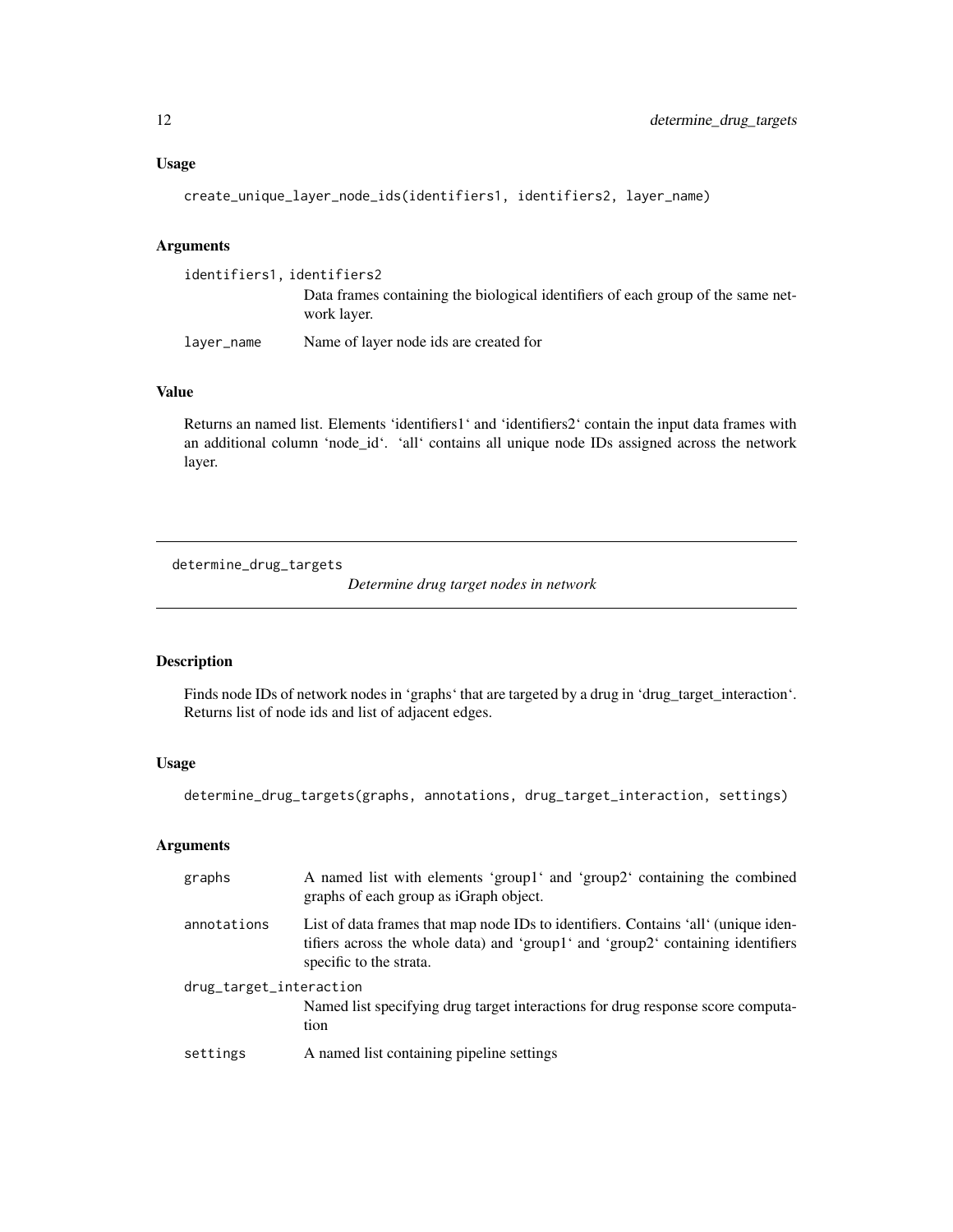#### <span id="page-12-0"></span>differential\_score 13

# Value

A named list with elements 'drug\_targets' and 'drug\_target\_edge\_list'. \* 'targets' is a named list with elements 'target\_nodes' and 'drugs\_to\_target\_nodes'. 'target\_nodes' is a data frame with column 'node\_id' (unique node IDs in the iGraph object targeted by drugs) and columns 'group1' and 'group2' (boolean values specifying whether the node is contained in the combined graph of the group). Element 'drugs\_to\_target\_nodes' contains a named list mapping drug names to a vector of their target node IDs. \* 'drug\_target\_edge\_list' contains elements 'group1' and 'group2' containing each a list of edges adjacent to drug target nodes.

# Examples

```
data(drug_gene_interactions)
data(combined_graphs_example)
combined_graphs <- combined_graphs_example
settings <- molnet_settings()
drug_target_interaction <- make_drug_target(target_molecules='protein',
interaction_table=drug_gene_interactions,
match_on='gene_name')
drug_targets <- determine_drug_targets(combined_graphs[["graphs"]],
combined_graphs[["annotations"]],
drug_target_interaction,
settings)
```
<span id="page-12-1"></span>differential\_score *The absolute difference of interaction score of two groups*

# Description

Computes the absolute difference of interaction score between two groups. Returns a single graph with the differential score as only edge attribute. The interaction score is computed by [interaction\\_score](#page-25-1).

# Usage

```
differential_score(interaction_score_graphs, score_name = "weight")
```
#### Arguments

| interaction_score_graphs |                                                                                                                                        |  |
|--------------------------|----------------------------------------------------------------------------------------------------------------------------------------|--|
|                          | Named list with elements 'group1' and 'group2' containing iGraph objects with<br>score as edge attribute. Output of interaction_score. |  |
| score name               | Character string specifying the name of the edge attribute (default: 'weight').                                                        |  |

#### Value

iGraph object with 'differential\_score' as only edge attribute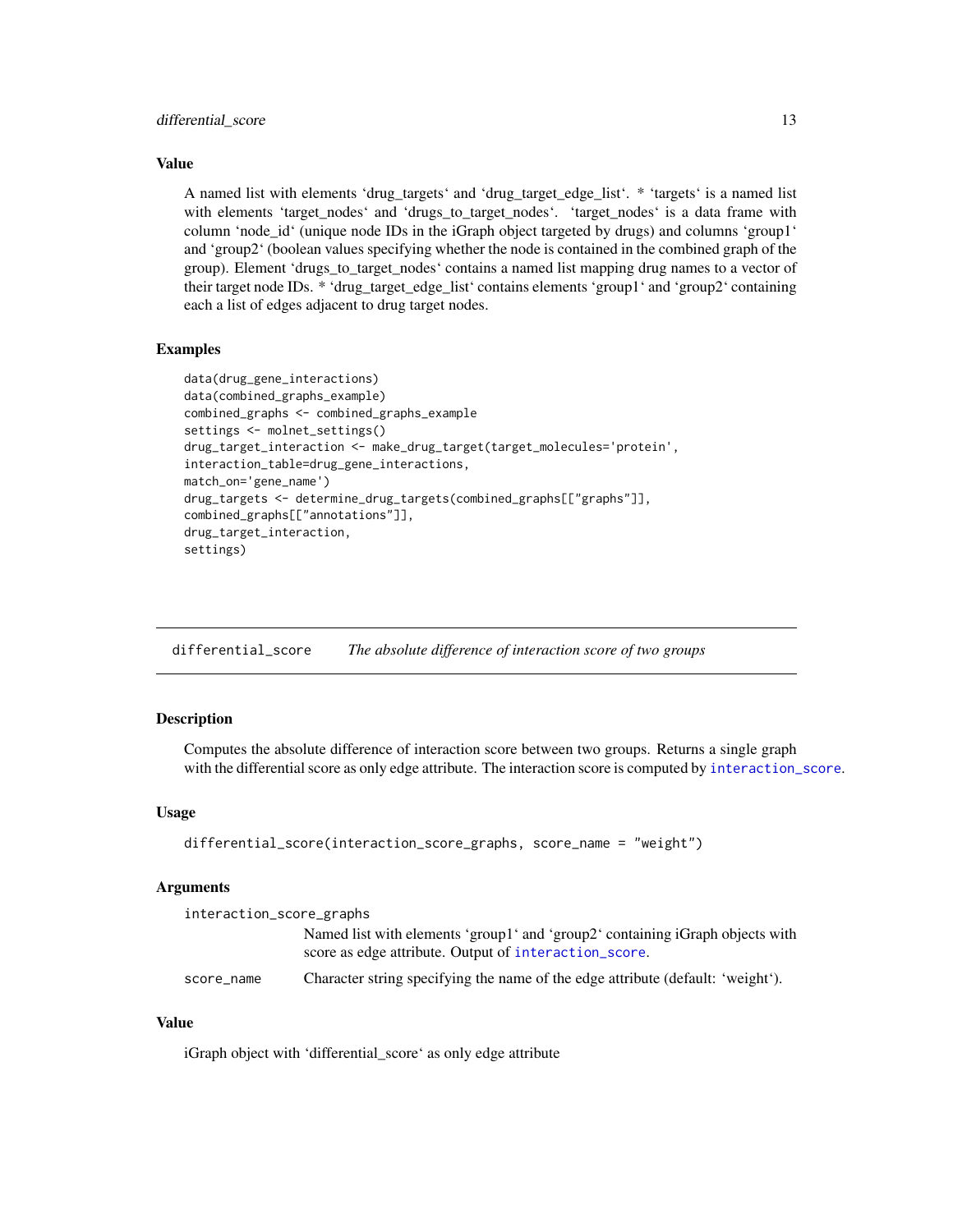# Examples

```
data(interaction_score_graphs_example)
interaction_score_graphs <- interaction_score_graphs_example
differential_score_graph <- differential_score(interaction_score_graphs, score_name = "weight")
```
differential\_score\_graph\_example *Differential graph*

# Description

Exemplary intermediate pipeline output: Differential score graph example data built by [differential\\_score](#page-12-1). Contains one graph carrying the differential interaction score as weight. This was computed using a subset of the data published by Krug et al., 2020 and randomly sampled metabolite data [layers\\_example](#page-28-1).

#### Usage

differential\_score\_graph\_example

#### Format

An iGraph graph object.

# Source

Krug, Karsten et al. "Proteogenomic Landscape of Breast Cancer Tumorigenesis and Targeted Therapy." Cell vol. 183,5 (2020): 1436-1456.e31. doi:10.1016/j.cell.2020.10.036

drug\_gene\_interactions

*Drug-gene interactions*

# Description

Data frame providing interactions of drugs with genes. The data was downloaded from The Drug Gene Interaction Database.

#### Usage

drug\_gene\_interactions

<span id="page-13-0"></span>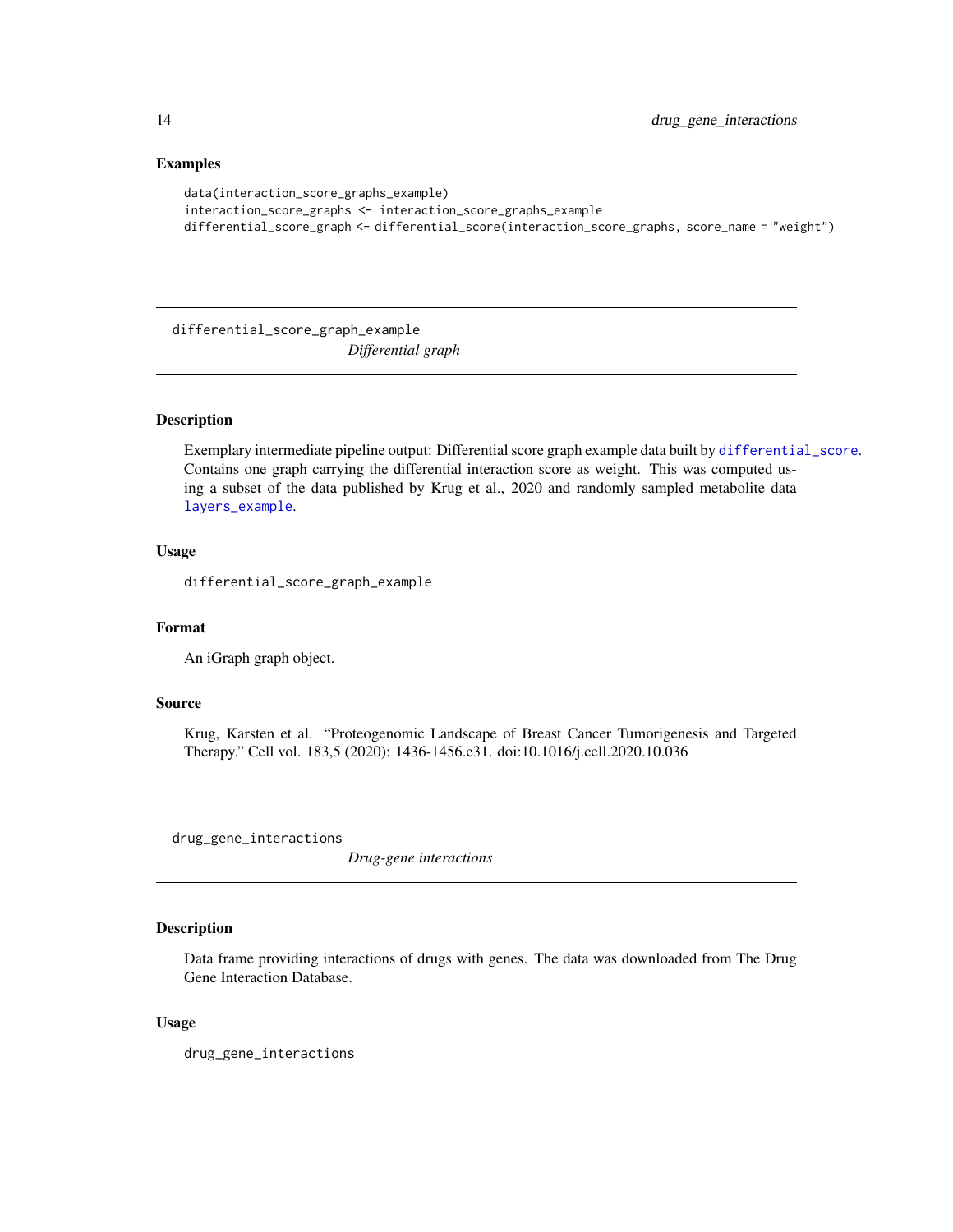# <span id="page-14-0"></span>Format

A data frame with 4 columns.

gene\_name Gene names of targeted protein-coding genes. ncbi\_id NCBI IDs of targeted protein-coding genes. drug\_name Drug-names with known interactions.

drug\_chembl\_id ChEMBL ID of drugs.

# Source

The Drug Gene Interaction Database: <https://www.dgidb.org/> ChEMBL IDs: <https://www.ebi.ac.uk/chembl>

drug\_response\_score\_example *Drug response score*

# Description

Exemplary final pipeline output: Drug response score data frame. This contains drugs and the calculated differential drug response score. The score was calculated by [get\\_drug\\_response\\_score](#page-21-1).

#### Usage

drug\_response\_score\_example

#### Format

Data frame with two columns

drug\_name Names of drugs

drug\_response\_score Associated differential drug response scores

# Details

The original data used to compute this object was data published by Krug et al., 2020 and randomly sampled metabolite data [layers\\_example](#page-28-1).. Drug-gene interactions to calculate this output were used from The Drug Gene Interaction Database.

#### Source

Krug, Karsten et al. "Proteogenomic Landscape of Breast Cancer Tumorigenesis and Targeted Therapy." Cell vol. 183,5 (2020): 1436-1456.e31. doi:10.1016/j.cell.2020.10.036

The Drug Gene Interaction Database: <https://www.dgidb.org/>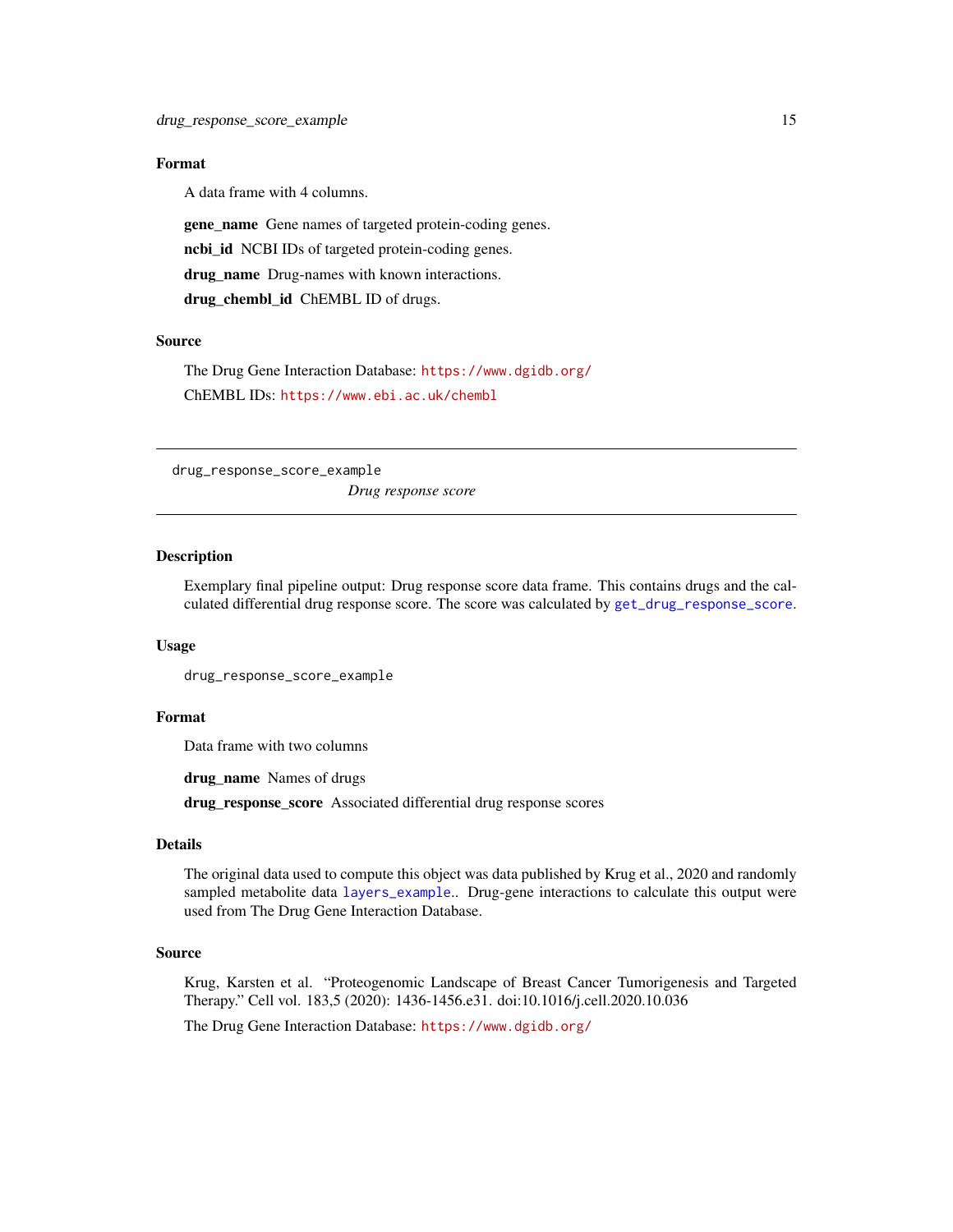<span id="page-15-0"></span>drug\_targets\_example *Drug target nodes in combined network*

# Description

Exemplary intermediate pipeline output: Drug targets detected in the combined graphs. A named list with elements 'drug\_targets' and 'edgelist'. This was created from [determine\\_drug\\_targets](#page-11-1) using the default settings given by [molnet\\_settings](#page-34-1). Drug-gene interactions to calculate this output were used from The Drug Gene Interaction Database.

#### Usage

drug\_targets\_example

#### Format

A named list with 2 items.

targets A named list

- target\_nodes data frame with column 'node\_id' (unique node IDs in the graph targeted by drugs) and columns 'group1' and 'group2' (boolean values specifying whether the node is contained in the combined graph of the group)
- drugs\_to\_target\_nodes Element 'drugs\_to\_target\_nodes' contains a named list mapping drug names to a vector of their target node IDs.
- edgelist Contains elements 'group1' and 'group2' containing each a data frame of edges adjacent to drug target nodes each. Each edgelist data frame contains columns 'from', 'to' and 'weight'.

# Source

The Drug Gene Interaction Database: <https://www.dgidb.org/>

drug\_target\_interaction\_example *Drug target interaction example data*

# Description

Drug target interaction example data

#### Usage

drug\_target\_interaction\_example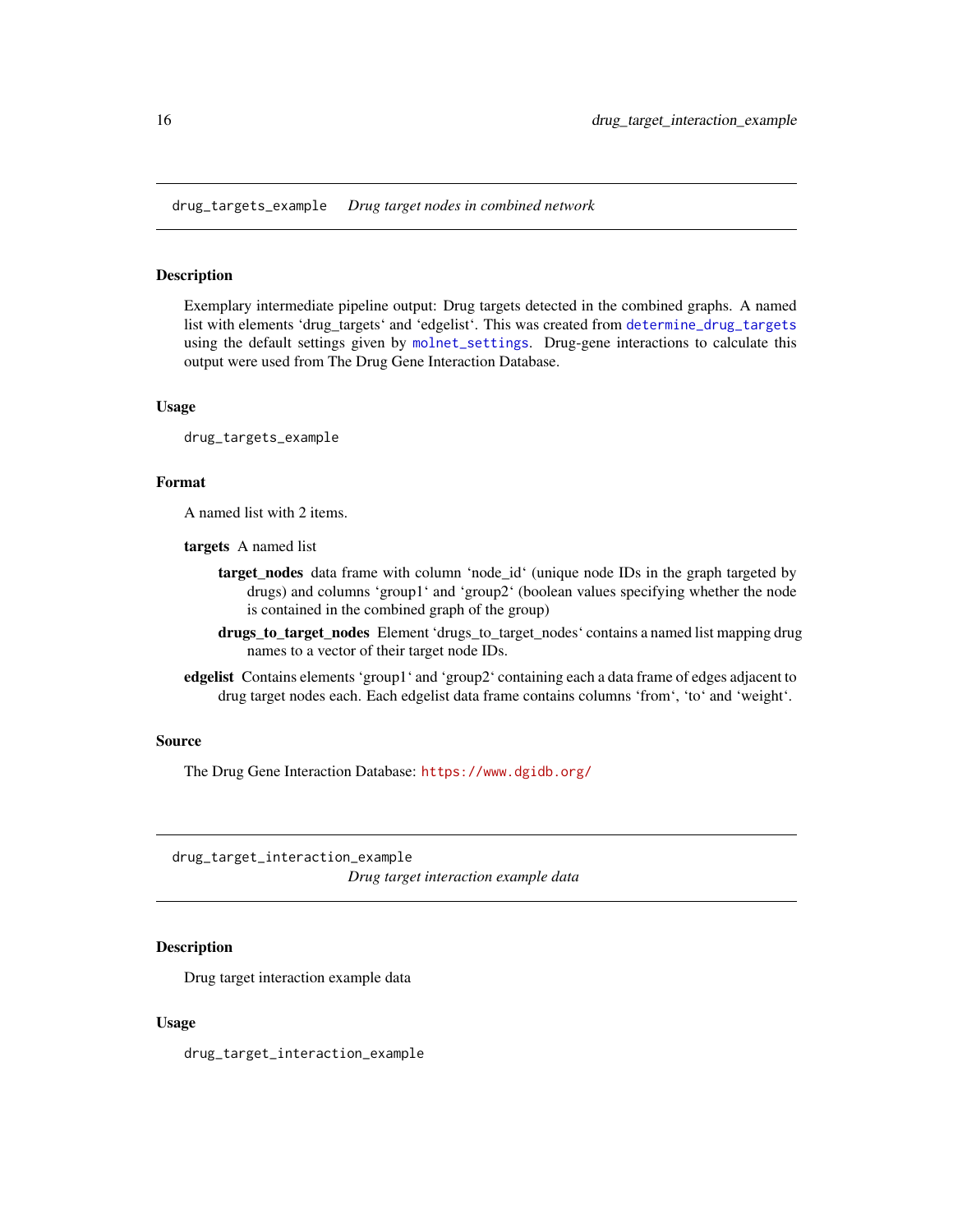#### <span id="page-16-0"></span>find\_targets 17

# Format

A named list with 3 items.

target\_molecules Name of layer containing the drug targets. This name has to match the corresponding named item in the list of layers supplied to [start\\_pipeline](#page-44-1).

interaction\_table Table giving drug-gene-interactions.

gene\_name Gene names of targeted protein-coding genes.

nchi id NCBI IDs of targeted protein-coding genes.

drug name Drug-names with known interactions.

drug\_chembl\_id ChEMBL ID of drugs.

match\_on Column name of the data frame supplied in 'interaction\_table' that is used for matching drugs and target nodes in the graph (e.g. 'ncbi\_id').

# Source

Terunuma, Atsushi et al. "MYC-driven accumulation of 2-hydroxyglutarate is associated with breast cancer prognosis." The Journal of clinical investigation vol. 124,1 (2014): 398-412. doi:10.1172/JCI71180

<https://www.metabolon.com>

Pubchem IDs: <https://pubchem.ncbi.nlm.nih.gov>

MetaboAnalyst: <https://www.metaboanalyst.ca/faces/upload/ConvertView.xhtml>

find\_targets *Filter drug target nodes*

# Description

(INTERNAL) Based on the supplied target molecules, interaction table, graph and annotation this function returns a data frame containing nodes in the network targeted by a drug and a list containing the drug names as names and a vector of node IDs as keys.

#### Usage

```
find_targets(graphs, target_molecules, interaction_table, annotation, on)
```
#### Arguments

graphs List of two iGraph graph objects (one for each group)

target\_molecules

Character string. Identifies the type of the target molecules (e.g., 'protein'). The string must be contained in the 'type' column of the annotation data frame.

#### interaction\_table

Data frame. Specifying the interaction of drugs and target molecules. Must contain a column 'drug\_name' containing drug names/identifiers and a column named like the character string given in the 'on' argument, which must be an identifier for the targeted molecule.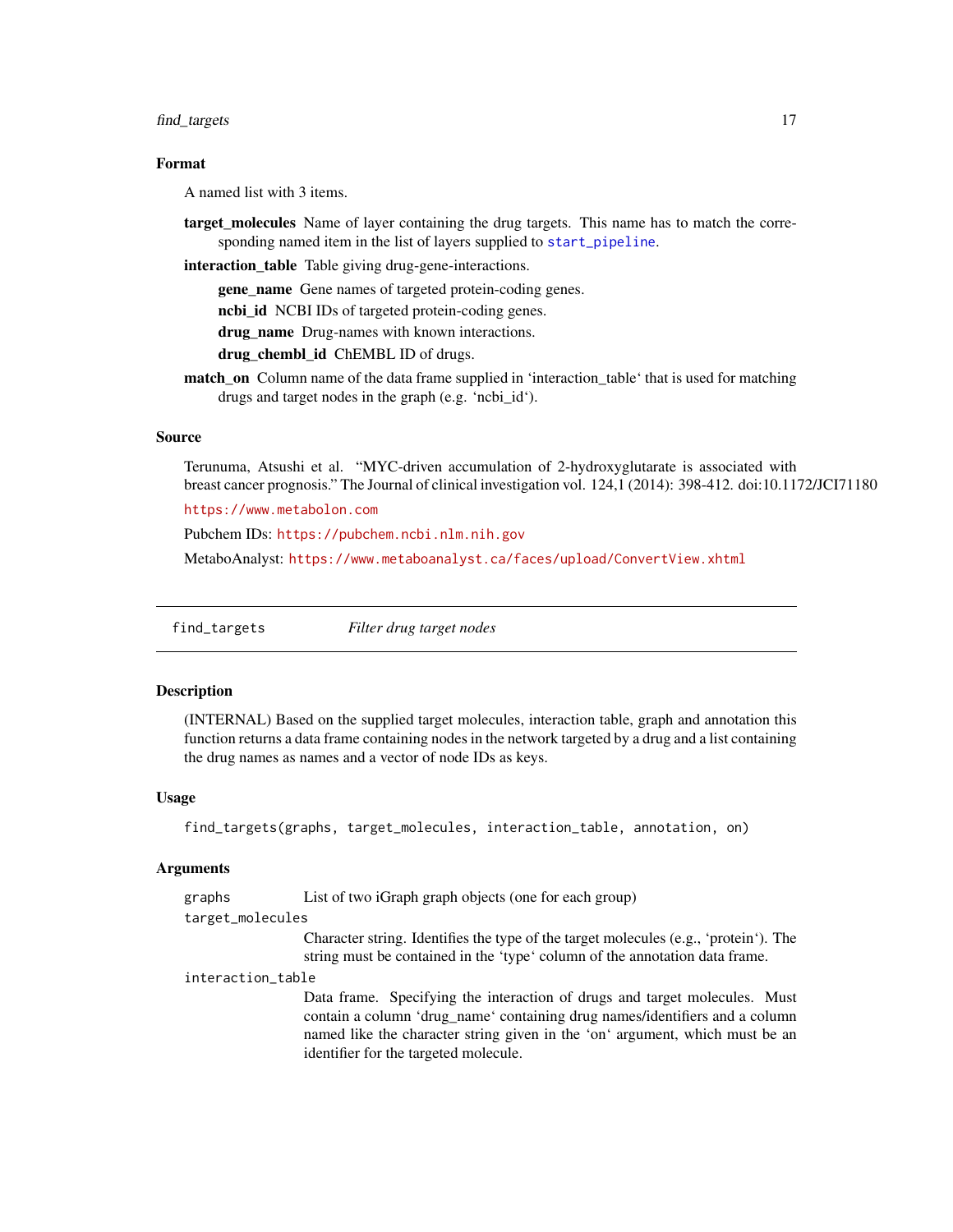<span id="page-17-0"></span>

| annotation | Data frame. Contains the annotation for all the nodes contained in the combined<br>network. Must contain a column 'node id' (vertex IDs in iGraph graph object)<br>and a column named like the character string given in the 'on' argument, which<br>must be an identifier for the targeted molecule. |
|------------|-------------------------------------------------------------------------------------------------------------------------------------------------------------------------------------------------------------------------------------------------------------------------------------------------------|
| on         | Character string. Defines the ID that is used to match drugs to their targets.<br>Both supplied data frames ('annotation' and 'interaction_table') must contain a<br>column named like this character string.                                                                                         |

# Value

A named list. Element 'target\_nodes' is a data frame with column 'node\_id' (unique node IDs in the iGraph graph object that are targeted by drugs) and columns 'group1' and 'group2' (boolean values specifying whether the node is contained in the combined graph of the group). Element 'drugs\_to\_target\_nodes' contains a named list: elements are 'drug\_names' and contain a vector of node IDs that are their specific targets.

<span id="page-17-1"></span>generate\_combined\_graphs

*Combines individual layers to a single graph*

# Description

Individual graphs created by [generate\\_individual\\_graphs](#page-18-1) are combined to a single graph per group according to 'inter\_layer\_connections'. Returns a list of combined graphs along with their annotations.

#### Usage

```
generate_combined_graphs(
 graphs,
  annotations,
  inter_layer_connections,
  settings
)
```
# Arguments

| graphs                  | A named list (elements 'group1' and 'group2'). Each element contains a list of<br>iGraph objects (output of generate_individual_graphs).                                   |  |
|-------------------------|----------------------------------------------------------------------------------------------------------------------------------------------------------------------------|--|
| annotations             | A named list (elements 'group1' and 'group2'). Each element contains a list of<br>data frames mapping each node IDs to identifiers (output of generate_individual_graphs). |  |
| inter_layer_connections |                                                                                                                                                                            |  |
|                         | Named list with specified inter-layer connections. Names are layer names and<br>elements are connections (make connection).                                                |  |
| settings                | A named list containing pipeline settings                                                                                                                                  |  |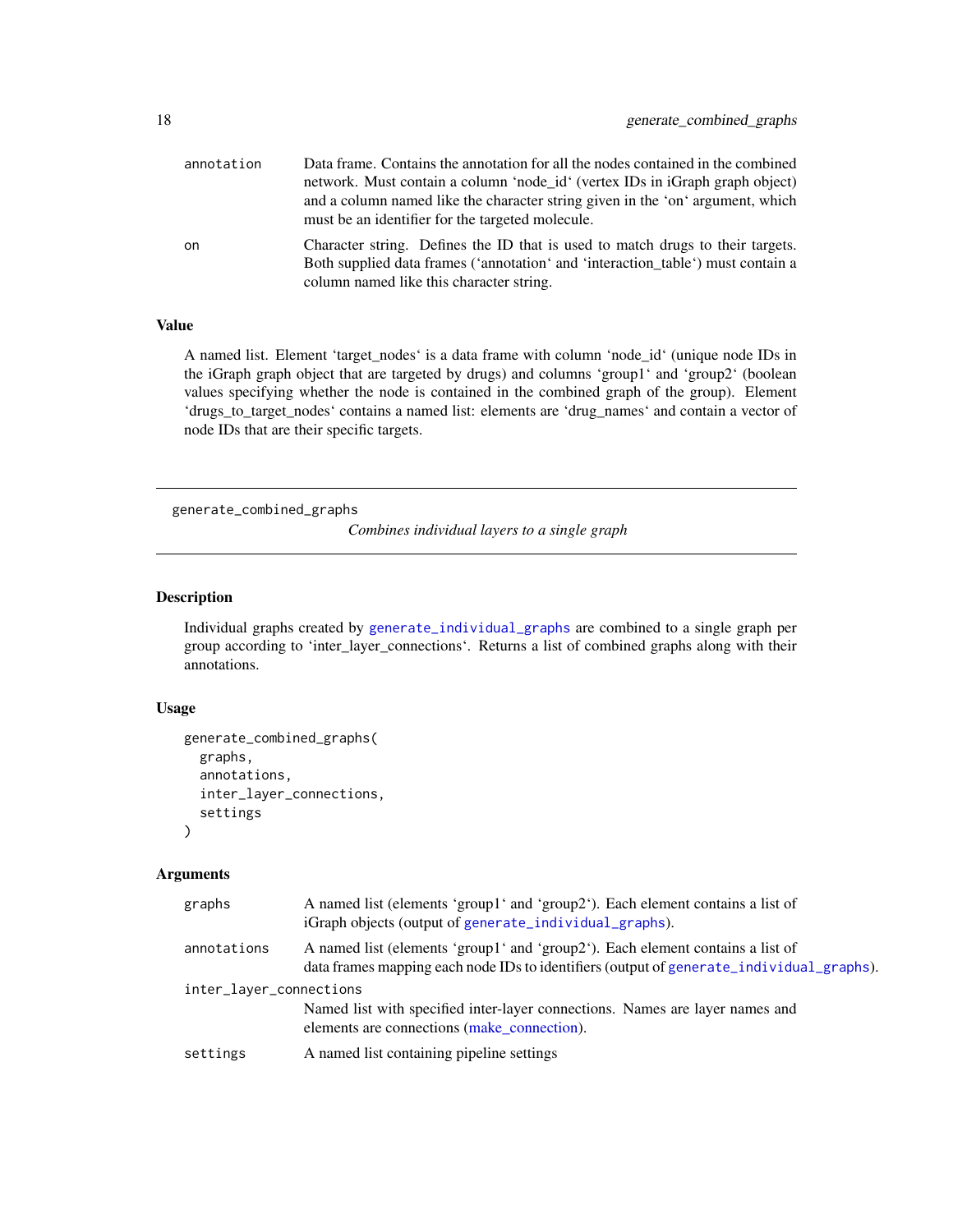# <span id="page-18-0"></span>Value

A named list (elements 'graphs' and 'annotations' and sub-elements '\$group1' and '\$group2'). Contains the igraph objects of the combined network and their annotations for both groups.

#### Examples

```
data(individual_graphs_example)
individual_graphs <- individual_graphs_example
inter_layer_connections <- list(molnet::make_connection(from="mrna",
to="protein", connect_on="gene_name", weight=1))
settings <- molnet::molnet_settings() # defaults
combined_graphs <- molnet::generate_combined_graphs(individual_graphs$graphs,
                                                    individual_graphs$annotations,
                                                    inter_layer_connections,
                                                    settings)
```
<span id="page-18-1"></span>generate\_individual\_graphs *Builds graphs from specified network layers*

#### **Description**

Constructs and returns two graphs for each network layer, where nodes correspond to the rows in the measurement data. Graphs are initially complete and edges are weighted by correlation of measurements across columns. The number of edges is then reduced by either a threshold on the p-value of the correlation or a minimum scale-free fit index. Each node is mapped to the biological identifiers given in the layer and the mapping table is returned as 'annotations'.

#### Usage

generate\_individual\_graphs(layers, settings)

# Arguments

| lavers   | Named list with different network layers containing data and identifiers for both |
|----------|-----------------------------------------------------------------------------------|
|          | groups (generated from make_layer)                                                |
| settings | A named list containing pipeline settings                                         |

#### Value

A nested named list with first-level elements 'graphs' and 'annotations'. The second level elements are 'group1' and 'group2'. These contain a list of iGraph objects ('graphs') and data frames ('annotations') mapping the graph node IDs to biological identifiers.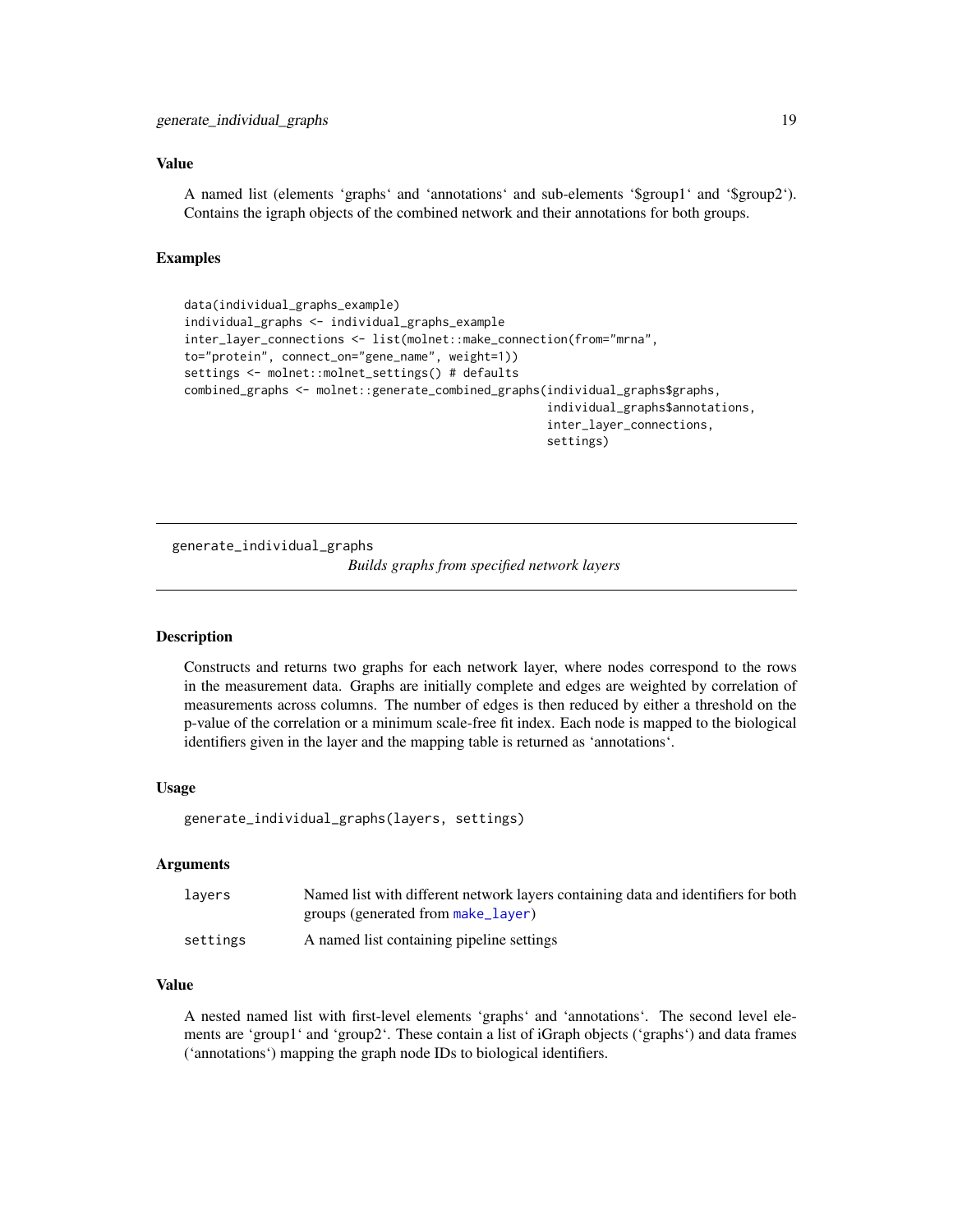# Examples

```
data(layers_example)
layers <- layers_example
settings <- molnet::molnet_settings(handling_missing_data="pairwise.complete.obs")
individual_graphs <- molnet::generate_individual_graphs(layers, settings)
molnet::graph_metrics(individual_graphs$graphs$group1$mrna)
molnet::graph_metrics(individual_graphs$graphs$group2$mrna)
```
generate\_reduced\_graph

*Generate a reduced iGraph*

# Description

(INTERNAL) A wrapper functions that calls the functions to generate a network from raw data and reduce the network by a given method. Graph generation is using [graph.adjacency](#page-0-0) internally. Methods implemented are [network\\_reduction\\_by\\_p\\_value](#page-38-1) (reduction by statistical significance of correlation) and [network\\_reduction\\_by\\_pickHardThreshold](#page-37-1) (using WGCNA function [pickHardThreshold.fromSimilarity](#page-0-0) that finds a suitable cutoff value to get a scale-free network). If no method is given, no reduction will be performed. When using the reduction method 'p\_value' the user can specify an alpha significance value and a method for p-value adjustment. When using the reduction by 'pickHardthreshold' a R-Squared Cutoff can be specified and a cut vector can be supplied. The adjacency matrix of correlations is computed using [cor.](#page-0-0) The handling of missing data can be specified. Both the adjacency of correlations and the graph object can be saved optionally.

# Usage

```
generate_reduced_graph(
  measurement_data,
  identifiers,
  correlation_method = "spearman",
  reduction_method = "p_value",
  save_correlation_filename = NULL,
  handling_missing_data = "all.obs",
  p_value_adjustment_method = "BH",
  reduction_alpha = 0.05,
  r_squared_cutoff = 0.85,
  cut\_vector = seq(0.2, 0.8, by = 0.05),
  print_graph_info = FALSE,
 n_{\text{th}} n \text{th} reads = parallel:: detectCores() - 1,
  parallel_chunk_size = 10^6
```

```
)
```
<span id="page-19-0"></span>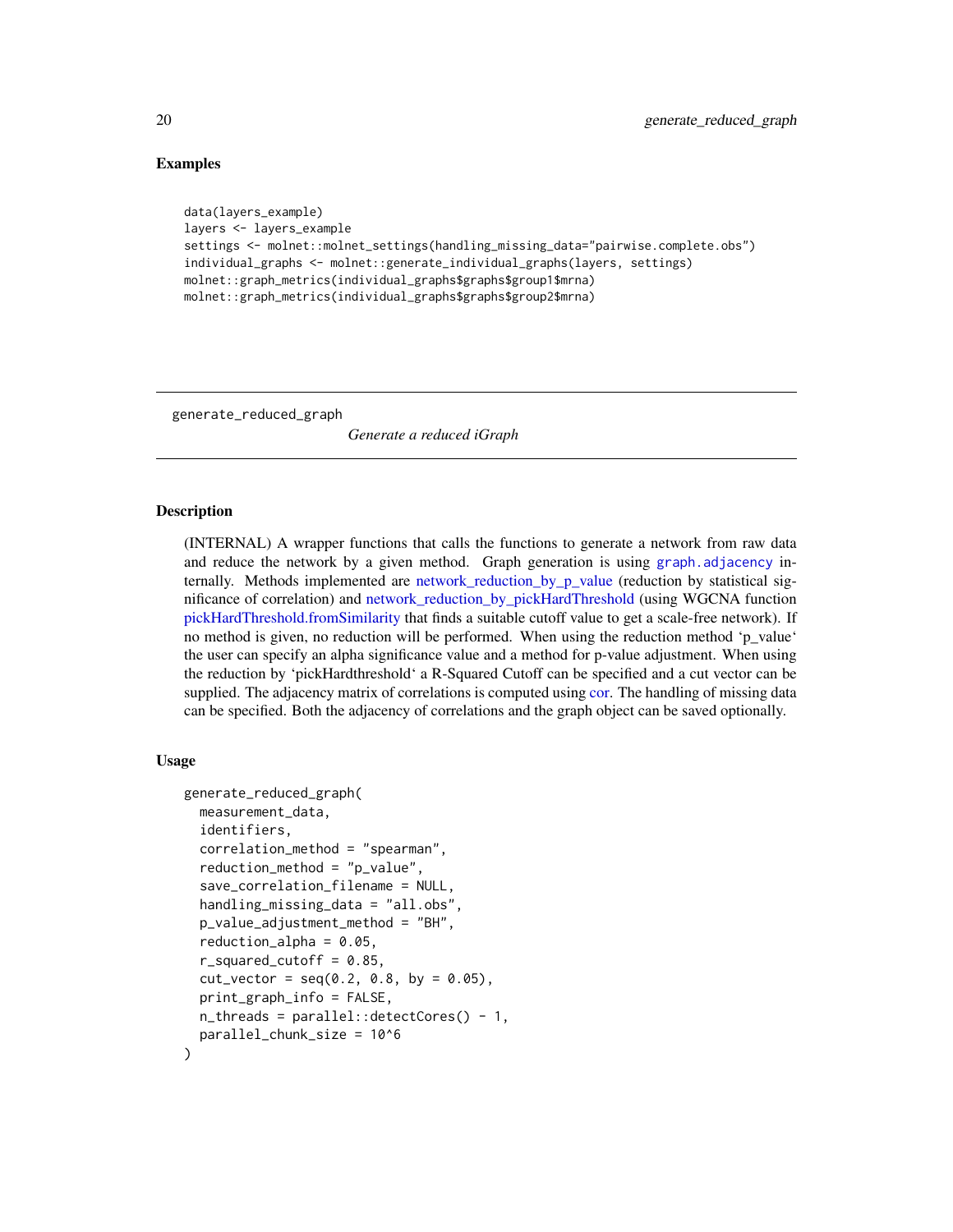#### <span id="page-20-0"></span>Arguments

measurement\_data

Data frame containing raw data (e.g. mRNA expression data, protein abundance, etc.). Analyzed components (e.g. genes) in rows, samples (e.g. patients) in columns.

identifiers Data frame containing biological identifiers and the corresponding node ID created in [create\\_unique\\_layer\\_node\\_ids.](#page-10-1) The column containing node IDs has to be named 'node\_id'.

#### correlation\_method

A character string specifying the method to be used for correlation calculation by [cor.](#page-0-0) Can be any of "spearman", "pearson" or "kendall".

#### reduction\_method

A character string specifying the method to be used for network reduction. 'p\_value' for hard thresholding based on the statistical significance of the computed correlation. 'pickHardThreshold' for a cutoff based on the scale-freeness criterion (calls 'WGCNA::pickHardThreshold').

#### save\_correlation\_filename

(optional) Set a name for saving the matrix of correlations. Will be saved as .rds file.

# handling\_missing\_data

A character string specifying the handling of missing data. Use "all.obs" (default) or "pairwise.complete.obs". Argument is passed to 'WGCNA::cor()'.

# p\_value\_adjustment\_method

String of the correction method applied to p-values. Passed to [p.adjust.](#page-0-0)

#### reduction\_alpha

A number indicating the alpha value applied for thresholding.

#### r\_squared\_cutoff

A number indicating the desired minimum scale free topology fitting index R^2.

cut\_vector A vector of hard threshold cuts for which the scale free topology fit indices are to be calculated.

#### print\_graph\_info

A boolean value specifying if a summary of the reduced graph should be printed.

n\_threads Number of threads for parallel computation of p-values during p-value reduction.

parallel\_chunk\_size

Number of p-values in smallest work unit when computing in parallel during network reduction with method 'p\_value'.

#### Value

iGraph graph object of the reduced network.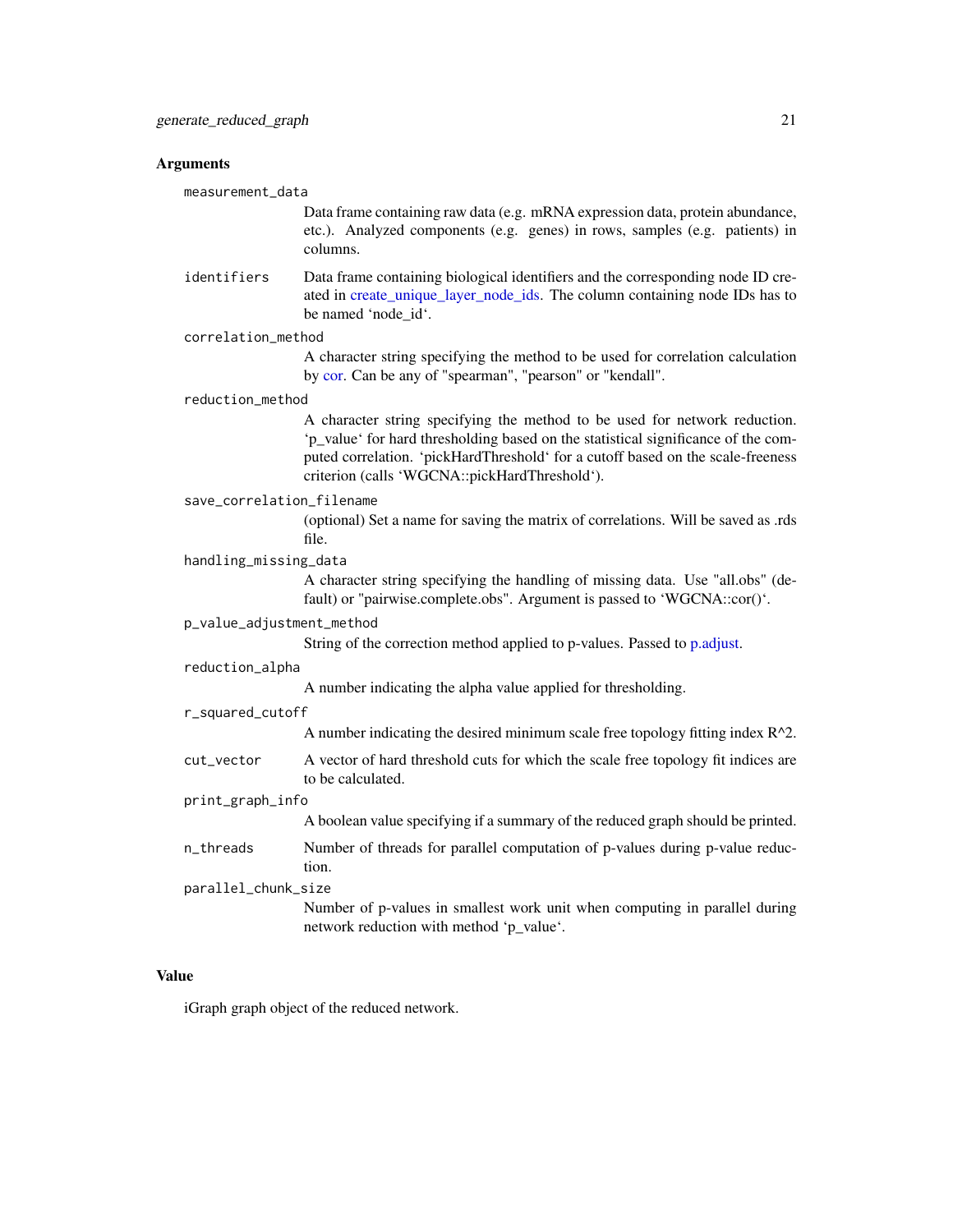<span id="page-21-1"></span><span id="page-21-0"></span>get\_drug\_response\_score

*Calculate drug response score*

# Description

This function takes the differential graph (generated in [differential\\_score](#page-12-1)), the a drug targets object (containing target node names and drugs and their targets; generated in [determine\\_drug\\_targets](#page-11-1)) and the supplied drug-target interaction table (formatted in [make\\_drug\\_target](#page-31-1)) to calculate the differential drug response score. The score is the median of all differential scores of the edges adjacent to all drug target nodes of a particular drug.

# Usage

get\_drug\_response\_score(differential\_graph, drug\_targets, interaction\_table)

# Arguments

| differential_graph |                                                                                                                                                                                                                                                                                                                                                |  |
|--------------------|------------------------------------------------------------------------------------------------------------------------------------------------------------------------------------------------------------------------------------------------------------------------------------------------------------------------------------------------|--|
|                    | iGraph graph object containing differential scores for all edges. Output of differential_score                                                                                                                                                                                                                                                 |  |
| drug_targets       | Named list containing two elements ('target_nodes' and 'drugs_to_target_nodes').<br>Output of determine_drug_targets. 'target_nodes' is a vector containing net-<br>work node names of the nodes that are targeted by the available drugs. 'drugs_to_target_nodes'<br>is a dictionary-like list that maps drugs to the nodes that they target. |  |
| interaction_table  |                                                                                                                                                                                                                                                                                                                                                |  |
|                    | Data frame. Element 'interaction_table' of 'drug_target_interaction' created by<br>make_drug_target. Contains at least two columns: 'drug_name' containing<br>names of drugs and a column named with an identifier present in the targeted                                                                                                     |  |

layer.

#### Value

Data frame containing drug name and associated differential drug response score

#### Examples

```
data(drug_gene_interactions)
drug_target_interaction <- make_drug_target(target_molecules='protein',
interaction_table=drug_gene_interactions, match_on='gene_name')
```

```
data(drug_targets_example)
data(differential_score_graph_example)
drug_response_score <- get_drug_response_score(differential_score_graph_example,
drug_targets_example[["targets"]], drug_target_interaction$interaction_table)
```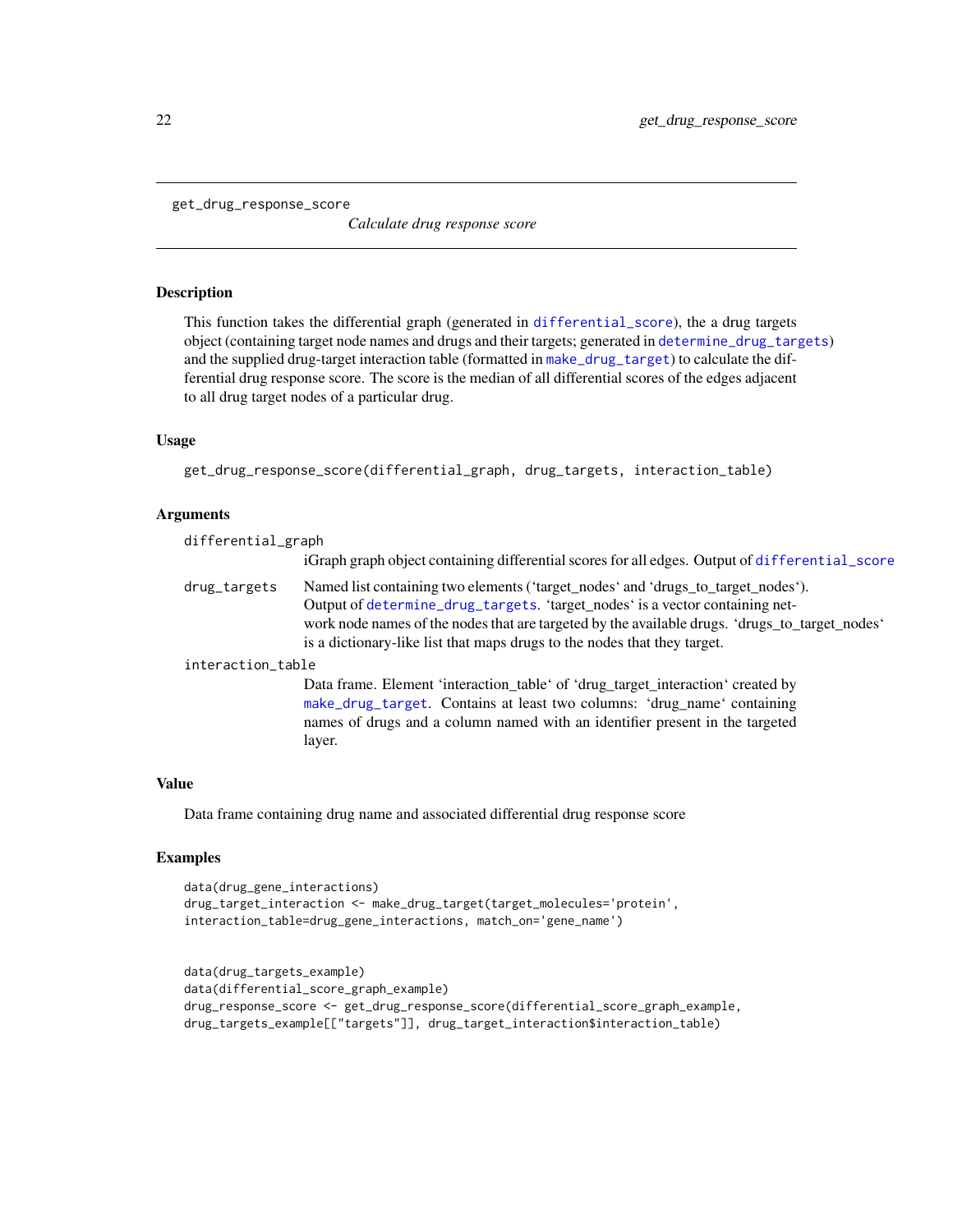<span id="page-22-0"></span>

# Description

[INTERNAL] Fetch layer by name from layer object

# Usage

```
get_layer(name, layers)
```
# Arguments

| name   | The layer to fetch             |
|--------|--------------------------------|
| layers | a layers object layers_example |

# Value

Returns the layer along with layer names

```
get_layer_setting Get layer settings
```
# Description

Returns specified setting for a specific network layer.

# Usage

```
get_layer_setting(layer, settings, setting_name)
```
# Arguments

| laver        | A network layer created by make_layer             |
|--------------|---------------------------------------------------|
| settings     | Named list of settings created by molnet_settings |
| setting_name | String indicating the setting to return.          |

# Value

Setting value(s) for this layer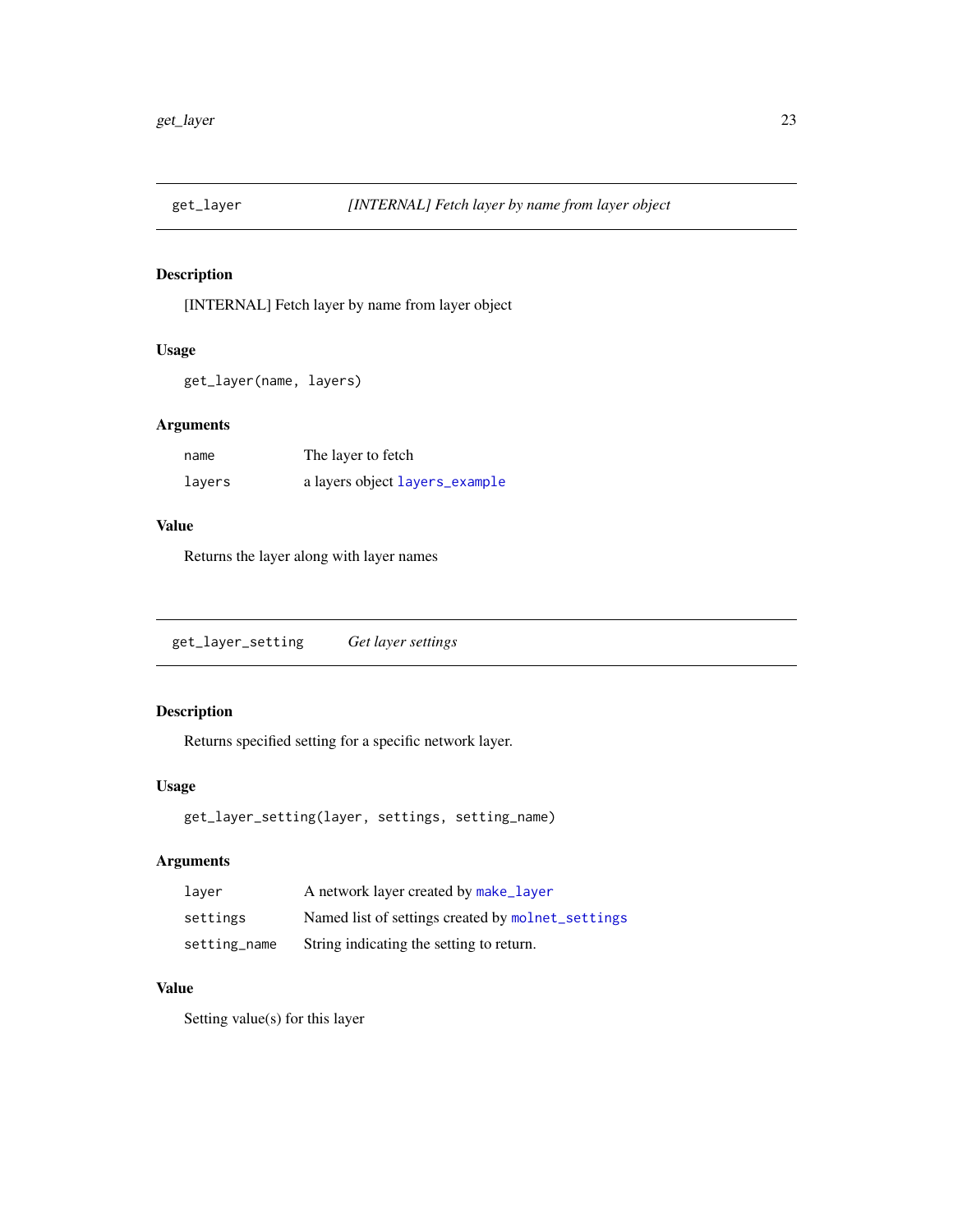<span id="page-23-0"></span>

#### Description

This helper function prints or returns multiple metrics of arbitrary iGraph graph object.

# Usage

graph\_metrics(graph, verbose = TRUE, return = FALSE)

# Arguments

| graph   | iGraph object to analyze.                            |
|---------|------------------------------------------------------|
| verbose | If TRUE graph information is printed.                |
| return  | If TRUE graph information is returned from function. |

# Value

Named list of metrics including vertex count, edge count, number of components, size of largest component and the relative frequency of zero degree vertices.

# Examples

```
adj_mat <- matrix(rnorm(36),nrow=6)
graph <- igraph::graph_from_adjacency_matrix(adj_mat)
graph_metrics(graph, verbose = TRUE, return = FALSE)
```
individual\_graphs\_example

*Individual graphs*

# Description

Exemplary intermediate pipeline output: Individual graphs example data built by [generate\\_individual\\_graphs](#page-18-1). Graphs were created by correlation computation and reduced by the 'p\_value' reduction method (default settings of [molnet\\_settings](#page-34-1). A subset of the original data by Krug et al., 2020 and randomly sampled metabolite data ([layers\\_example](#page-28-1)) was used to generate graphs. They were created from data tratified by estrogen receptor (ER) status: group1 contains data of ER+ patients and group2 of ER- patients.

#### Usage

individual\_graphs\_example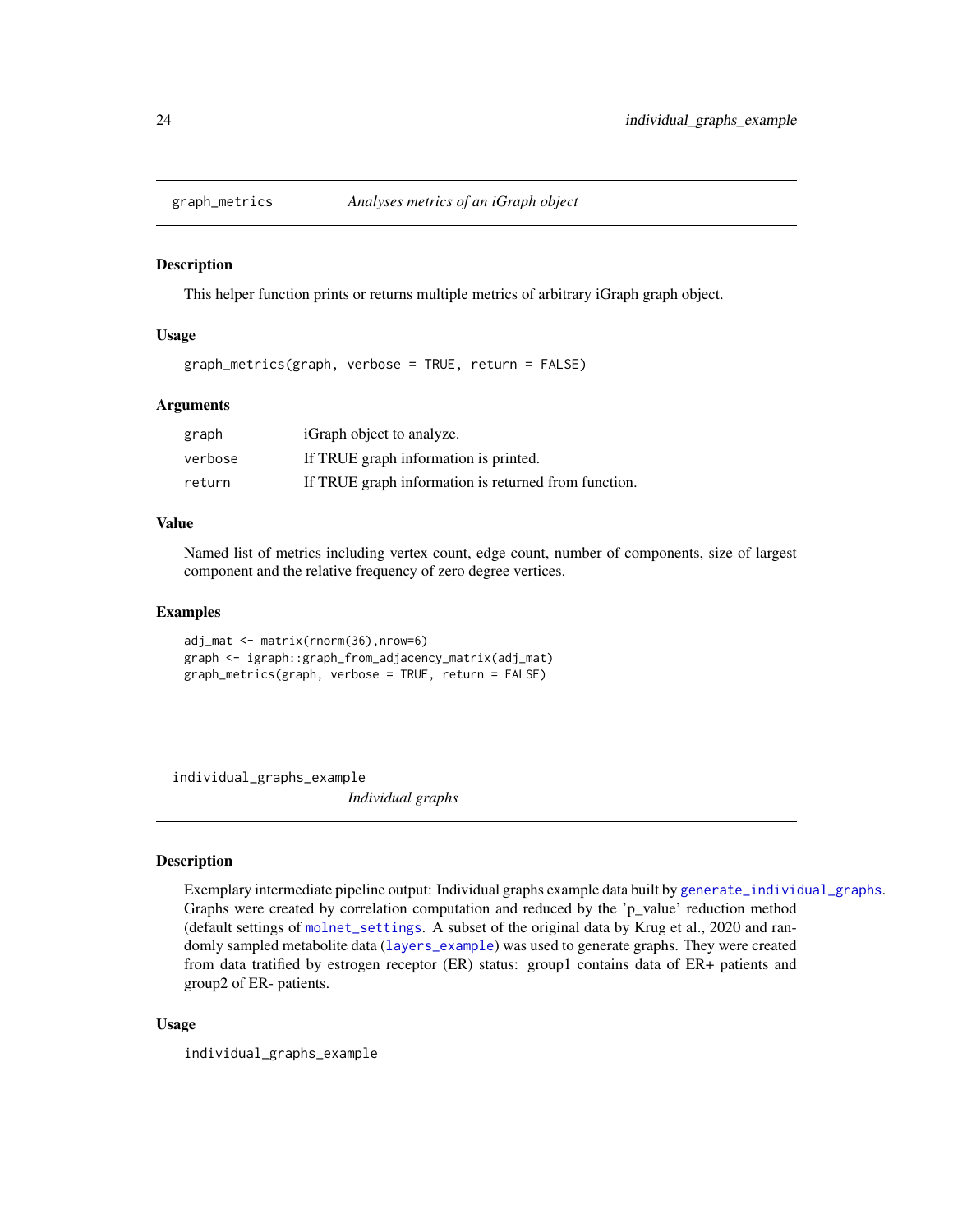# <span id="page-24-0"></span>Format

A named list with 2 items.

graphs A named list with two groups.

group1 Graphs associated with group1

```
mrna
protein
phosphoprotein
metabolite
```
group2 same structure as above

annotations A named list containing data frames of mappings of assigned node IDs to the userprovided component identifiers for nodes in group1 or group2 and all nodes

group1 group2 all

# Source

Krug, Karsten et al. "Proteogenomic Landscape of Breast Cancer Tumorigenesis and Targeted Therapy." Cell vol. 183,5 (2020): 1436-1456.e31. doi:10.1016/j.cell.2020.10.036

install\_python\_dependencies

*Installs python dependencies needed for interaction score computation*

# Description

Uses specified pip or conda executable (default: pip3) to install all required python modules. When using conda, the currently active environment is used. Commands run are 'pip install -r requirements' or 'conda install –file requirements'. Installs the following requirements: - numpy - tqdm python-igraph - ray

# Usage

install\_python\_dependencies(package\_manager = "pip3")

# Arguments

package\_manager

The package manager command or path to use (default: pip3)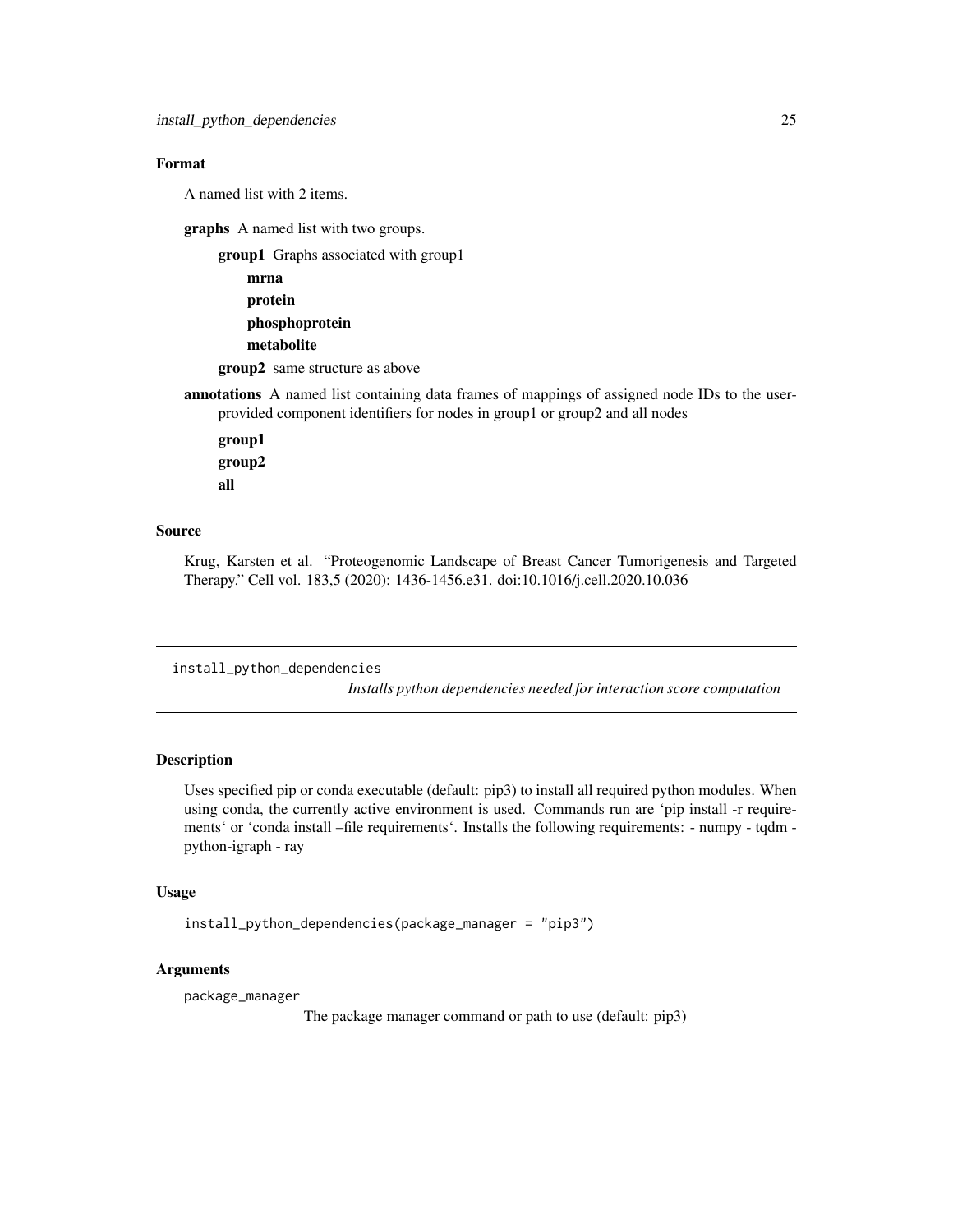<span id="page-25-1"></span><span id="page-25-0"></span>

#### Description

Writes the input data (combined graphs for both groups in gml format and lists of edges adjacent to drug targets for both groups) to files and calls a python script for calculating the score. Output files written by the python script are two graphs in gml format containing the interaction score as weight. These are loaded and returned in a named list. ATTENTION: Data exchange via files is mandatory and takes a long for large data. Interaction score computation is expensive and slow because it involves finding all simple paths up to a certain length between source and target node of the drug target edges. Don't set 'max\_path\_length' in settings to a large value and only consider this step if your graphs have up to approximately 2 million edges. Computation is initiated by [calculate\\_interaction\\_score](#page-2-1). The python script is parallelized using Ray. Use the setting 'int\_score\_mode' to force sequential or parallel computation. Refer to the Ray documentation if you encounter problems with running the python script in parallel. DISCLAIMER: Depending on the operating system Python comes pre-installed or has to be installed manually. Please pay attention to the version and the executable used (python/python3 or homebrew python). You can use the 'python\_executable' setting to specify the command or path.

#### Usage

interaction\_score(graphs, drug\_target\_edgelists, settings)

#### Arguments

| graphs                | A named list (elements 'group1' and 'group2'). Each element contains the com-                                                                                             |
|-----------------------|---------------------------------------------------------------------------------------------------------------------------------------------------------------------------|
|                       | bined graph for its group.                                                                                                                                                |
| drug_target_edgelists |                                                                                                                                                                           |
|                       | A named list (elements 'group1' and 'group2'). Each element contains the list<br>of edges adjacent to drug targets as a data frame (columns 'from', 'to' and<br>'weight') |
| settings              | A named list containing pipeline settings                                                                                                                                 |

#### Value

A named list (elements 'group1' and 'group2'). Each element contains an iGraph object containing the interaction score as weight.

#### Examples

```
data(combined_graphs_example)
data(drug_targets_example)
settings <- molnet_settings()
```
interaction\_score\_graphs <- interaction\_score(combined\_graphs\_example[["graphs"]], drug\_target\_edgelists=drug\_targets\_example[["edgelist"]],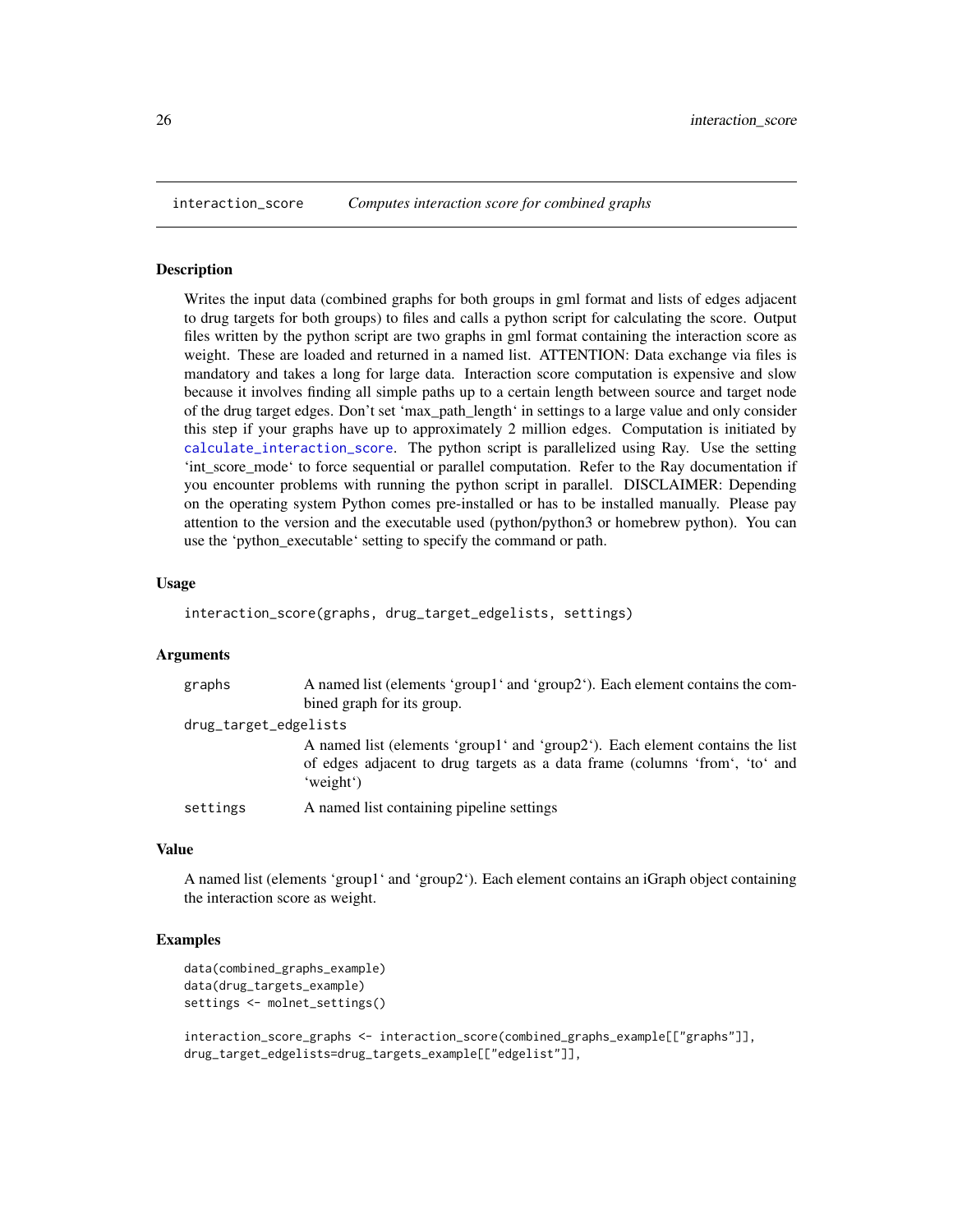<span id="page-26-0"></span>settings=settings)

interaction\_score\_graphs\_example *Interaction score graphs*

# Description

Exemplary intermediate pipeline output: Interaction score graphs example data built by [interaction\\_score](#page-25-1). A named list (elements 'group1' and 'group2'). Each element contains an iGraph object containing the interaction score as weight. This was computed using a subset of the data published by Krug et al., 2020 and randomly sampled metabolite data [layers\\_example](#page-28-1).

# Usage

interaction\_score\_graphs\_example

#### Format

A named list with 2 items.

group1 iGraph graph object containing the interaction score as weight for group1.

#### group2

# Source

Krug, Karsten et al. "Proteogenomic Landscape of Breast Cancer Tumorigenesis and Targeted Therapy." Cell vol. 183,5 (2020): 1436-1456.e31. doi:10.1016/j.cell.2020.10.036

interaction\_score\_graphs\_vignette *Interaction score graphs for vignette*

# Description

Exemplary intermediate pipeline output used in the vignette.

# Usage

interaction\_score\_graphs\_vignette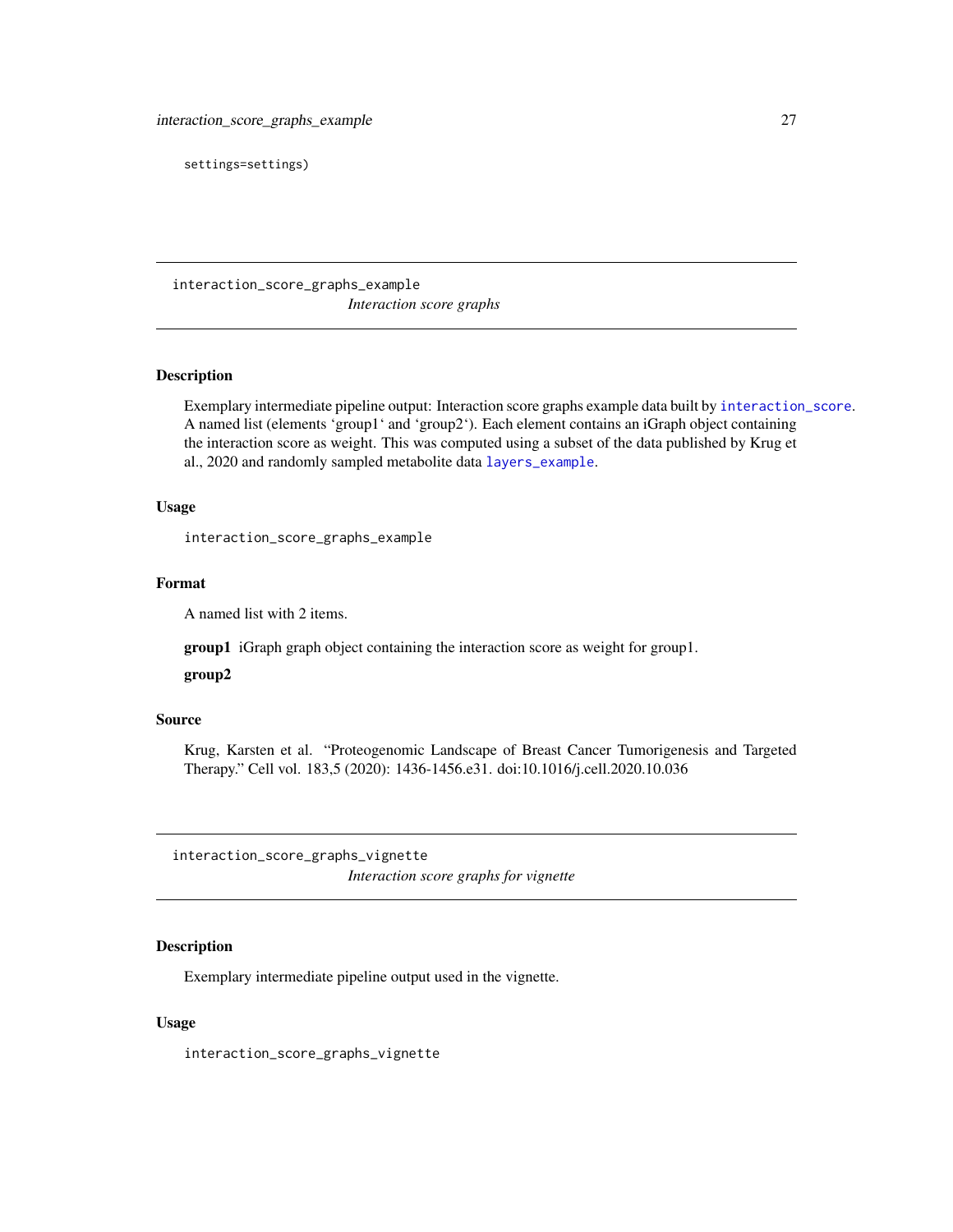# <span id="page-27-0"></span>Format

A named list with 2 items.

group1 iGraph graph object containing the interaction score as weight for group1.

group2

# Source

Krug, Karsten et al. "Proteogenomic Landscape of Breast Cancer Tumorigenesis and Targeted Therapy." Cell vol. 183,5 (2020): 1436-1456.e31. doi:10.1016/j.cell.2020.10.036

inter\_layer\_edgelist\_by\_id *Interlayer conntections by identifiers*

# Description

(INTERNAL) Returns an edge list defining the connections between two layers of the network.

# Usage

```
inter_layer_edgelist_by_id(annotation_1, annotation_2, connection, weight = 1)
```
# Arguments

| annotation_1, annotation_2 |                                                                                          |
|----------------------------|------------------------------------------------------------------------------------------|
|                            | Data frames: Annotation tables specifying the identifiers of the nodes of a net-<br>work |
| connection                 | String of identifier to connect on                                                       |
| weight                     | Integer or vector specifying the weight of the inter-layer connections.                  |

# Value

data.frame with columns from, to and weight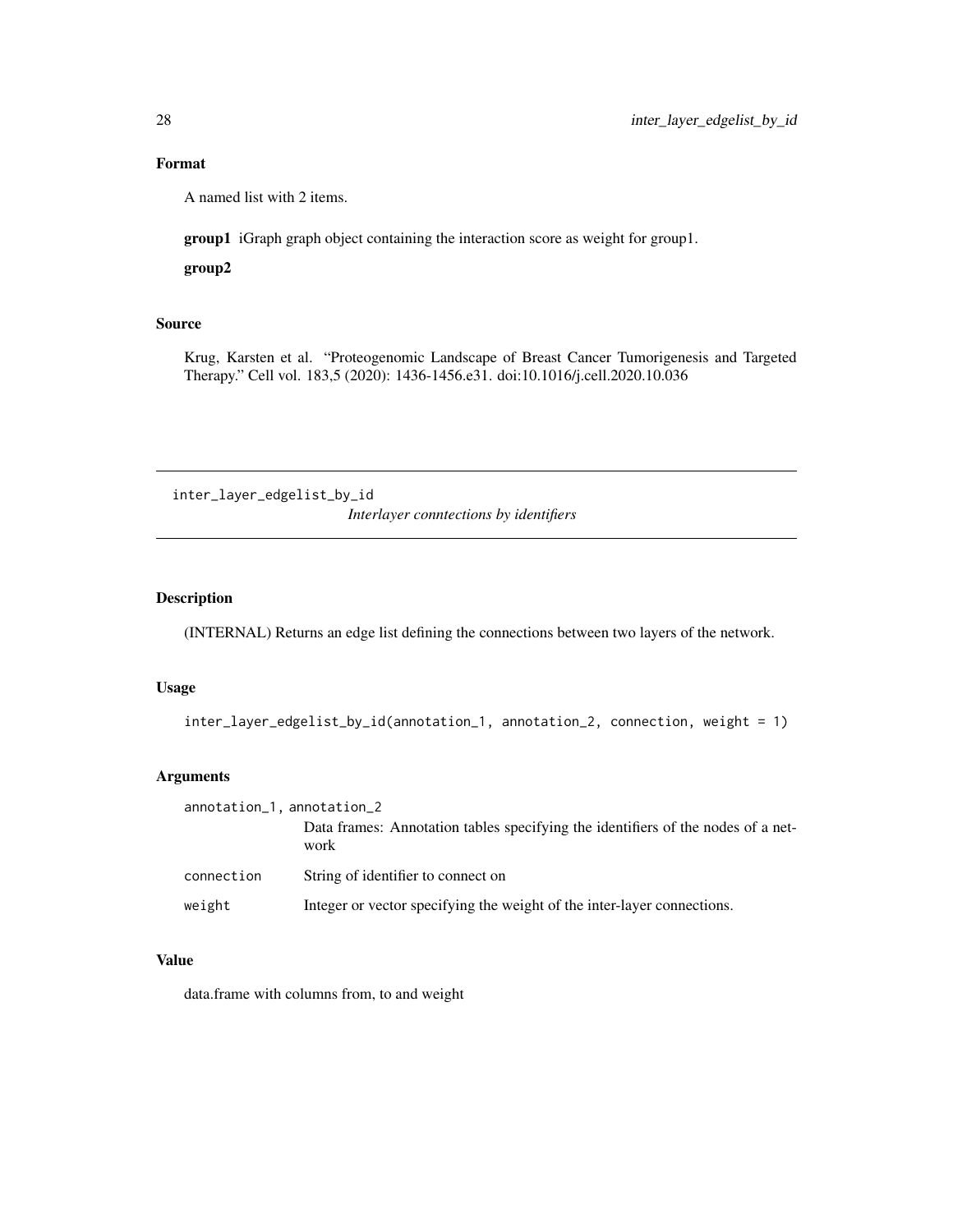<span id="page-28-0"></span>inter\_layer\_edgelist\_by\_table

*Interaction table to iGraph graph object*

# Description

(INTERNAL) Returns an edge list defining the connections between two layers of the network based on an interaction table supplied by the user.

# Usage

```
inter_layer_edgelist_by_table(
  annotation_1,
  annotation_2,
  interaction_table,
  weight_column
\mathcal{E}
```
# Arguments

| annotation_1, annotation_2 |                                                                                          |  |
|----------------------------|------------------------------------------------------------------------------------------|--|
|                            | Data frames: Annotation tables specifying the identifiers of the nodes of a net-<br>work |  |
| interaction_table          |                                                                                          |  |
|                            | Table specifying the interaction / connections between the two layers                    |  |
| weight_column              | Name of the column in 'interaction_table' giving the weight of the inter-layer<br>edges. |  |

# Value

data.frame with columns from, to and weight

<span id="page-28-1"></span>

| layers_example | Formatted layers object |  |
|----------------|-------------------------|--|
|----------------|-------------------------|--|

# Description

Exemplary intermediate pipeline output containing a correctly formatted layers list.

#### Usage

layers\_example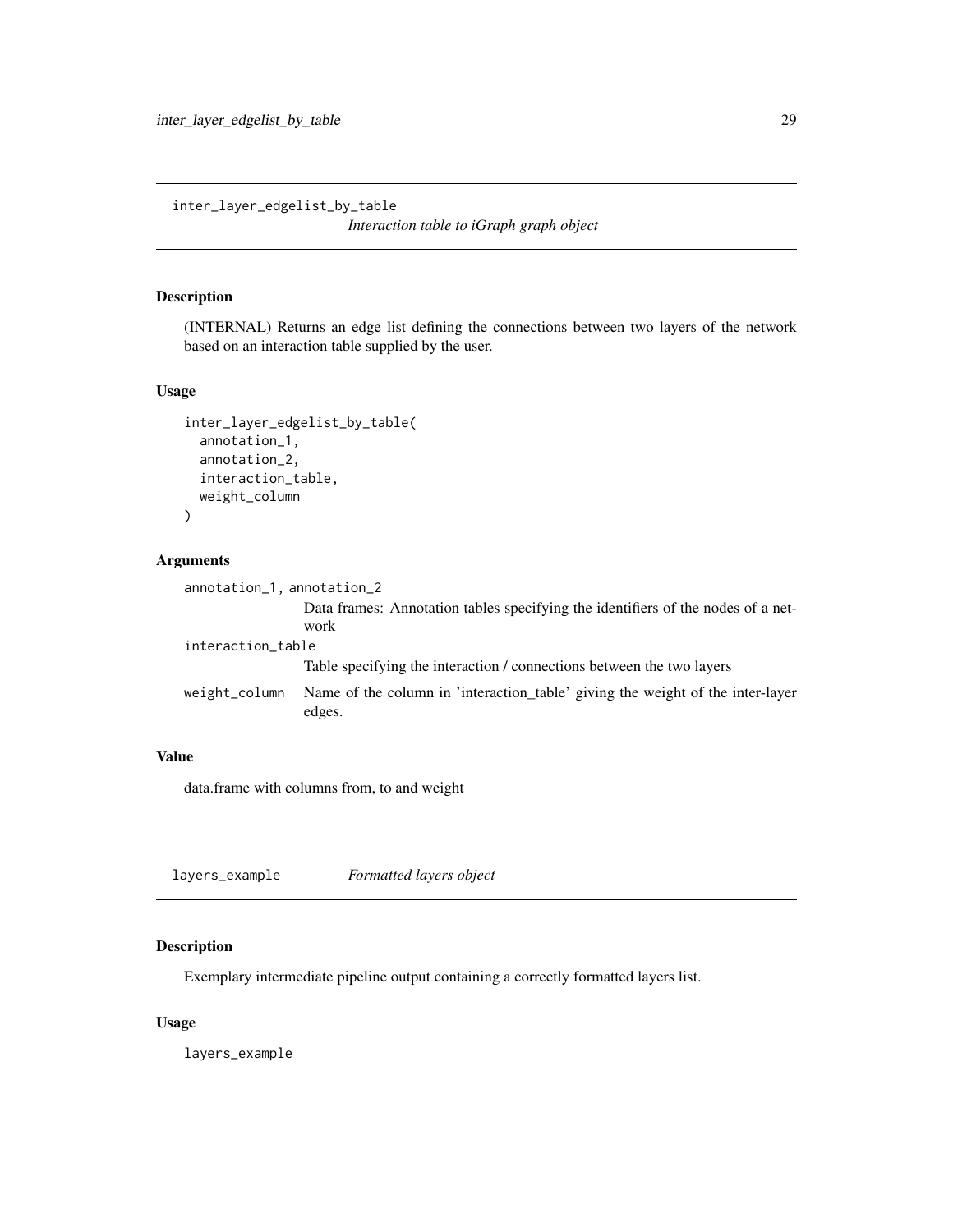<span id="page-29-0"></span>A list with 4 items. Each layer list contains 2 groups and a 'name' element. Each group contains 'data' and 'identifiers'. The structure for one individual layer:

**group1** Data associated with group1

data Raw data. Components (e.g. genes) in columns, samples in rows identifiers Data frame containing one column per ID

group2 Data associated with group2

data see above

identifiers see above

name Name of the layer

#### Details

List containing four layer items created by [make\\_layer](#page-32-1). Each layer contains 'data' and 'identifiers' stratified by group and a 'name' element giving the layer name. The data contained in this example refers to mRNA, protein, phosphoprotein and metabolite layers. The data on mRNA, protein and phosphoproteins in taken from Krug et al., 2020 containing data from the Clinical Proteomic Tumor Analysis Consortium (CPTAC). The metabolite data was sampled randomly to generate distributions similar to those reported (e.g., in Terunuma et al., 2014).

#### Source

Terunuma, Atsushi et al. "MYC-driven accumulation of 2-hydroxyglutarate is associated with breast cancer prognosis." The Journal of clinical investigation vol. 124,1 (2014): 398-412. doi:10.1172/JCI71180

Krug, Karsten et al. "Proteogenomic Landscape of Breast Cancer Tumorigenesis and Targeted Therapy." Cell vol. 183,5 (2020): 1436-1456.e31. doi:10.1016/j.cell.2020.10.036

load\_interaction\_score\_output

*Loads output of python script for interaction score calculation*

# Description

(INTERNAL) Loads data generated by [calculate\\_interaction\\_score](#page-2-1). Output files are graphs in gml format for both groups.

# Usage

load\_interaction\_score\_output(loading\_path)

#### Arguments

loading\_path Directory to load from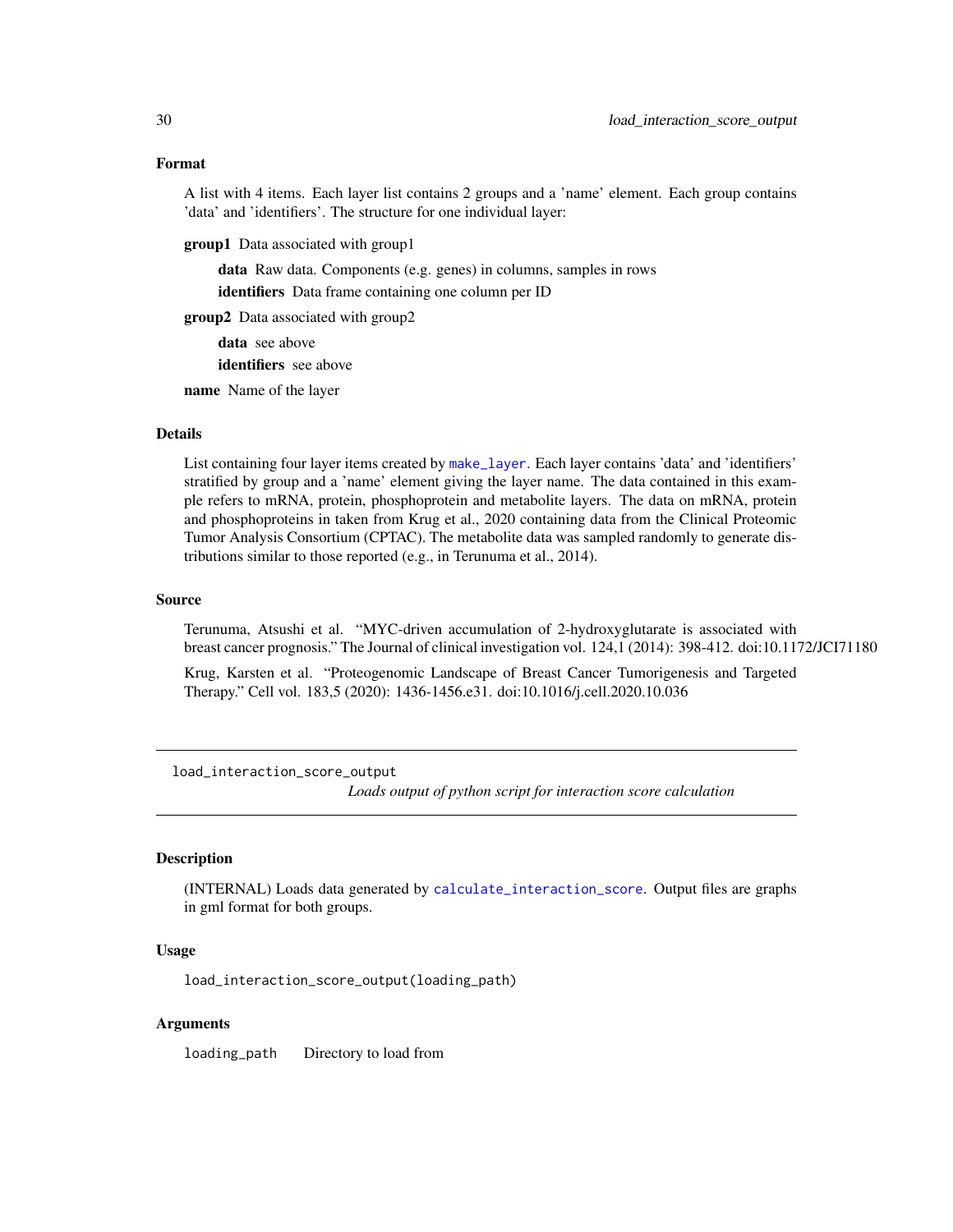# <span id="page-30-0"></span>Value

A named list (elements 'group1' and 'group2'). Each element contains an iGraph object containing the interaction score as edge attribute.

<span id="page-30-1"></span>make\_connection *Specify connection between two individual layers*

#### Description

Helper function to transform input data to a required pipeline input format. This helper function creates a list that specifies the connection between two layers.

# Usage

```
make_connection(from, to, connect_on, weight = 1, group = "both")
```
#### Arguments

| from       | Character string referring to the name of the layer *** from** which the connec-<br>tion should be established                                                                                                                                                                                                                                                                                                                                                                                                                                                 |
|------------|----------------------------------------------------------------------------------------------------------------------------------------------------------------------------------------------------------------------------------------------------------------------------------------------------------------------------------------------------------------------------------------------------------------------------------------------------------------------------------------------------------------------------------------------------------------|
| to         | Character string referring to the name of the layer **to** which the connection<br>should be established                                                                                                                                                                                                                                                                                                                                                                                                                                                       |
| connect_on | Specifies how the two layers should be connected. This can be based on a mu-<br>tual ID or a table specifying interactions: * _Mutual ID_: Character string<br>specifying the name of an identifier that is present in both layers (e.g., 'NCBI<br>ID' to connect proteins and mRNA). * _Interaction table__: A table mapping<br>two identifiers of two layers. The columns have exactly the same names as the<br>identifiers of the layers. Has to contain an additional column specifying the<br>weight between two components/nodes (see 'weight' argument) |
| weight     | Specifies the edge weight between the layers. This can be supplied as a number<br>applied to every connection or a column of the interaction table: *<br>weight _: number specifying the weight of every connection between the layers.<br>* _Based on interaction table_: Character string specifying the name of a<br>column in the table passed as the 'by' parameter which is used as edge weight.                                                                                                                                                         |
| group      | Group for which to apply the connection. One of 'both', '1' or '2'.                                                                                                                                                                                                                                                                                                                                                                                                                                                                                            |

# Details

The connection can be based on IDs present in the identifiers of both layer or an interaction table containing mapping the connections and edge weights. Additionally, the supplied input is checked. Allows easy conversion of raw data into the structure accepted by [start\\_pipeline](#page-44-1).

\_\_IMPORTANT:\_\_ if a connection is established based on id this ID has to be present in the identifiers of both layers, have to be named identically and IDs have to be formatted identically as these are matched by an inner join operation (refer to [make\\_layer](#page-32-1)).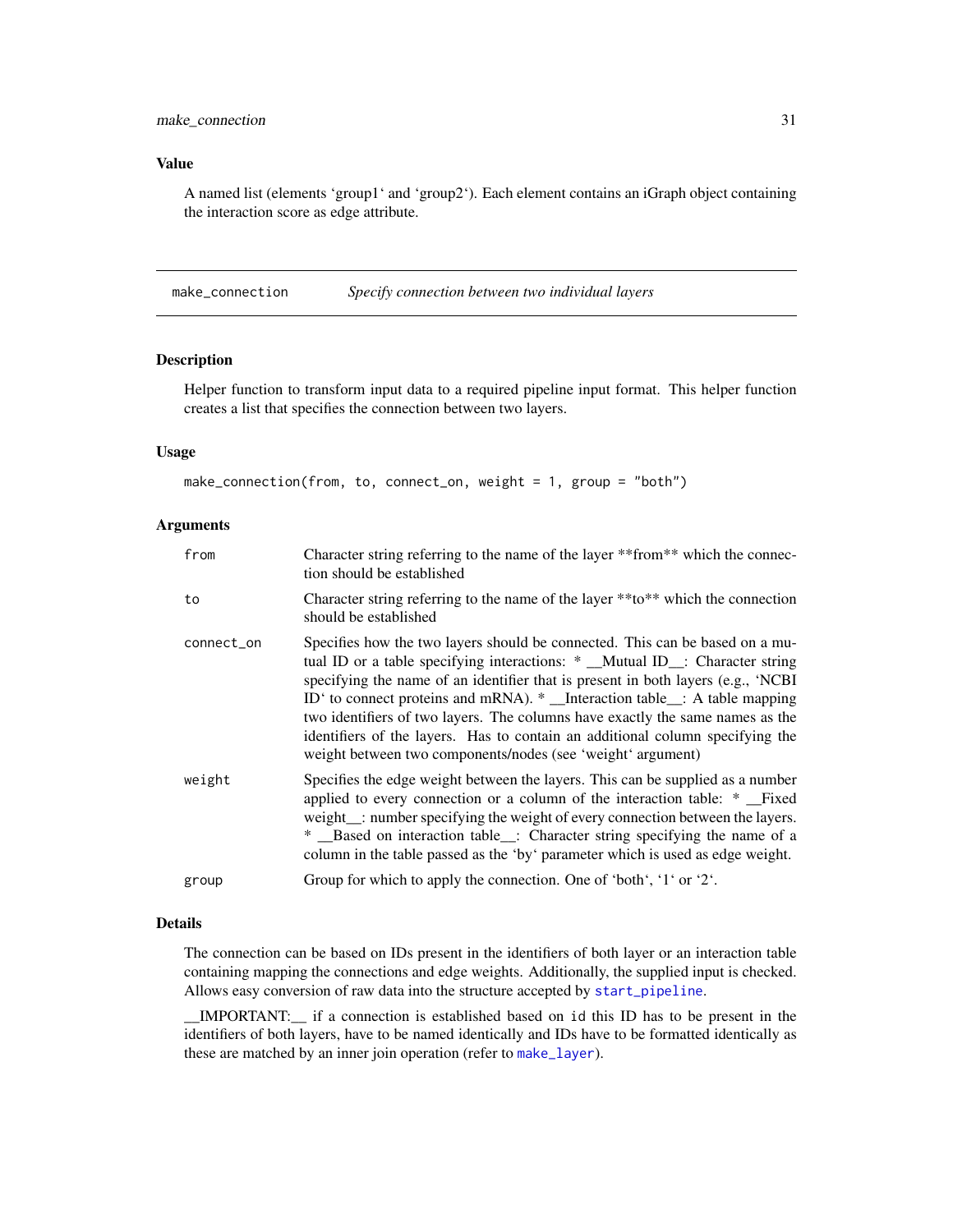#### <span id="page-31-0"></span>Value

A named list (i.e., an inter-layer connection), that can be supplied to [start\\_pipeline](#page-44-1).

#### Examples

```
data(metabolite_protein_interaction)
inter_layer_connections = list(
make_connection(from = 'mrna', to = 'protein', connect_on = 'gene_name'),
make_connection(from = 'protein', to = 'phosphoprotein', connect_on = 'gene_name'),
make_connection(from = 'protein', to = 'metabolite',
connect_on = metabolite_protein_interaction,
weight = 'combined_score'))
```
<span id="page-31-1"></span>make\_drug\_target *Reformat drug-target-interaction data*

# Description

Function to transform input data to required input format for [start\\_pipeline](#page-44-1). Here the data needed to define drug-target interactions is formatted. When the reformatted output is passed to [start\\_pipeline](#page-44-1) as drug\_target\_interaction argument, the differential drug response score will be calculated for all the supplied drugs in interaction\_table.

#### Usage

make\_drug\_target(target\_molecules, interaction\_table, match\_on)

#### Arguments

```
target_molecules
                  Name of layer containing the drug targets. This name has to match the corre-
                  sponding named item in the list of layers supplied to start_pipeline.
interaction_table
                  Data frame. Has to contain two columns. Additional columns will be ignored in
```
the pipeline. \* A column called 'drug\_name' containing names or identifiers of drugs \* A column with a name that matches an identifier in the layer supplied in

'target molecules'. For example, if drugs target proteins and an identifier called 'ncbi\_id' was supplied in layer building of the protein layer ([make\\_layer](#page-32-1)), this column should be called 'ncbi\_id' and contain the corresponding IDs of proteindrug targets. Any other ID present in the constructed layer can be used. match\_on Column name of the data frame supplied in 'interaction\_table' that is used for matching drugs and target nodes in the graph (e.g. 'ncbi\_id').

#### Value

Named list of the input parameters in input format of [start\\_pipeline](#page-44-1).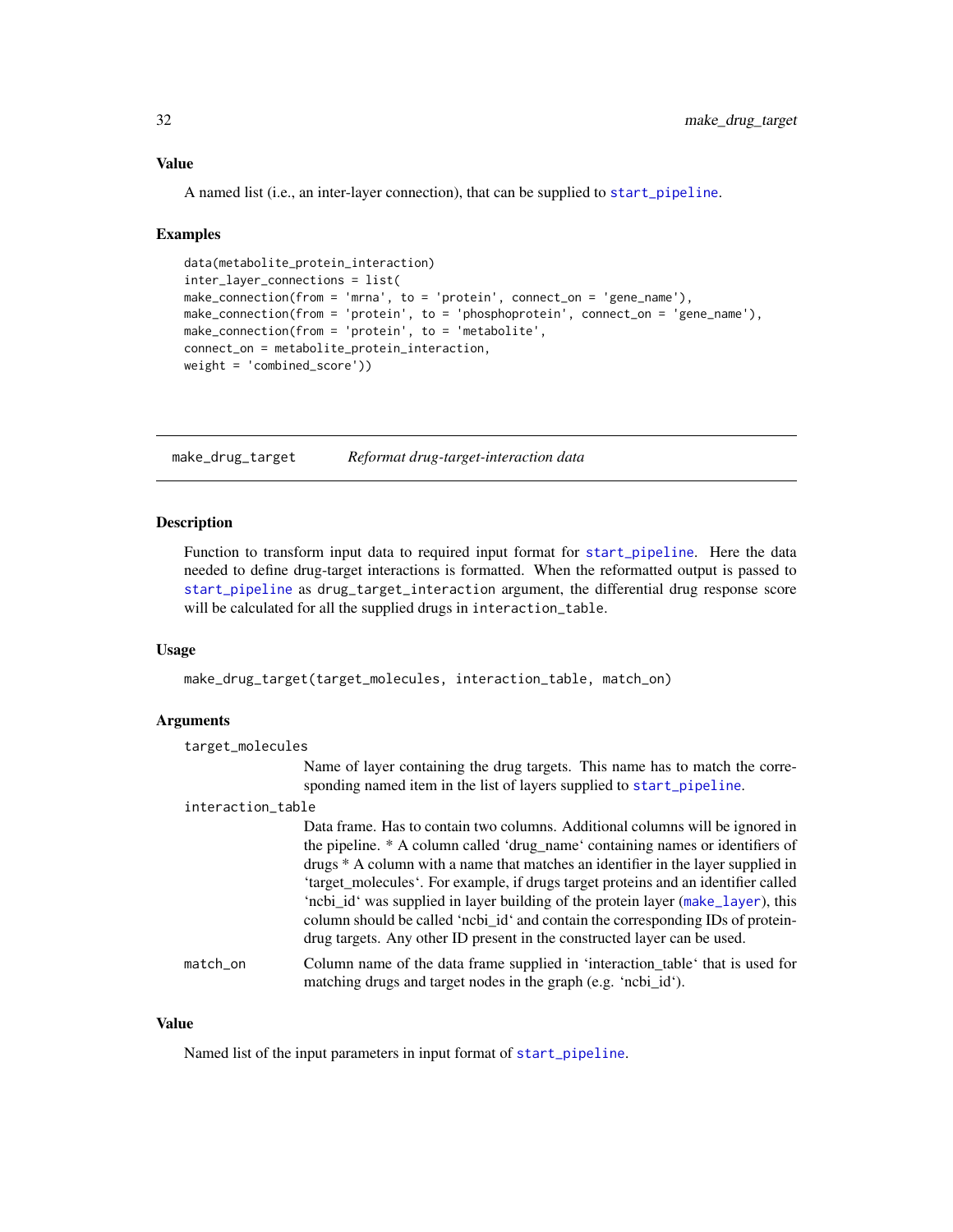# <span id="page-32-0"></span>make\_layer 33

# Examples

```
data(drug_gene_interactions)
drug_target_interaction <- make_drug_target(target_molecules='protein',
interaction_table=drug_gene_interactions, match_on='gene_name')
```
<span id="page-32-1"></span>

| make | 1aver |
|------|-------|
|      |       |

Creates individual molecular layers from raw data and unique identi*fiers*

# Description

Helper function to transform input data to required pipeline input format. Additionally, the supplied input is checked. Allows easy conversion of raw data into the structure accepted by [start\\_pipeline](#page-44-1).

#### Usage

```
make_layer(
  name,
  data_group1,
  data_group2,
  identifier_group1,
  identifier_group2
)
```
#### Arguments

name Character string. Names the layer.

data\_group1, data\_group2

Data frame containing raw molecular data of each group (each stratum). Analyzed components (e.g., genes) in columns, samples (e.g. patients) in rows.

identifier\_group1, identifier\_group2

Data frame containing component identifiers (columns) of each component (rows) in the same order as the molecular data frame of each group. These identifiers are used to (a) interconnect graphs and (b) match drugs to drug targets. Must contain a column 'type' which identifies the nature of the component (e.g., "protein")

# Value

Named list containing the supplied data for each group (i.e., the dataset for one layer), that can be supplied to [start\\_pipeline](#page-44-1) and 'name' giving the name of the layer. Each sublist contains the 'data' and the 'identifiers'.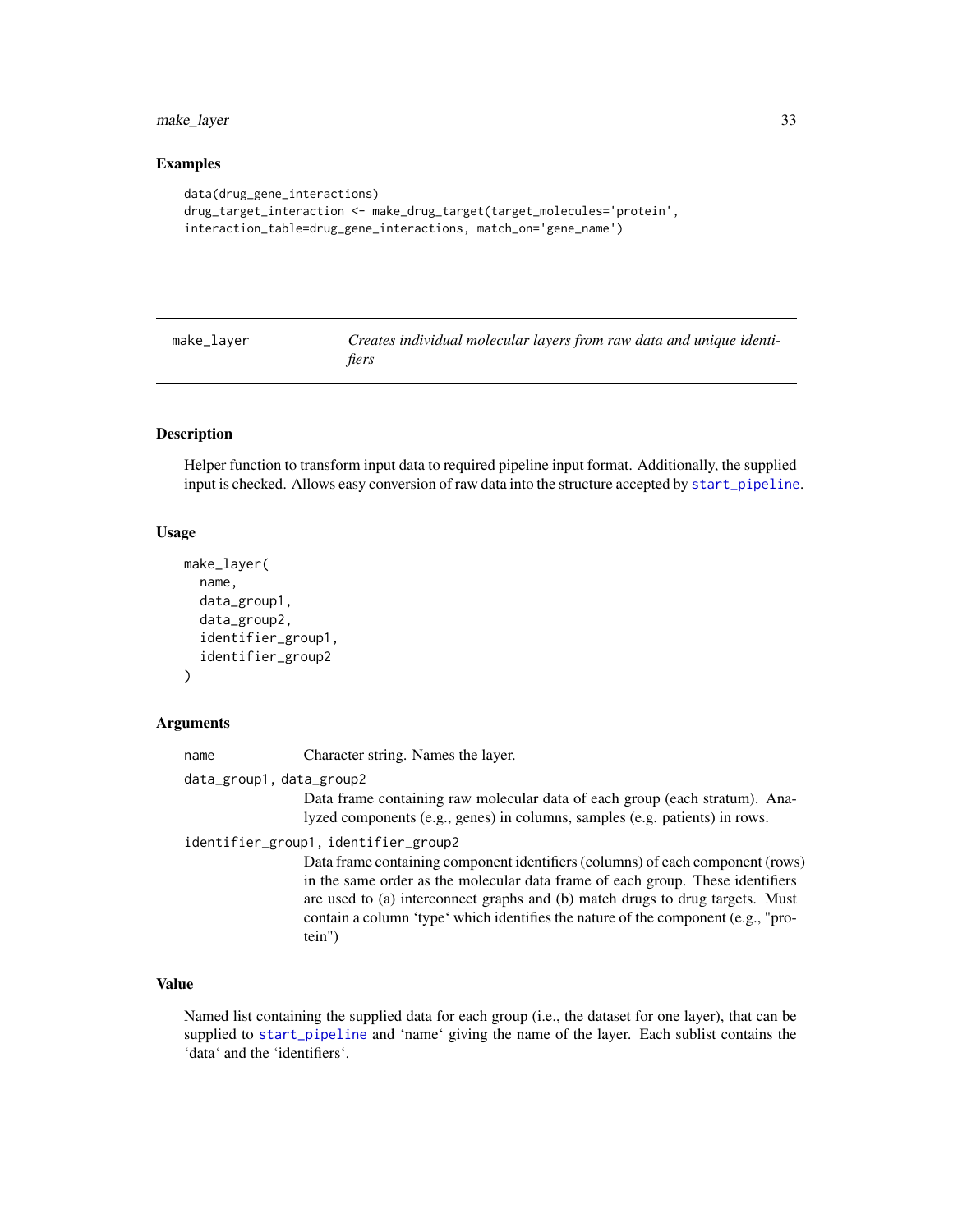# Examples

```
data(mrna_data)
```

```
mrna_layer <- make_layer(name="mrna", data_group1=mrna_data$group1$data,
data_group2=mrna_data$group2$data,
identifier_group1=data.frame(gene_name=mrna_data$group1$identifiers),
identifier_group2=data.frame(gene_name=mrna_data$group2$identifiers))
```
metabolite\_data *Metabolomics data*

# Description

Metabolomics analysis of breast cancer patients data sampled randomly to generate distributions similar to those reported e.g. in (Terunuma et al., 2014). The data is stratified by estrogen receptor  $(ER)$  expression status (group1 =  $ER+$ , group2 =  $ER-$ ). Each group is given as a sub-list containing 'data' (raw data, metabolites in columns and samples in rows) and 'identifiers' (one column per identifier, rows in the same order as the metabolites order in 'data').

#### Usage

metabolite\_data

#### Format

group1 ER+ data

data raw data, metabolites in columns and samples in rows

identifiers one column per identifier, rows in the same order as the metabolite order in 'data', identifiers: biochemical name, METABOLON ID, Pubchem ID

#### group2 ER- data

data see above identifiers see above

#### Source

Terunuma, Atsushi et al. "MYC-driven accumulation of 2-hydroxyglutarate is associated with breast cancer prognosis." The Journal of clinical investigation vol. 124,1 (2014): 398-412. doi:10.1172/JCI71180

<https://www.metabolon.com>

Pubchem IDs: <https://pubchem.ncbi.nlm.nih.gov>

MetaboAnalyst: <https://www.metaboanalyst.ca/faces/upload/ConvertView.xhtml>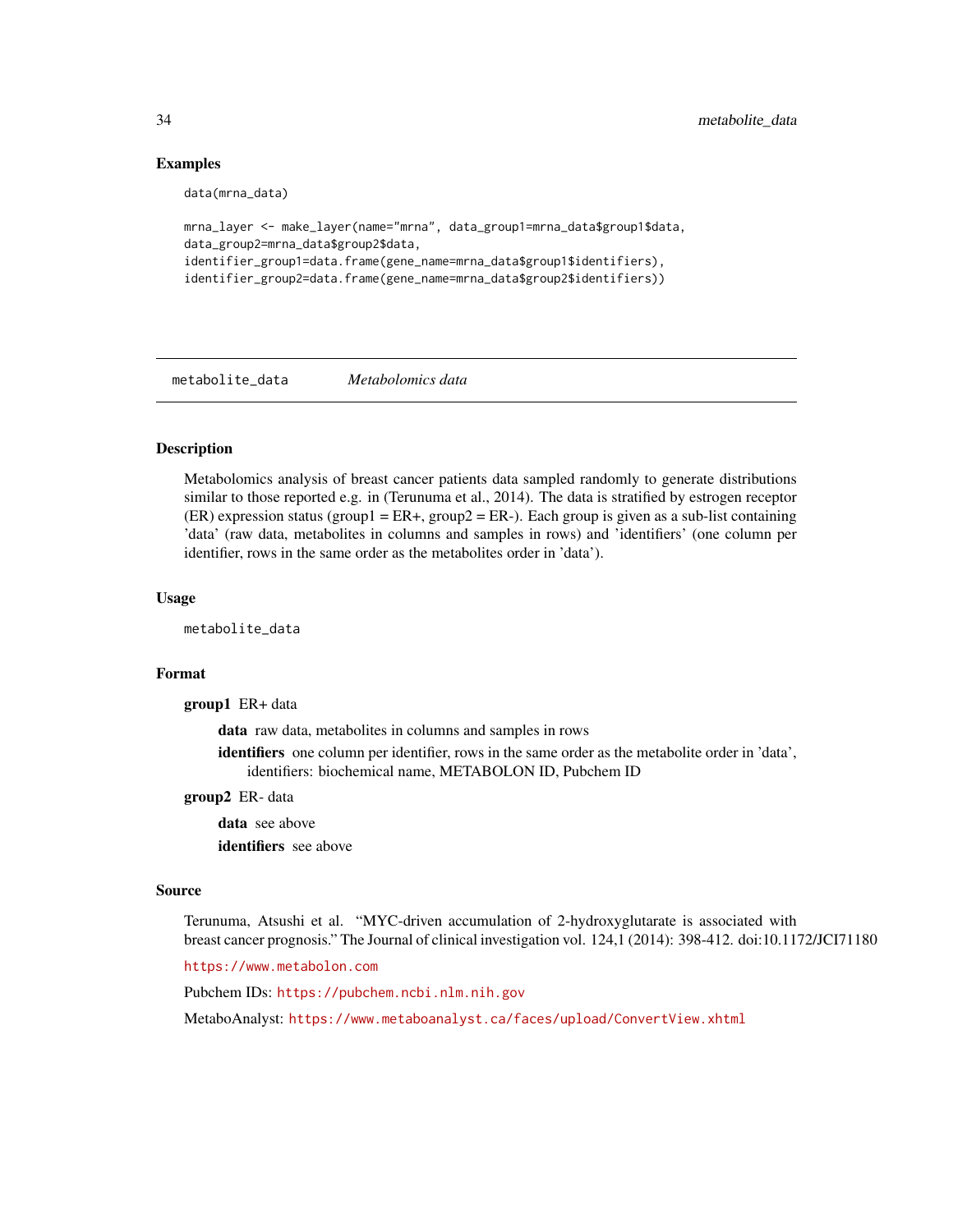<span id="page-34-0"></span>metabolite\_protein\_interaction *Metabolite protein interaction data*

#### Description

Data frame providing interactions of metabolites and proteins. The data was taken from the STITCH Database.

#### Usage

metabolite\_protein\_interaction

# Format

A data frame with 3 columns.

pubchemID Pubchem IDs defining interacting metabolites STRING\_id STRING IDs defining interacting proteins combined\_score Score describing the strength of metabolite-protein interaction

#### Source

STITCH DB: <http://stitch.embl.de/> Pubchem IDs: <https://pubchem.ncbi.nlm.nih.gov> STRING DB: <https://string-db.org/>

<span id="page-34-1"></span>molnet\_settings *Create global settings variable for molnet pipeline*

# Description

Function that allows creating a global 'settings' variable used in the [start\\_pipeline](#page-44-1) function. Default parameters can be changed within the function call.

# Usage

```
molnet_settings(
  correlation_method = "pearson",
 print_graph_info = TRUE,
  reduction_method = "p_value",
  handling_missing_data = "all.obs",
  p_value_adjust_method = "BH",
  reduction_alpha = 0.05,
  r_squared_cutoff = 0.6,
```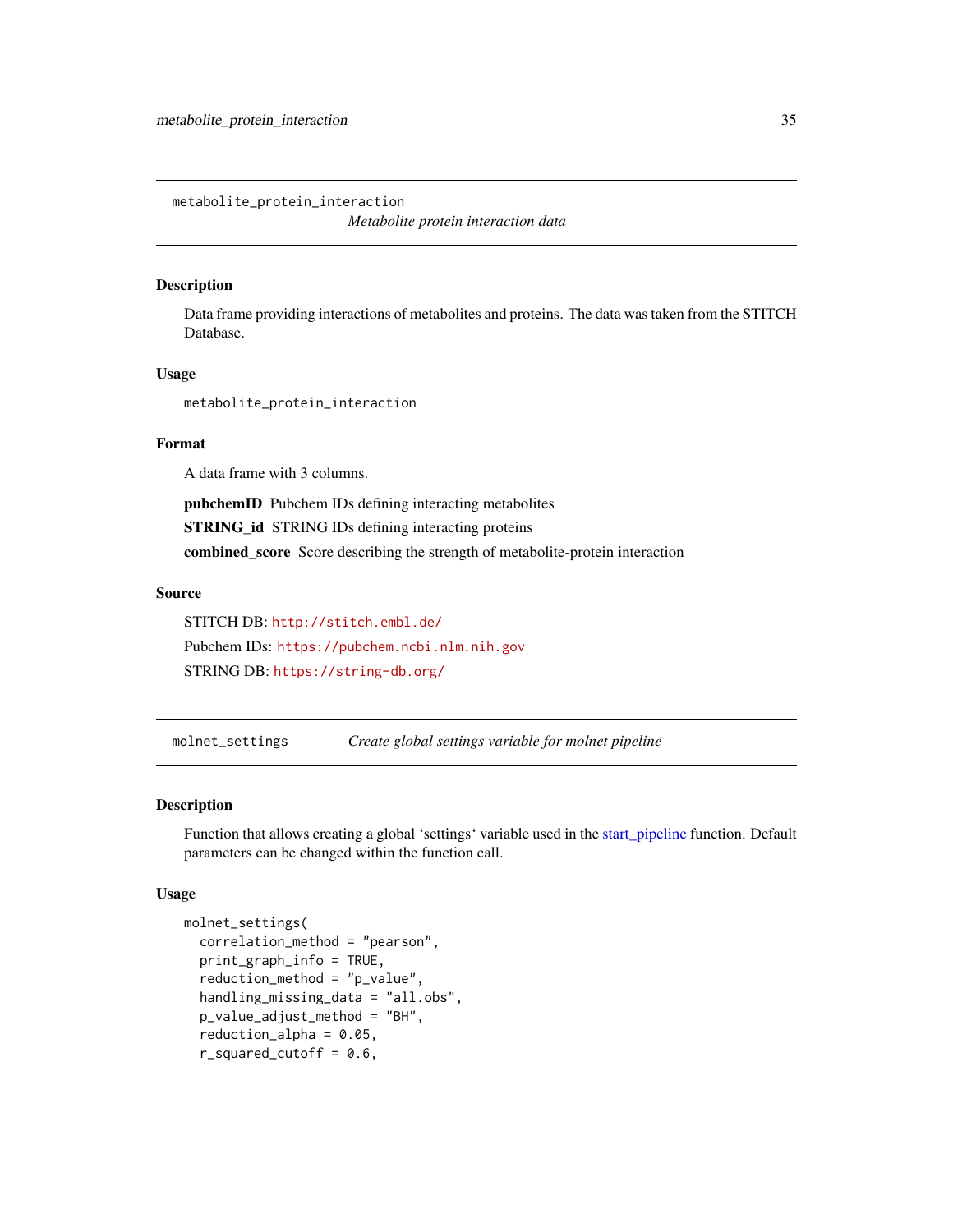```
cut\_vector = seq(0.2, 0.8, by = 0.05),
 n_{th}reads = 1,
 parallel_chunk_size = 10^6,
  saving\_path = tempdir(),
  save\_individual\_graphs = TRUE,save_combined_graphs = TRUE,
  save_drug_targets = TRUE,
  save_correlation_filename = NULL,
 python_executable = "python3",
 max_path_length = 3,
  int_score_mode = "auto",
  ...
)
```
#### **Arguments**

correlation\_method

Correlation method used for graph generation. One of ('pearson', 'spearman', 'kendall').

```
print_graph_info
```
Boolean. Print a summary of the reduced graph to console after generation?

```
reduction_method
```
Reduction method for reducing networks. One of 'p\_value', ['pickHardThresh](#page-0-0)[old'](#page-0-0) or 'pickHardThreshold\_alternative'. Can be a single character string if the same for all layers, else a named list mapping layer names to methods. Layers may be omitted if a method is mapped to 'default'.

# handling\_missing\_data

Specifying the handling of missing data during correlation computation. Use "all.obs" or "pairwise.complete.obs". Argument is passed to [cor](#page-0-0). Can be a single character string if the same for all layers, else a named list mapping layer names to methods. Layers may be omitted if a method is mapped to 'default'.

#### p\_value\_adjust\_method

String of the correction method applied to p-values. Passed to [p.adjust.](#page-0-0) ("holm", "hochberg", "hommel", "bonferroni",

# reduction\_alpha

A number indicating the significance value for correlation p-values during reduction. Not-significant edges are dropped.

#### r\_squared\_cutoff

A number indicating the desired minimum scale free topology fitting index  $R^2$ for reduction using [pickHardThreshold](#page-0-0).

- cut\_vector A vector of hard threshold cuts for which the scale free topology fit indices are to be calculated during reduction with [pickHardThreshold](#page-0-0).
- n\_threads Number of threads for parallel computation of p-values during p-value reduction.

#### parallel\_chunk\_size

Number of p-values in smallest work unit when computing in parallel during network reduction with method 'p\_value'.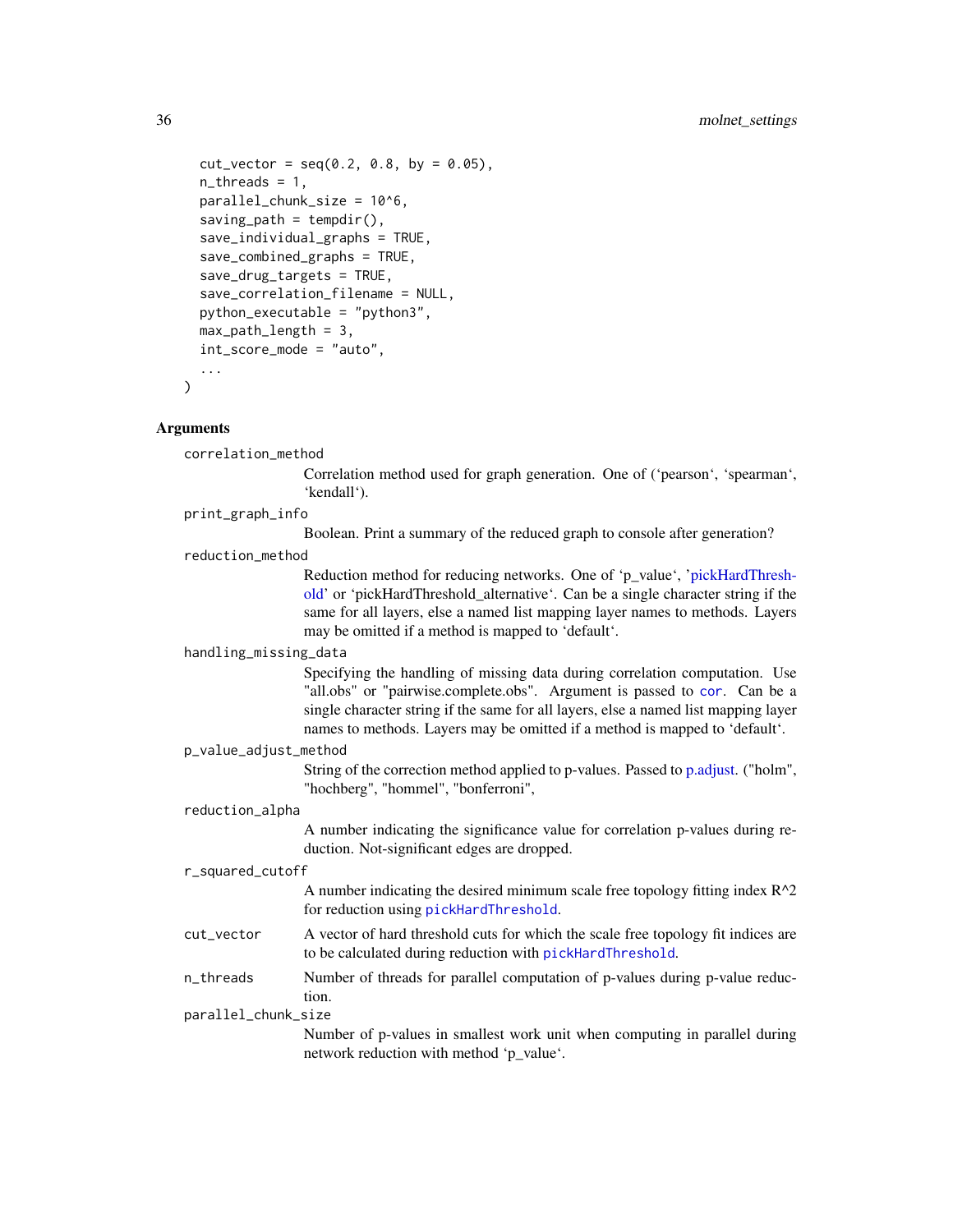# <span id="page-36-0"></span>mrna\_data 37

| saving_path               | Path to save outputs of 'molnet' functions. Default is a temporary directory.                                                                                                                        |
|---------------------------|------------------------------------------------------------------------------------------------------------------------------------------------------------------------------------------------------|
| save_individual_graphs    |                                                                                                                                                                                                      |
|                           | Boolean specifying if individual graphs should be saved during start_pipeline                                                                                                                        |
| save_combined_graphs      |                                                                                                                                                                                                      |
|                           | Boolean specifying if combined graphs should be saved during start_pipeline                                                                                                                          |
| save_drug_targets         |                                                                                                                                                                                                      |
|                           | Boolean specifying if drug targets should be saved during start_pipeline                                                                                                                             |
| save_correlation_filename |                                                                                                                                                                                                      |
|                           | File name for saving correlation adjacency matrices in generate_individual_graphs.                                                                                                                   |
| python_executable         |                                                                                                                                                                                                      |
|                           | Path to Python executable used for computing simple paths.                                                                                                                                           |
| max_path_length           |                                                                                                                                                                                                      |
|                           | Integer of maximum length of simple paths to include in computation.                                                                                                                                 |
|                           | int_score_mode One of 'auto', 'sequential' or 'ray'. Whether to compute interaction score in<br>parallel using the Ray python library or sequentially. When 'auto' it depends on<br>the graph sizes. |
| $\cdots$                  | Supply additional settings.                                                                                                                                                                          |
|                           |                                                                                                                                                                                                      |

# Value

Named list of settings

#### Examples

```
settings <- molnet::molnet_settings(correlation_method = "spearman", max_path_length = 3,
                                      handling_missing_data = list(
                                        default = "pairwise.complete.obs",
                                        mrna = "all.obs"),
                                      reduction_method = "p_value"
                                     \mathcal{L}
```
mrna\_data *mRNA expression data*

# Description

mRNA analysis of breast cancer patients data from Krug et al., 2020 (data from the Clinical Proteomic Tumor Analysis Consortium (CPTAC)). The data is stratified by estrogen receptor (ER) expression status (group1 = ER+, group2 = ER-). Each group is given as a sub-list containing 'data' (raw data, mRNAs in columns and samples in rows) and 'identifiers' (one column per identifier, rows in the same order as the mRNA order in 'data').

#### Usage

mrna\_data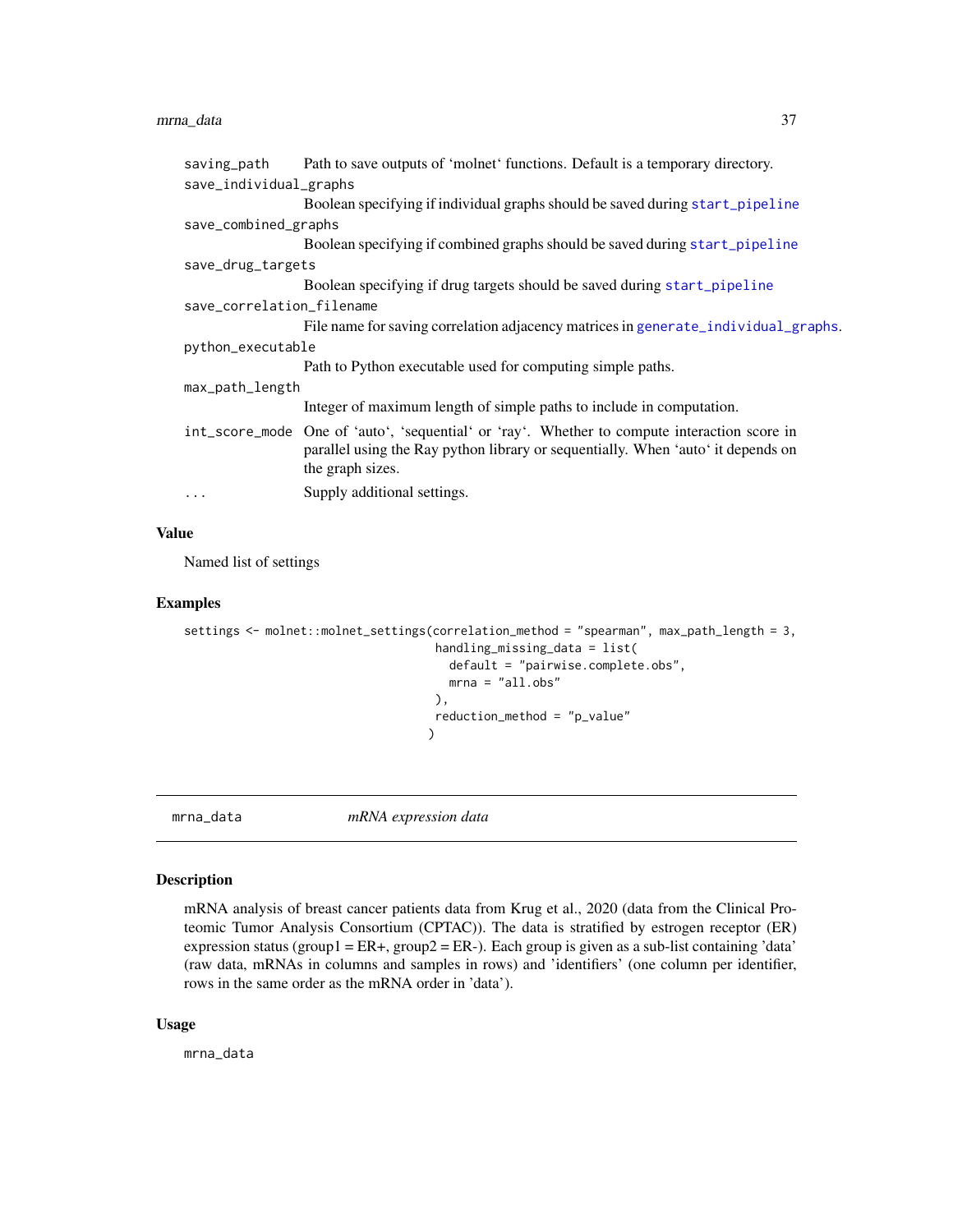# Format

| <b>group1</b> ER+ data                                                                            |
|---------------------------------------------------------------------------------------------------|
| <b>data</b> raw data, mRNA in columns and samples in rows                                         |
| <b>identifiers</b> one column per identifier, rows in the same order as the mRNA order in 'data', |
| identifiers: gene name                                                                            |
| <b>group2</b> ER- data                                                                            |
| <b>data</b> see above                                                                             |
| <b>identifiers</b> see above                                                                      |
|                                                                                                   |

#### Source

Krug, Karsten et al. "Proteogenomic Landscape of Breast Cancer Tumorigenesis and Targeted Therapy." Cell vol. 183,5 (2020): 1436-1456.e31. doi:10.1016/j.cell.2020.10.036

<span id="page-37-1"></span>network\_reduction\_by\_pickHardThreshold *Reduces network based on WGCNA::pickHardThreshold function*

# Description

(INTERNAL) This function uses [pickHardThreshold.fromSimilarity](#page-0-0) or an alternative implementation [pickHardThreshold\\_alternative](#page-40-1) contained in this package to analyze scale free topology for multiple hard thresholds. Within the first iteration a 'coarse' cutoff is estimated. If no cutoff is found the function terminates with an error message. The second iteration determines a 'finegrained' cutoff based on the first iterations cut estimate (+/- 0.25) in sequence steps of 0.01. All values below the cutoff will be set to NA and the reduced adjacency is returned.

# Usage

```
network_reduction_by_pickHardThreshold(
  adjacency_matrix,
  RsquaredCut = 0.85,
  cutVector = seq(0.2, 0.8, by = 0.05),
  method = "pickHardThreshold"
)
```
# Arguments

adjacency\_matrix

|             | Adjacency matrix of correlation values.                                                                                                                                                                                                                      |
|-------------|--------------------------------------------------------------------------------------------------------------------------------------------------------------------------------------------------------------------------------------------------------------|
| RsquaredCut | A number indicating the desired minimum scale free topology fitting index $R^2$ .                                                                                                                                                                            |
| cutVector   | A vector of hard threshold cuts for which the scale free topology fit indices are<br>to be calculated.                                                                                                                                                       |
| method      | String. Determines whether the original implementation of pickHardThreshold. fromSimilarity<br>is used ("pickHardThreshold") or the alternative implementation contained in<br>this package pickHardThreshold_alternative ("pickHardThreshold_alternative"). |

<span id="page-37-0"></span>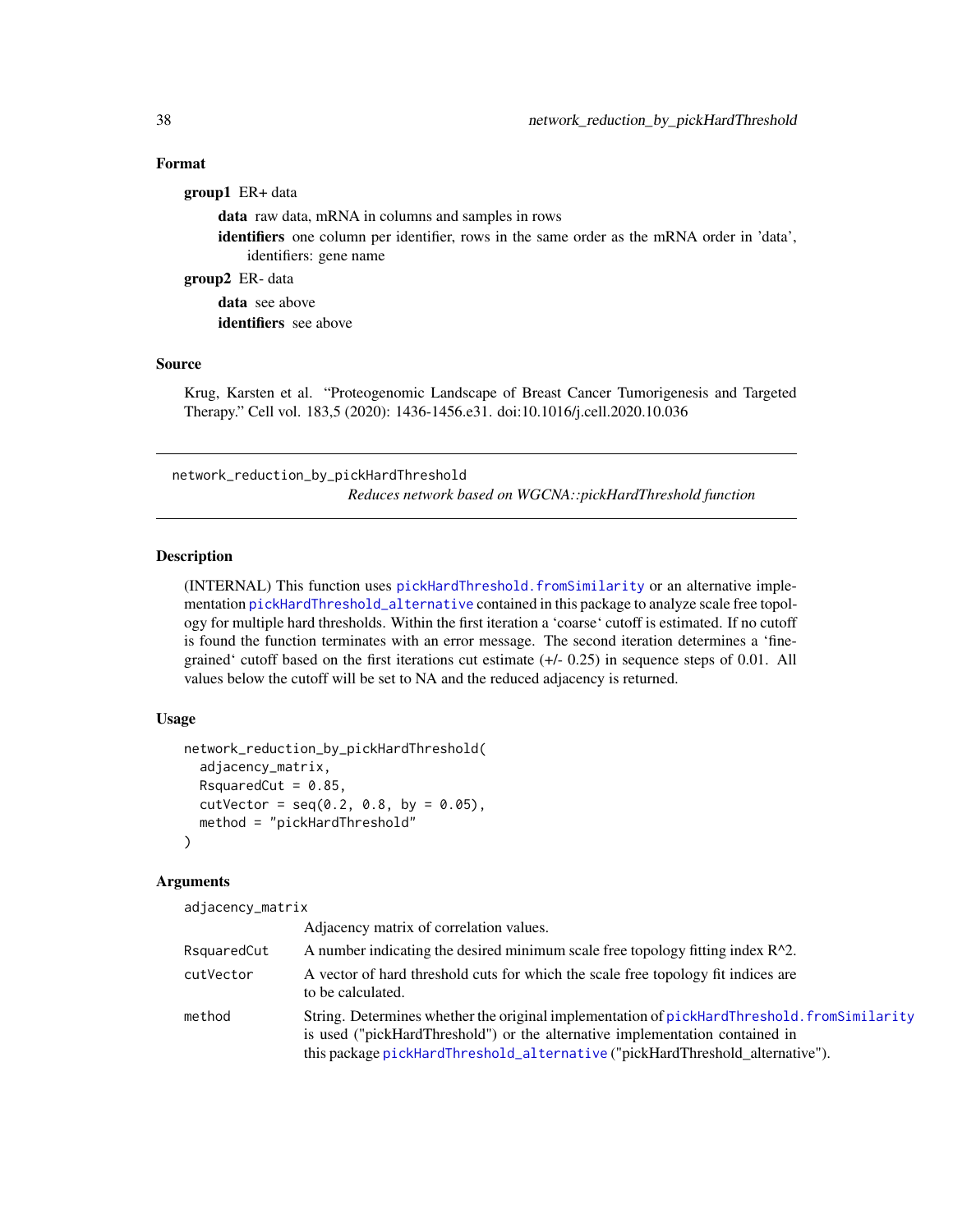# <span id="page-38-0"></span>Value

A reduced adjacency matrix of correlations with NA's inserted at positions below estimated cutoff.

# Source

The original implementation of pickHardThreshold is used from [pickHardThreshold.fromSimilarity](#page-0-0)

# Examples

```
data(mrna_data)
adj_mat <- WGCNA::cor(mrna_data$group1$data)
reduced_by_PHT <- network_reduction_by_pickHardThreshold(adj_mat,
RsquaredCut = 0.1, cutVector = seq(0.2, 0.8, by = 0.05))
```
<span id="page-38-1"></span>network\_reduction\_by\_p\_value

*Reduce the the entries in an adjacency matrix by thresholding on pvalues*

# **Description**

(INTERNAL) This function reduces an adjacency matrix of correlations. If computations are done non-parallel [corPvalueStudent](#page-0-0) is used. If computations are done in parallel, our own parallel implementation ([corPvalueStudentParallel](#page-10-2)) of this function is used. function to calculate Student asymptotic p-values taking the number of samples into account. P-values are adjusted using [p.adjust](#page-0-0) function. The upper triangle without diagonal entries of the adjacency matrix is passed for faster computation. P-values can be adjusted using one of several methods. A significance threshold 'alpha' can be set. All value entries below this threshold within the initial adjacency matrix will be set to NA. If a default cluster is registered with the 'parallel' package the computation will happen in parallel automatically.

#### Usage

```
network_reduction_by_p_value(
  adjacency_matrix,
  number_of_samples,
  reduction_alpha = 0.05,
 p_value_adjustment_method = "BH",
  parallel_chunk_size = 10^6
)
```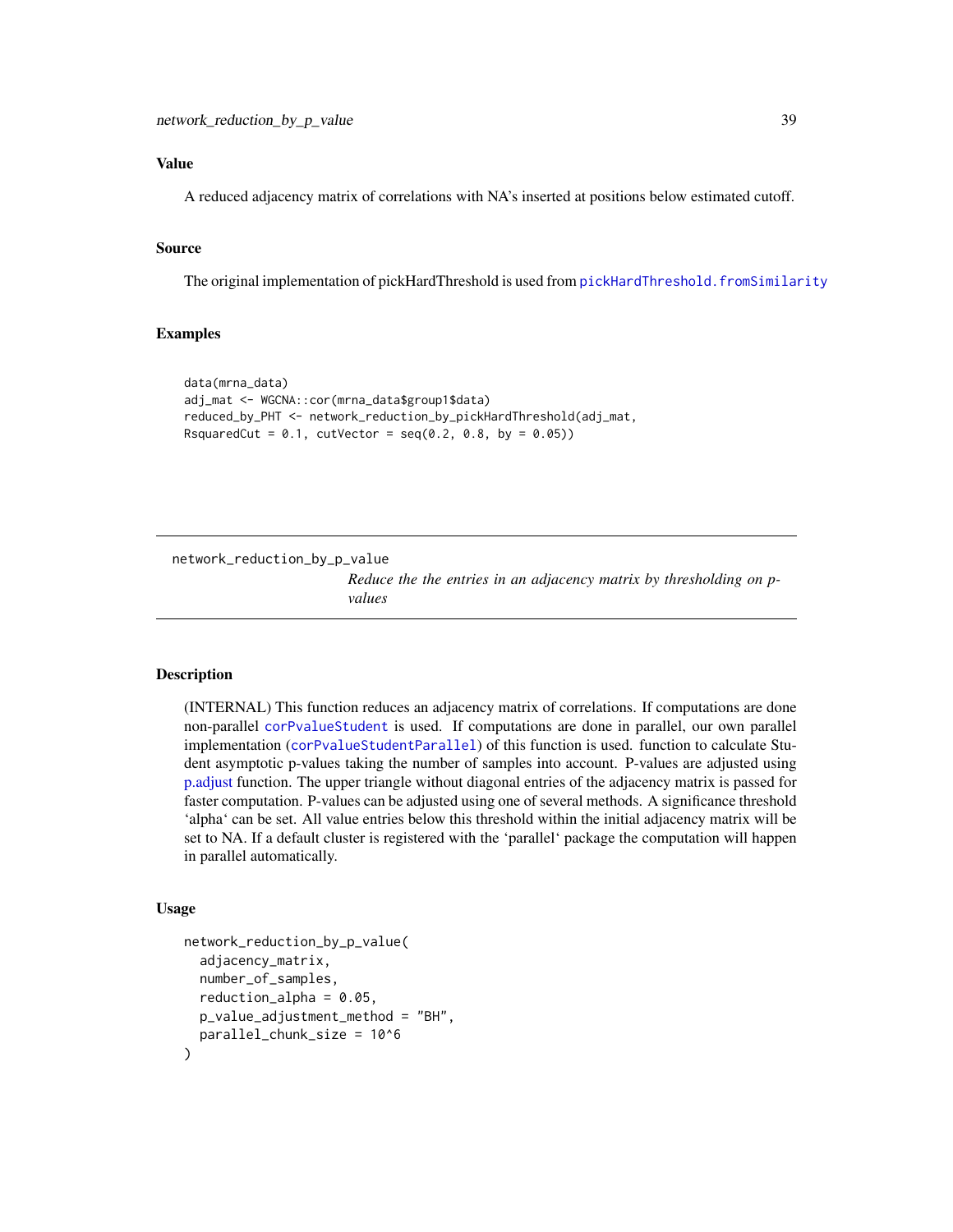# Arguments

adjacency\_matrix An adjacency matrix of correlation values. number\_of\_samples The number of samples used to calculate the correlation matrix. reduction\_alpha A number indicating the alpha value applied for thresholding p\_value\_adjustment\_method A string of the correction method applied to p-values. Passed to stats::p.adjust(). parallel\_chunk\_size Number of p-values in smallest work unit when computing in parallel.

# Value

A reduced adjacency matrix with NA's at martix entries with p-values below threshold.

# Source

[corPvalueStudent](#page-0-0)

# Examples

```
adj_mat <- matrix(rnorm(36),nrow=6)
sum(is.na(adj_mat)) # before reduction
reduced_by_p_value_matrix <- network_reduction_by_p_value(adjacency_matrix=adj_mat,
                             number_of_samples=200, reduction_alpha = 0.05,
                             p_value_adjustment_method = "BH")
sum(is.na(reduced_by_p_value_matrix)) # after reduction
```
phosphoprotein\_data *Phosphosite data*

# Description

Phosphosite analysis of breast cancer patients data from Krug et al., 2020 (data from the Clinical Proteomic Tumor Analysis Consortium (CPTAC)). The data is stratified by estrogen receptor (ER) expression status (group1 = ER+, group2 = ER-). Each group is given as a sub-list containing 'data' (raw data, phosphosites in columns and samples in rows) and 'identifiers' (one column per identifier, rows in the same order as the phosphosite order in 'data').

#### Usage

phosphoprotein\_data

<span id="page-39-0"></span>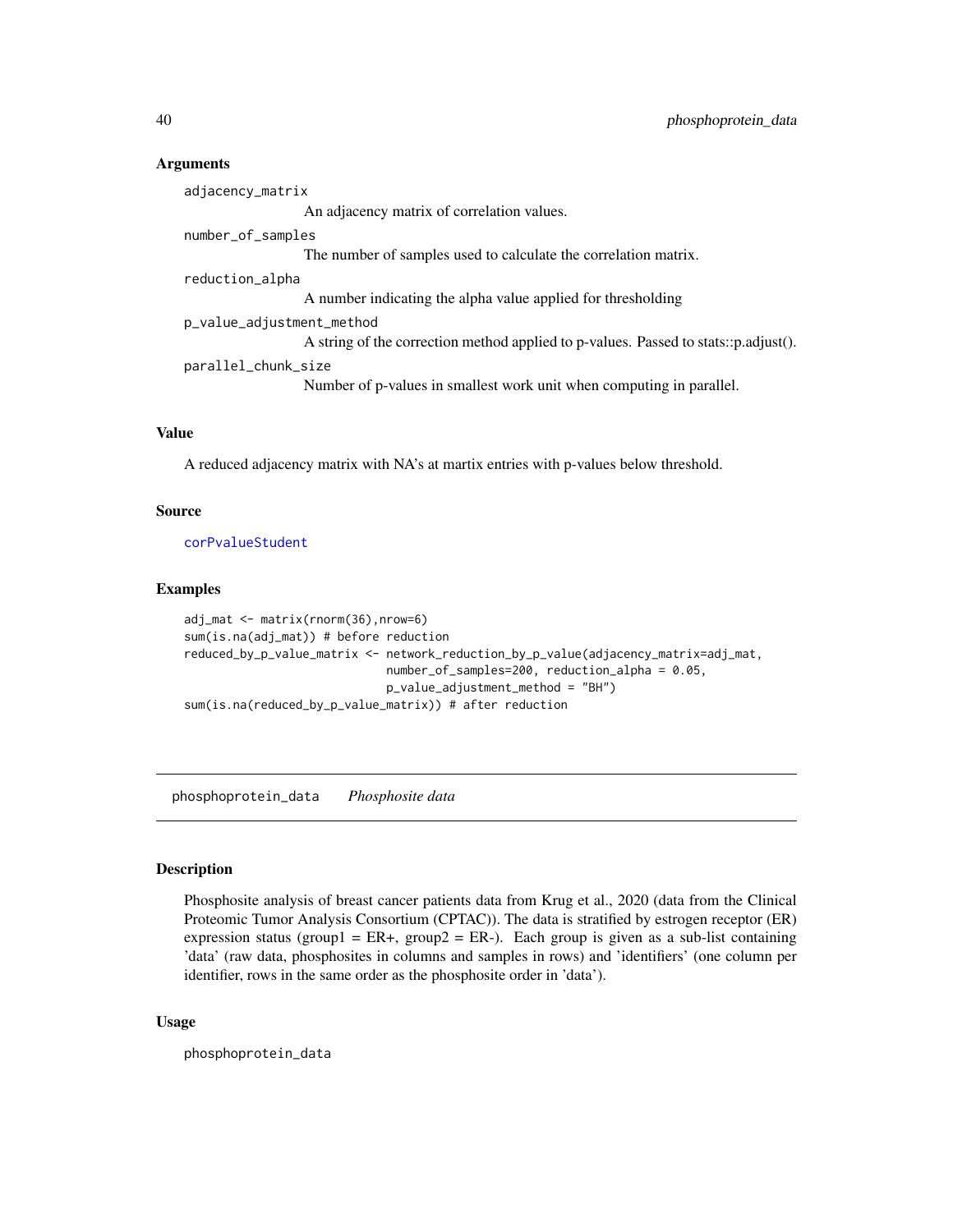# <span id="page-40-0"></span>Format

group1 ER+ data data raw data, phosphosites in columns and samples in rows identifiers one column per identifier, rows in the same order as the phoshosite order in 'data', identifiers: Phosphosite ID, RefSeq ID, gene name

group2 ER- data

data see above identifiers see above

# Source

Krug, Karsten et al. "Proteogenomic Landscape of Breast Cancer Tumorigenesis and Targeted Therapy." Cell vol. 183,5 (2020): 1436-1456.e31. doi:10.1016/j.cell.2020.10.036

<span id="page-40-1"></span>pickHardThreshold\_alternative *Alternative implementation of WGCNA::pickHardThreshold*

# Description

(INTERNAL) Alternative implementation of [pickHardThreshold](#page-0-0) to fit to the needs of this package. Most importantly the function was simplified to only apply to the use case of finding a cut-off value to reduce a correlation matrix. The following changes were applied in comparison to the original function: \* The function \_\_always\_\_ assumes similarity matrices (i.e. correlation matrices) as input \* Additional settings have been removed ('dataIsExpr', 'moreNetworkConcepts', 'remove-First', 'corFnc', 'corOptions', 'nBreaks') \* The function uses [scaleFreeFitIndex\\_alternative](#page-43-1) for fit index calculation \* Print prompts and additional metrics were removed \* An error message that reports the lowest R-squared computed in case this value did not satisfy the RsquaredCut value was added.

Description by [pickHardThreshold](#page-0-0):Analysis of scale free topology for multiple hard thresholds. The aim is to help the user pick an appropriate threshold for network construction.

# Usage

```
pickHardThreshold_alternative(
  data,
  RsquaredCut = 0.85,
  cutVector = seq(0.1, 0.9, by = 0.05))
```
# Arguments

| data        | Similarity (correlation) matrix. With entries between 0 and 1 (i.e. absolute<br>values of correlation matrix) |
|-------------|---------------------------------------------------------------------------------------------------------------|
| RsquaredCut | desired minimum scale free topology fitting index                                                             |
| cutVector   | a vector of hard threshold cuts for which the scale free topology fit indices are<br>to be calculated.        |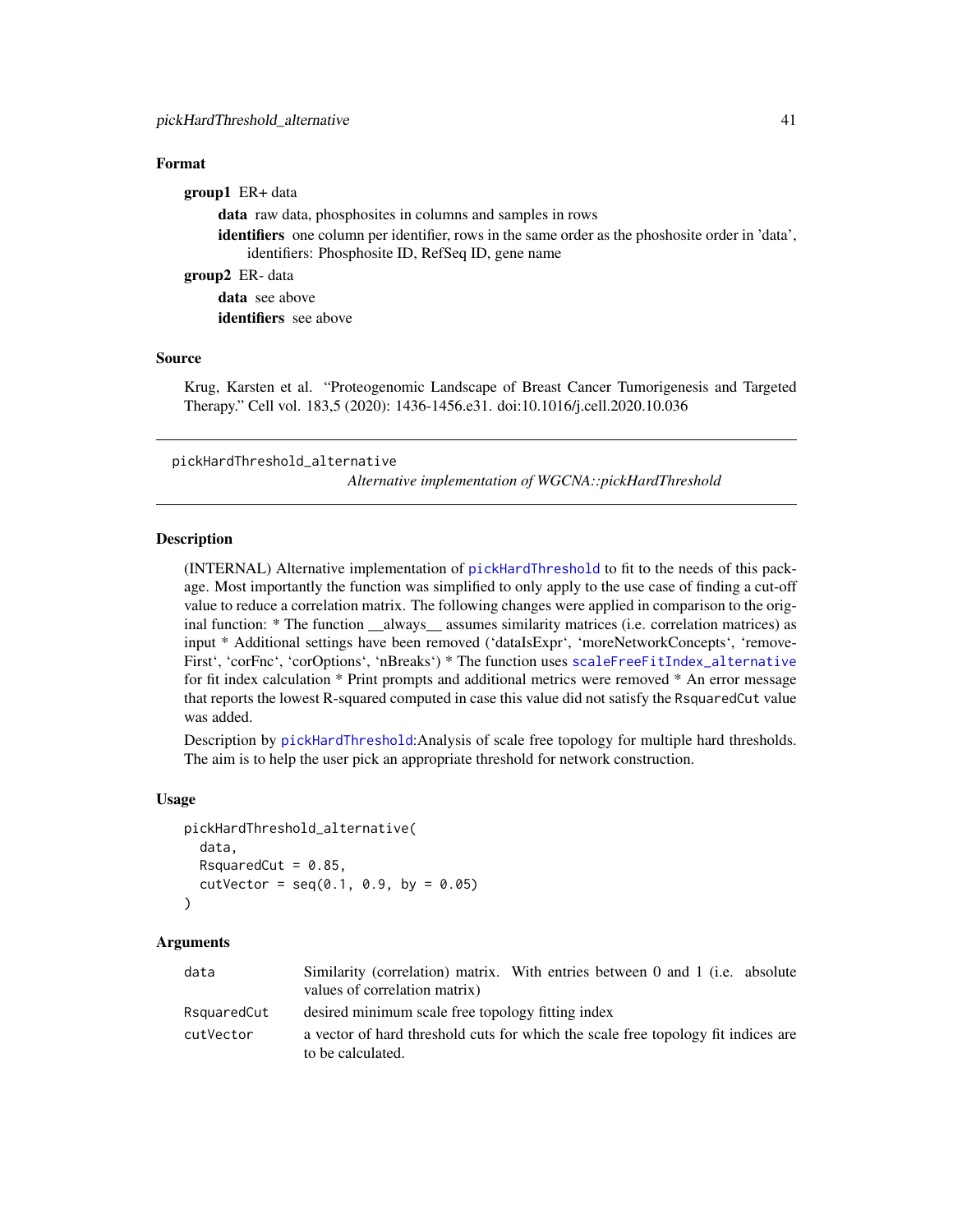#### <span id="page-41-0"></span>Value

estimate of an appropriate hard-thresholding cut: the lowest cut for which the scale free topology fit exceeds RsquaredCut. If is below RsquaredCut for all cuts, an error is thrown.

#### Source

[pickHardThreshold](#page-0-0) and [scaleFreeFitIndex](#page-0-0)

# Examples

```
adjacency_matrix <- matrix(rnorm(36),nrow=6)
diag(adjacency_matrix) <- 1
RsquaredCut <- 0.001
cutVector < -seq(0.2, 0.8, by = 0.05)
```
cutEstimate\_coarse <- pickHardThreshold\_alternative(abs(adjacency\_matrix), RsquaredCut, cutVector)

protein\_data *Protein data*

#### **Description**

Protein analysis of breast cancer patients data from Krug et al., 2020 (data from the Clinical Proteomic Tumor Analysis Consortium (CPTAC)). The data is stratified by estrogen receptor (ER) expression status (group1 = ER+, group2 = ER-). Each group is given as a sub-list containing 'data' (raw data, proteins in columns and samples in rows) and 'identifiers' (one column per identifier, rows in the same order as the protein order in 'data').

# Usage

protein\_data

# Format

group1 ER+ data

data raw data, protein in columns and samples in rows

identifiers one column per identifier, rows in the same order as the protein order in 'data', identifiers: RefSeq ID, gene name

group2 ER- data

data see above identifiers see above

#### Source

Krug, Karsten et al. "Proteogenomic Landscape of Breast Cancer Tumorigenesis and Targeted Therapy." Cell vol. 183,5 (2020): 1436-1456.e31. doi:10.1016/j.cell.2020.10.036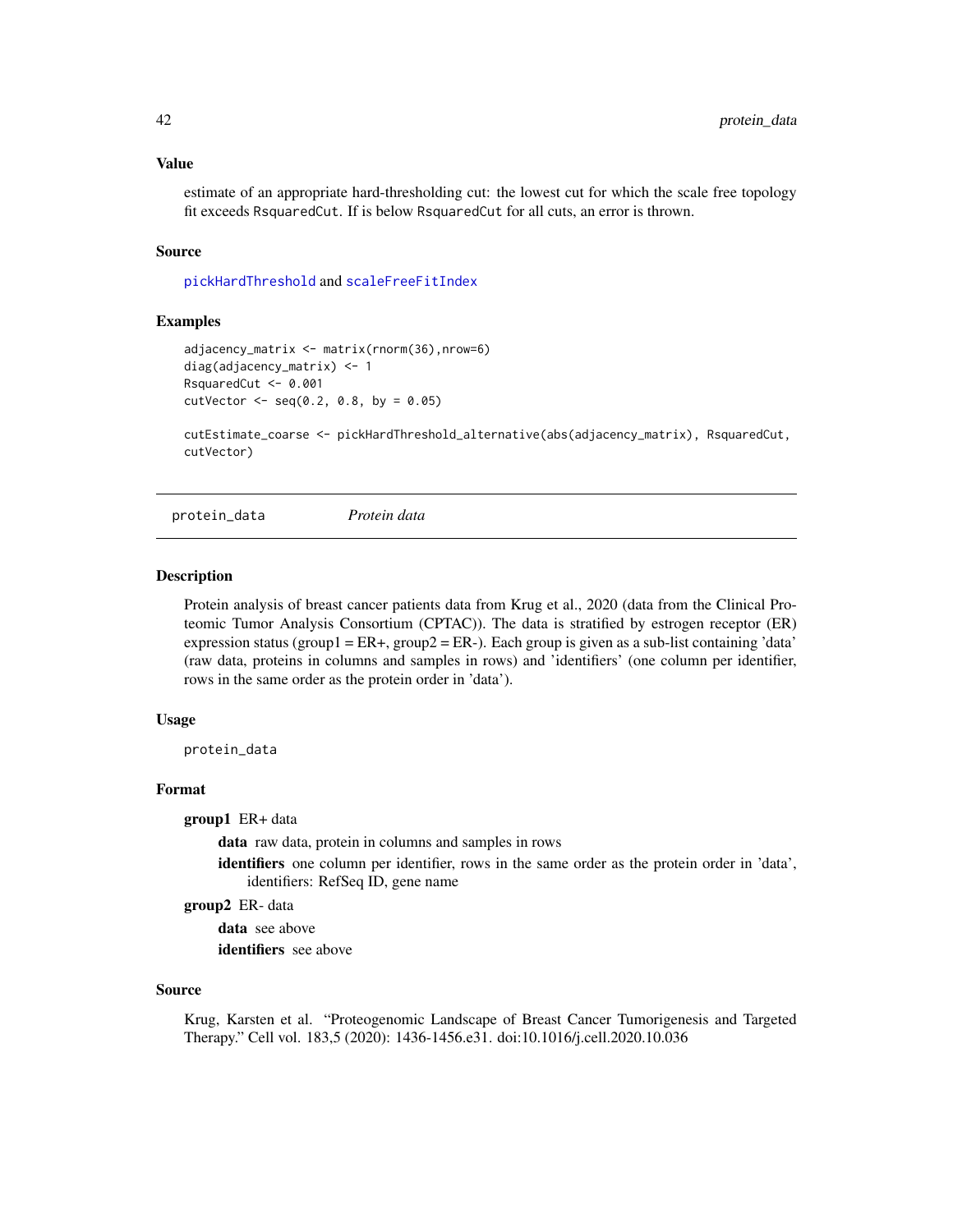<span id="page-42-0"></span>

#### Description

Throws an error in case errors have been passed to the function. Messages describing the detected errors are printed.

# Usage

```
return_errors(errors)
```
# Arguments

errors Character string vector containing error messages.

# Examples

```
layer <- molnet::layers_example[[2]]
return_errors(check_layer(layer))
```
sample\_size *Sample size for correlation computation*

#### Description

(INTERNAL) Depending on how missing data is handled in correlation matrix computation, the number of samples used is returned. If 'all.obs' is used the number of rows (i.e. samples) of the orignal data is returned. If 'pairwise.complete.obs' is used the crossproduct of a matrix indicating the non-NA values is returned as matrix. This implementation was adopted from [corAndPvalue](#page-0-0).

#### Usage

sample\_size(x, use)

#### Arguments

| $\mathsf{x}$ | matrix of measurement data used for correlation computation                       |
|--------------|-----------------------------------------------------------------------------------|
| use          | string indicating handling of missing data. Can be 'all.obs' for all observations |
|              | or 'pairwise.complete.obs' for pairwise observations                              |

# Value

For 'all.obs' returns an integer indicating the number of samples in the supplied matrix (i.e. number of rows). For 'pairwise.complete.obs' returns a matrix in the same size of the correlation matrix indicating the number of samples for each correlation calculation.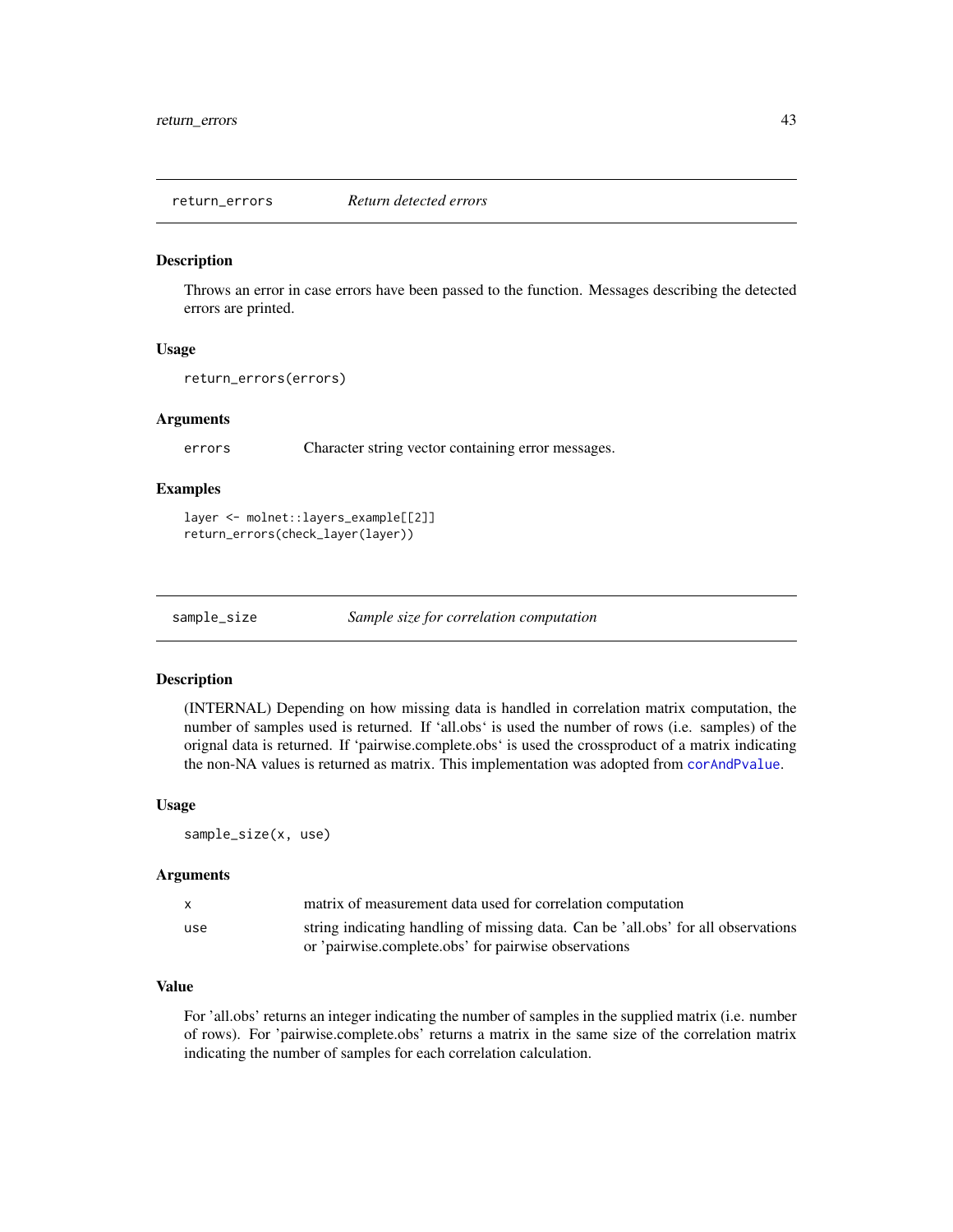#### <span id="page-43-0"></span>Source

Method to calculate samples in 'pairwise.complete.obs' adopted and improved from [corAndPvalue](#page-0-0)

<span id="page-43-1"></span>scaleFreeFitIndex\_alternative

*Alternative implementation of WGCNA::scaleFreeFitIndex*

# Description

(INTERNAL) This function is a copy of [scaleFreeFitIndex](#page-0-0) with minor changes introduced to fit the needs of this package.

Description by [scaleFreeFitIndex](#page-0-0): The function scaleFreeFitIndex calculates several indices (fitting statistics) for evaluating scale free topology fit. The input is a vector (of connectivities) k. Next k is discretized into nBreaks number of equal- width bins. Let's denote the resulting vector dk. The relative frequency for each bin is denoted p.dk.

The entire original function code is contained in the function and deleted lines are commented out using #-- to show changes.

# Usage

```
scaleFreeFitIndex_alternative(k, nBreaks = 10, removeFirst = FALSE)
```
# Arguments

| k           | numeric vector whose components contain non-negative values       |
|-------------|-------------------------------------------------------------------|
| nBreaks     | positive integer. This determines the number of equal width bins. |
| removeFirst | logical. If TRUE then the first bin will be removed.              |

# Value

the model fitting index (R.squared) from the following model  $lm(log.p.dk \sim log.dk)$ 

# Source

[scaleFreeFitIndex](#page-0-0)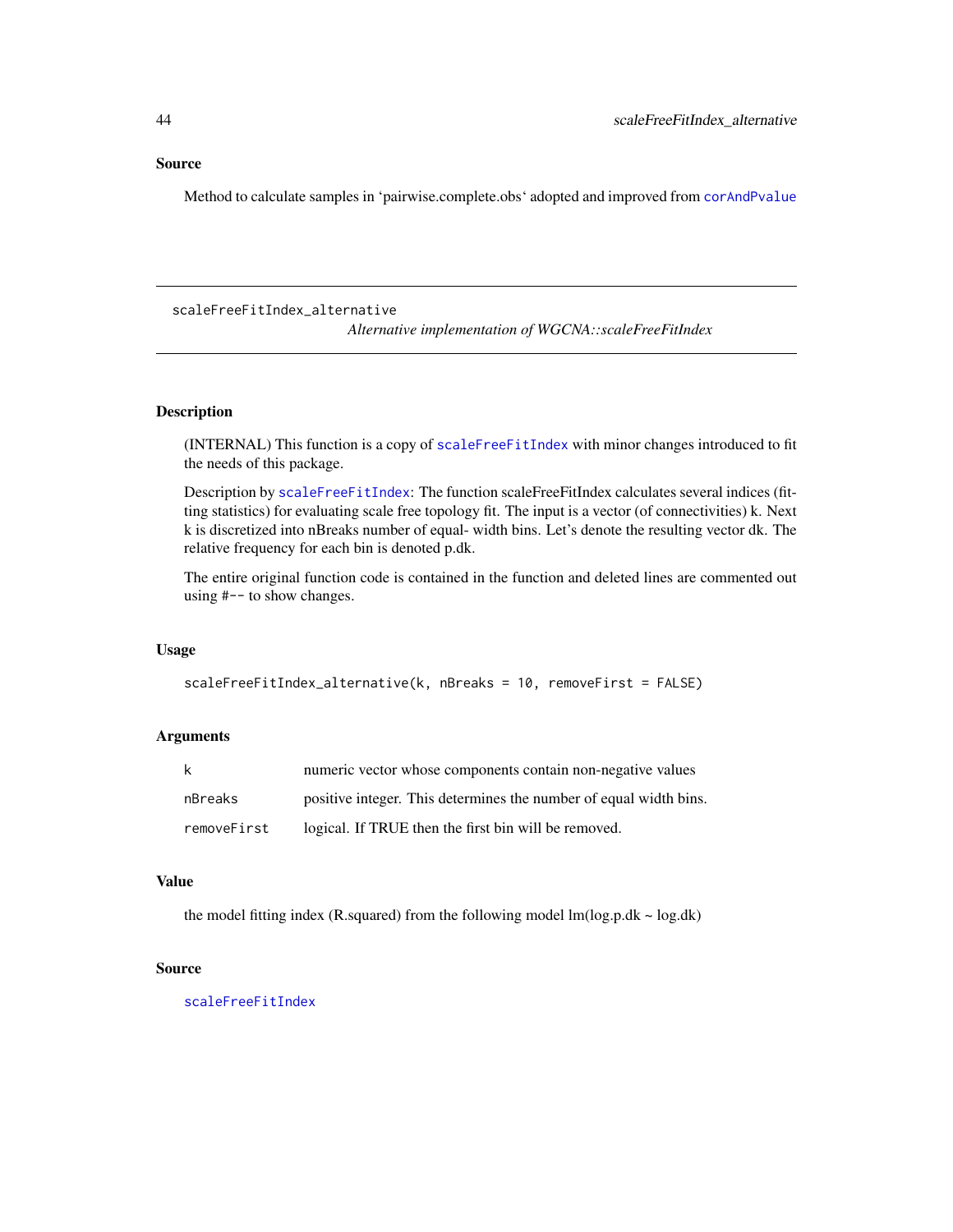<span id="page-44-0"></span>

#### Description

(INTERNAL) Helper function to create and register a cluster for parallel computation of p-value reduction

#### Usage

set\_cluster(n\_threads)

#### Arguments

n\_threads number of nodes in the cluster

shutdown\_cluster *Shutdown cluster and remove corresponding connections*

#### Description

(INTERNAL) Run this if the pipeline fails during parallel computation to clean the state. If a cluster is registered, this functions stops it and removes corresponding connections. Ignores errors. Has no effect if no cluster is registered.

# Usage

shutdown\_cluster()

<span id="page-44-1"></span>start\_pipeline *Execute all molnet-pipeline steps sequentially*

# Description

This wrapper function executes all necessary steps to generate differential drug response scores from the formatted input data. The following input data is required (and detailed below): \* Layers of stratified molecular data. \* Additional connections between the layers. \* Interactions between drugs and nodes in the network. \* Settings for pipeline execution.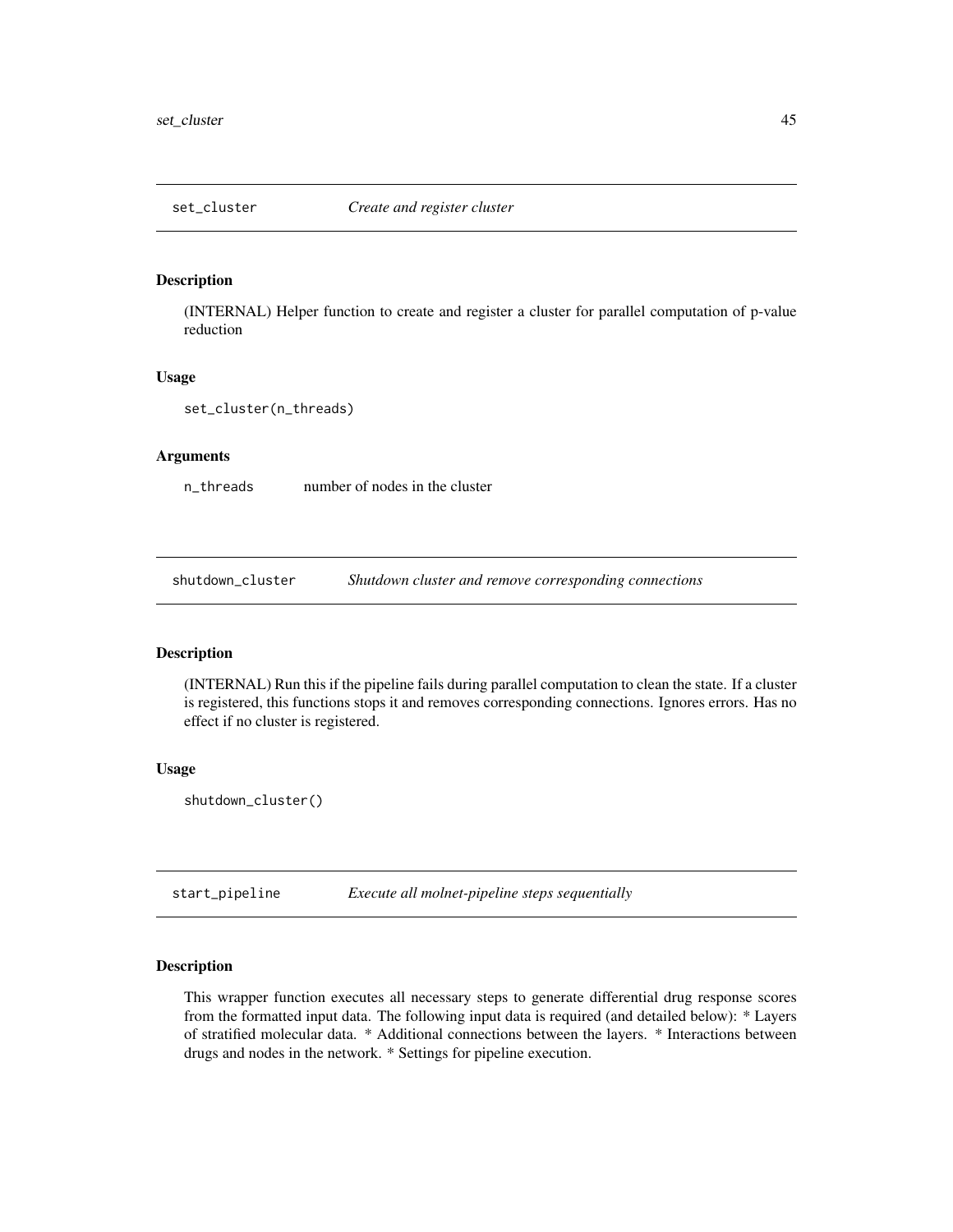# Usage

```
start_pipeline(
  layers,
  inter_layer_connections,
  drug_target_interaction,
  settings
\mathcal{L}
```
#### Arguments

| layers                  | Named list with different network layers containing data and identifiers for both<br>groups. The required input format is a list with names corresponding to the con-<br>tent of the respective layer (e.g., "protein"). Each named element has to contain |
|-------------------------|------------------------------------------------------------------------------------------------------------------------------------------------------------------------------------------------------------------------------------------------------------|
|                         | the molecular data and corresponding identifiers formatted by make_layer.                                                                                                                                                                                  |
| inter_layer_connections |                                                                                                                                                                                                                                                            |
|                         | A list with specified inter-layer connections. This list contains one or more ele-<br>ments defining individual inter-layer connections created by make_connection.                                                                                        |
| drug_target_interaction |                                                                                                                                                                                                                                                            |
|                         | A list specifying drug-target interactions for drug response score computation.<br>The required input format of this list is created by make_drug_target. The<br>drug response score is calculated for all drugs contained in this object.                 |
| settings                | A named list containing pipeline settings. The settings list has to be initialized<br>by molnet_settings. Items in the named list can be adjusted as desired.                                                                                              |
|                         |                                                                                                                                                                                                                                                            |

# Details

As this function runs through all steps of the molnet-pipeline it can take a long to complete, especially if the supplied molecular data is in large dimensions. Several prompts will be printed to supply information on how the pipeline is proceeding. Calculation of the interaction score by [interaction\\_score](#page-25-1) requires saving large-scale graphs to file and calls a python script. This handover may take time.

Eventually a data frame is returned containing the supplied drug name and its associated differential drug response score computed by molnet.

# Value

Data frame containing drug name and associated differential drug response score. If no target is found for a specific drug, NA is returned as a score. If Python is not installed or the interaction score computation fails for some other reason, NULL is returned instead.

#### Examples

```
data(drug_gene_interactions)
data(layers_example)
inter_layer_connections = list(make_connection(from = 'mrna',
to = 'protein',
connect_on = 'gene_name'))
```
<span id="page-45-0"></span>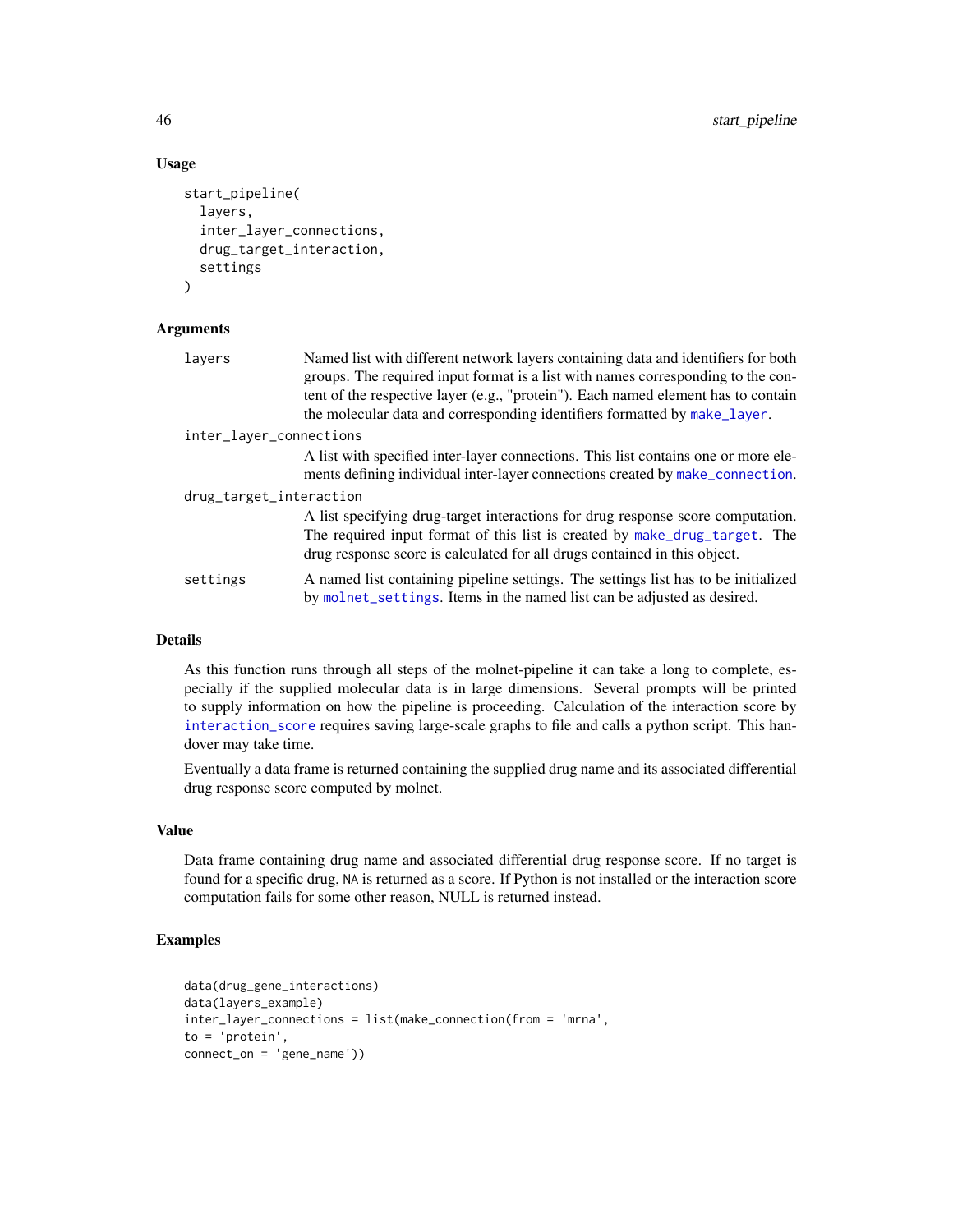# <span id="page-46-0"></span>target\_edge\_list 47

```
drug_target_interaction <- make_drug_target(target_molecules='protein',
interaction_table=drug_gene_interactions,
match_on='gene_name')
settings <- molnet_settings(handling_missing_data = list(default =
"pairwise.complete.obs",mrna = "all.obs"),
save_individual_graphs = FALSE,
save_combined_graphs = FALSE,
save_drug_targets = FALSE,
python_executable = "python3")
```
start\_pipeline(layers\_example, inter\_layer\_connections, drug\_target\_interaction, settings)

target\_edge\_list *Edges adjacent to target nodes*

# Description

(INTERNAL) Based on the supplied graph and target nodes this function returns a list of edges that are directly adjacent to target nodes. These edges can be used for further computation to find differential scores in the networks.

# Usage

target\_edge\_list(graph, target\_nodes, group)

# Arguments

| graph        | Combined graph (iGraph graph object) for a specific group                                                                                                                                                                                     |
|--------------|-----------------------------------------------------------------------------------------------------------------------------------------------------------------------------------------------------------------------------------------------|
| target_nodes | Data frame. Has column 'node_id' (unique node IDs in the iGraph graph object<br>that are targeted by drugs) and columns 'group1' and 'group2' (boolean values<br>specifying whether the node is contained in the combined graph of the group) |
| group        | Character. Indicates which group is analyzed.                                                                                                                                                                                                 |

# Value

An edge list as a data frame.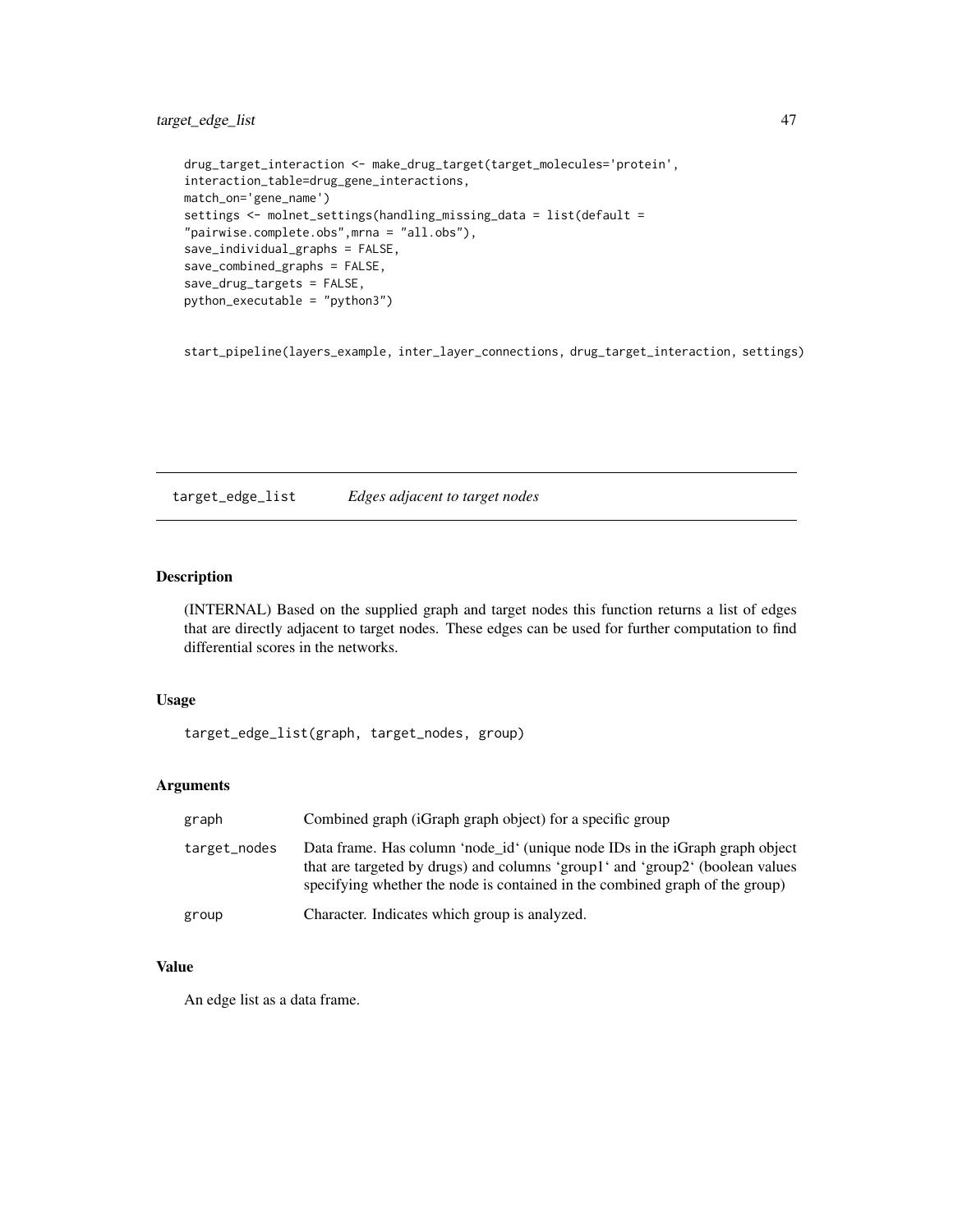<span id="page-47-0"></span>write\_interaction\_score\_input

*Write edge lists and combined graphs to files*

# Description

(INTERNAL) Writes the combined graphs and the drug target edge lists to files for passing them to the python interaction score script. Graphs are saved as 'gml' file. Edgelists are saved as 'tsv' file.

# Usage

```
write_interaction_score_input(
  combined_graphs,
  drug_target_edgelists,
  saving_path
)
```
# Arguments

combined\_graphs

A named list (elements 'group1' and 'group2'). Each element contains the entire combined network (layers + inter-layer connections) as iGraph graph object.

# drug\_target\_edgelists

A named list (elements 'group1' and 'group2'). Each element contains the list of edges to be considered in the interaction score calculation as data frame (columns 'from', 'to' and 'weight')

saving\_path Directory to write to

# Value

Does not return value, but writes to .tsv.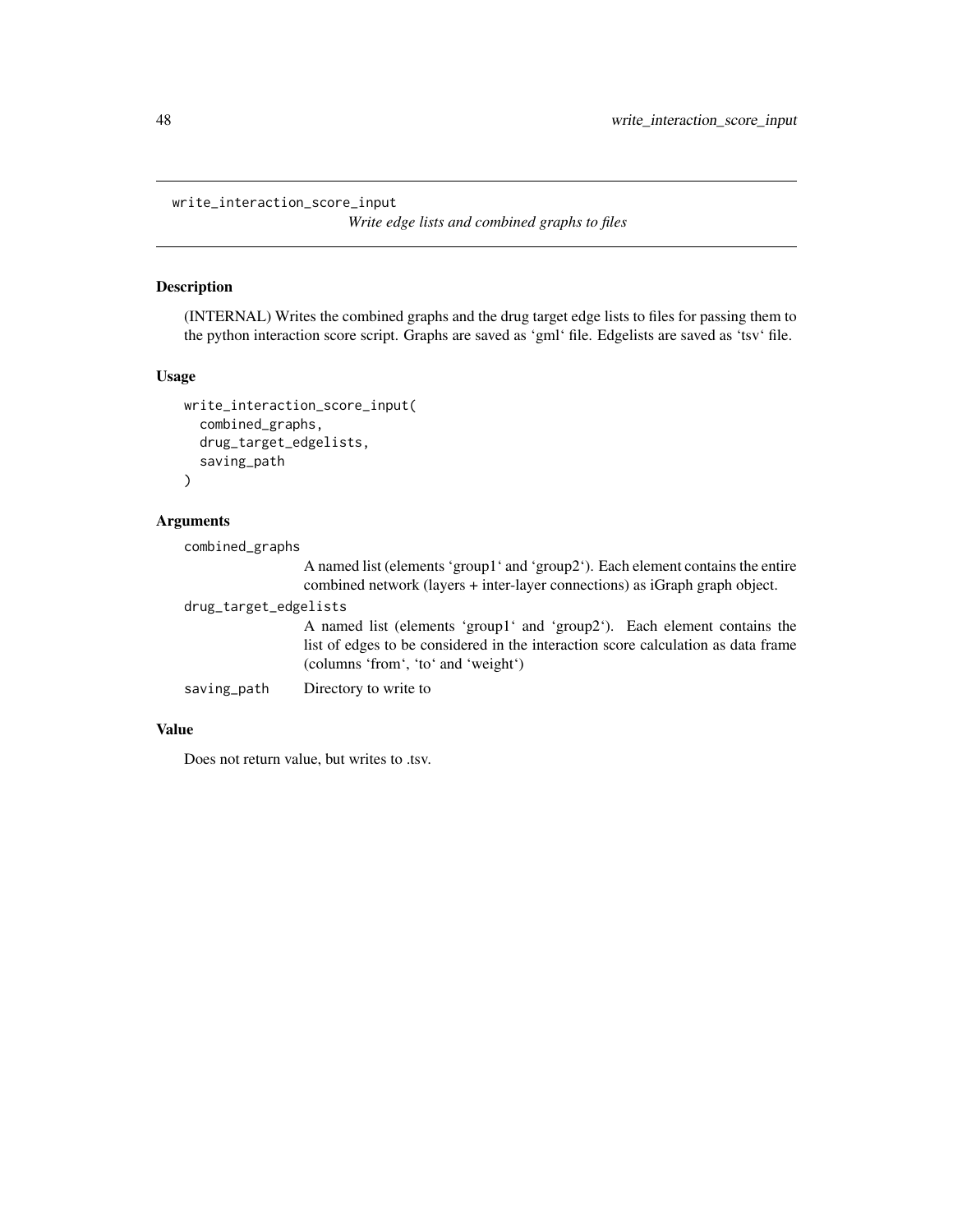# <span id="page-48-0"></span>**Index**

∗ datasets combined\_graphs\_example, [10](#page-9-0) differential\_score\_graph\_example, [14](#page-13-0) drug\_gene\_interactions, [14](#page-13-0) drug\_response\_score\_example, [15](#page-14-0) drug\_target\_interaction\_example, [16](#page-15-0) drug\_targets\_example, [16](#page-15-0) individual\_graphs\_example, [24](#page-23-0) interaction\_score\_graphs\_example, [27](#page-26-0) interaction\_score\_graphs\_vignette,  $27$ layers\_example, [29](#page-28-0) metabolite\_data, [34](#page-33-0) metabolite\_protein\_interaction, [35](#page-34-0) mrna\_data, [37](#page-36-0) phosphoprotein\_data, [40](#page-39-0) protein\_data, [42](#page-41-0) calculate\_interaction\_score, [3,](#page-2-0) *[26](#page-25-0)*, *[30](#page-29-0)* check\_connection, [4](#page-3-0) check\_drug\_target, [5](#page-4-0) check\_drug\_targets\_in\_layers, [6](#page-5-0) check\_input, [6](#page-5-0) check\_layer, [7](#page-6-0) check\_sensible\_connections, [8](#page-7-0) chunk, [9](#page-8-0) chunk\_2gether, [9](#page-8-0) combine\_graphs, [10](#page-9-0) combined\_graphs\_example, [10](#page-9-0) cor, *[20,](#page-19-0) [21](#page-20-0)*, *[36](#page-35-0)* corAndPvalue, *[43,](#page-42-0) [44](#page-43-0)* corPvalueStudent, *[39,](#page-38-0) [40](#page-39-0)* corPvalueStudentParallel, [11,](#page-10-0) *[39](#page-38-0)* create\_unique\_layer\_node\_ids, [11,](#page-10-0) *[21](#page-20-0)*

determine\_drug\_targets, [12,](#page-11-0) *[16](#page-15-0)*, *[22](#page-21-0)* differential\_score, [13,](#page-12-0) *[14](#page-13-0)*, *[22](#page-21-0)*

differential\_score\_graph\_example, [14](#page-13-0) drug\_gene\_interactions, [14](#page-13-0) drug\_response\_score\_example, [15](#page-14-0) drug\_target\_interaction\_example, [16](#page-15-0) drug\_targets\_example, [16](#page-15-0)

find\_targets, [17](#page-16-0)

generate\_combined\_graphs, *[10](#page-9-0)*, [18](#page-17-0) generate\_individual\_graphs, *[11](#page-10-0)*, *[18](#page-17-0)*, [19,](#page-18-0) *[24](#page-23-0)*, *[37](#page-36-0)* generate\_reduced\_graph, [20](#page-19-0) get\_drug\_response\_score, *[15](#page-14-0)*, [22](#page-21-0) get\_layer, [23](#page-22-0) get\_layer\_setting, [23](#page-22-0) graph.adjacency, *[20](#page-19-0)* graph\_metrics, [24](#page-23-0)

individual\_graphs\_example, [24](#page-23-0) install\_python\_dependencies, [25](#page-24-0) inter\_layer\_edgelist\_by\_id, [28](#page-27-0) inter\_layer\_edgelist\_by\_table, [29](#page-28-0) interaction\_score, *[13](#page-12-0)*, [26,](#page-25-0) *[27](#page-26-0)*, *[46](#page-45-0)* interaction\_score\_graphs\_example, [27](#page-26-0) interaction\_score\_graphs\_vignette, [27](#page-26-0)

layers\_example, *[10](#page-9-0)*, *[14,](#page-13-0) [15](#page-14-0)*, *[23,](#page-22-0) [24](#page-23-0)*, *[27](#page-26-0)*, [29](#page-28-0) load\_interaction\_score\_output, [30](#page-29-0)

make\_connection, *[4](#page-3-0)*, *[7,](#page-6-0) [8](#page-7-0)*, *[18](#page-17-0)*, [31,](#page-30-0) *[46](#page-45-0)* make\_drug\_target, *[5](#page-4-0)[–7](#page-6-0)*, *[22](#page-21-0)*, [32,](#page-31-0) *[46](#page-45-0)* make\_layer, *[6](#page-5-0)[–8](#page-7-0)*, *[19](#page-18-0)*, *[23](#page-22-0)*, *[30](#page-29-0)[–32](#page-31-0)*, [33,](#page-32-0) *[46](#page-45-0)* metabolite\_data, [34](#page-33-0) metabolite\_protein\_interaction, [35](#page-34-0) molnet\_settings, *[10](#page-9-0)*, *[16](#page-15-0)*, *[23,](#page-22-0) [24](#page-23-0)*, [35,](#page-34-0) *[46](#page-45-0)* mrna\_data, [37](#page-36-0)

network\_reduction\_by\_p\_value, *[20](#page-19-0)*, [39](#page-38-0) network\_reduction\_by\_pickHardThreshold, *[20](#page-19-0)*, [38](#page-37-0)